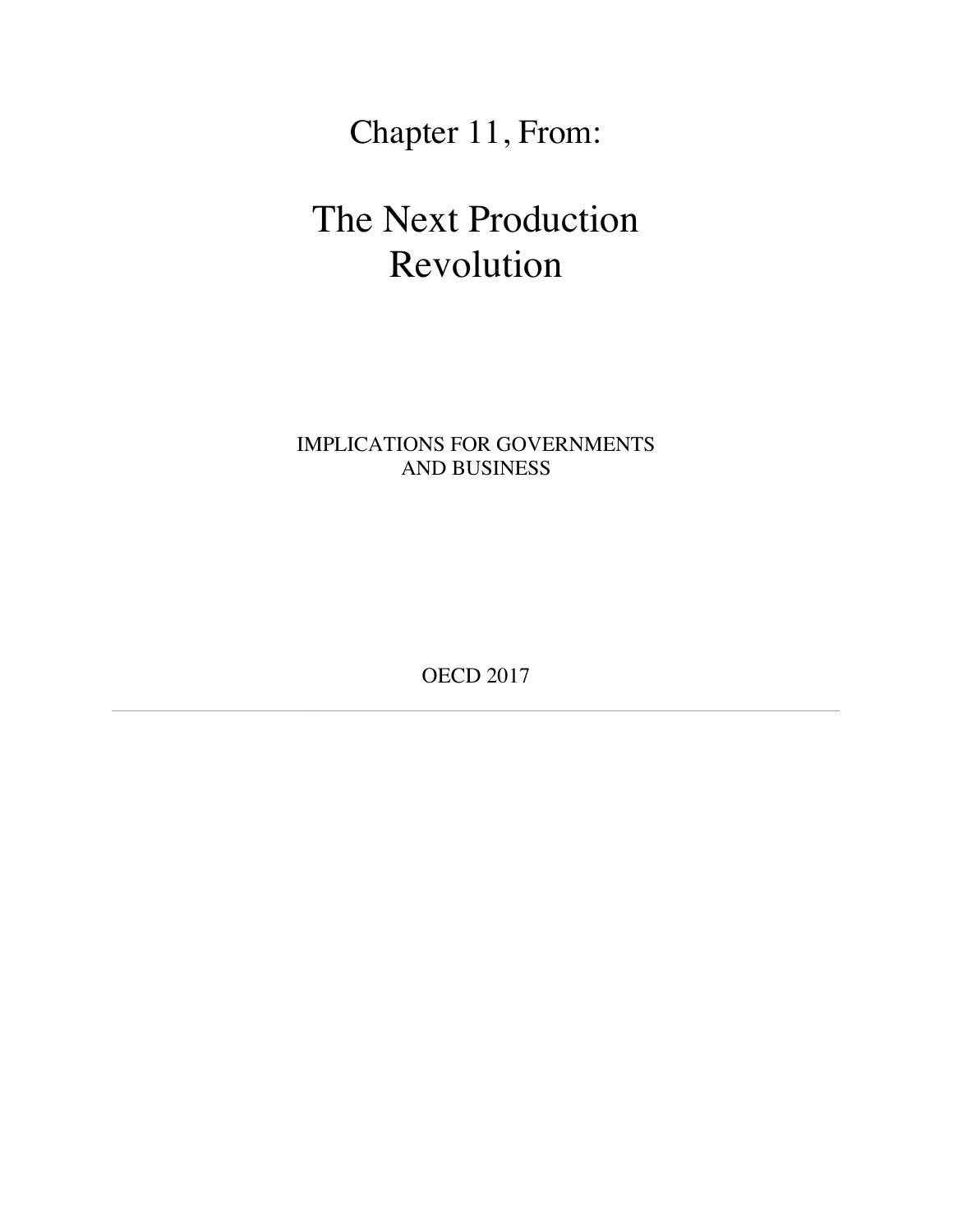The Next Production Revolution Implications for Governments and Business © OECD 2017

## P. 363 PART II

# Chapter 11

# The rise of advanced manufacturing institutes in the United States

by William B. Bonvillian Lecturer, MIT, former director, MIT Washington Office

*In the decade of the 2000s, US manufacturing employment fell by one-third, 64 000 factories closed, manufacturing capital investment and output suffered, and productivity growth dropped. The US had been systematically shifting production abroad, and studies suggested that the decline in its production capability was affecting its innovation capacity, which had long been viewed as the country's core economic strength. This chapter reviews the origins of the policy response to this dilemma, which came to be called "advanced manufacturing". The chapter traces the way the foundational concepts were developed in a series of reports; explores how a new innovation system response was developed to strengthen the production system; examines the key new policy mechanism, the manufacturing innovation institutes, which is a complex public-private collaborative model to develop new production technologies and processes, combined with workforce education; and, reviews how the new institutes are working, lessons learned as they have started up, and possible enhancements that could expand their policy reach. These new approaches – an advanced manufacturing programme – if implemented, could play a role in strengthening the US manufacturing sector. They could also play a role in moderating the serious social disruption created by the decline in manufacturing.*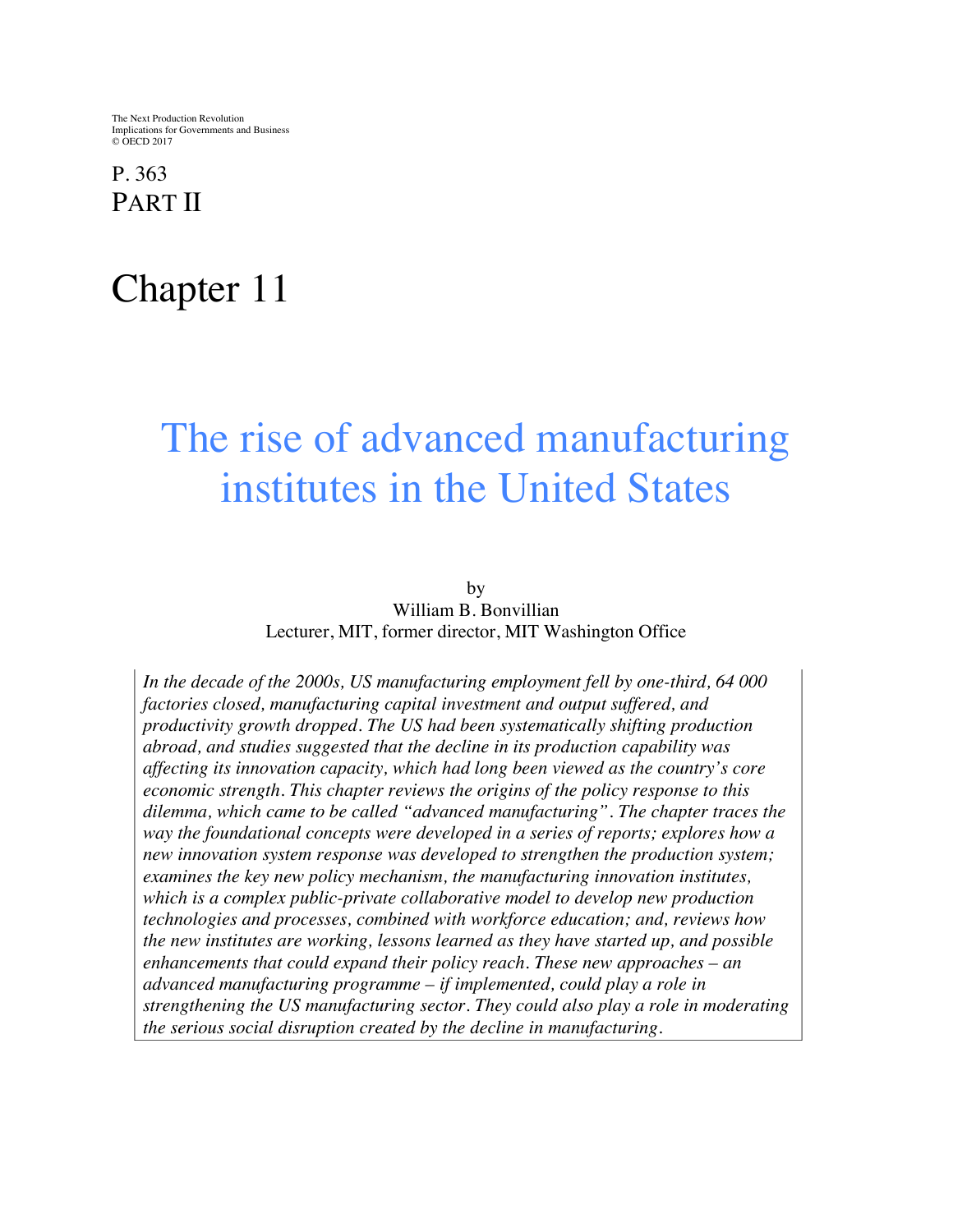#### ADVANCED MANUFACTURING INSTITUTES IN THE UNITED STATES 364 THE NEXT PRODUCTION REVOLUTION © OECD 2017

## Introduction: American manufacturing in decline

In the decade of the 2000s, the manufacturing sector in the United States experienced significant disruption.1 The Great Recession of 2007-08 accelerated the changes but they were structural, not simply caused by the economic crisis. There was adversity in manufacturing jobs, capital investment, output, productivity and trade. One-third of the US manufacturing workforce lost their jobs in the course of the 2000s. This economic disruption led to social disruption (Bonvillian, 2016). While most Americans once assumed they were becoming one big middle class, instead, a working class facing declining incomes is now in clear, angry view. Manufacturing had long offered a path to the middle class for American high school-educated men. But from 1990-2013, the median income of men without high school diplomas fell by 20%, and of men with high school diplomas or some college education fell by 13% (Kearney, Hershbein and Jacome, 2015). In parallel, income inequality had significantly increased in the past decade and a half. The decline in manufacturing was not the only cause, but it was a significant one. Driven by these economic realities, a new manufacturing effort between federal and state governments, industry, and universities materialised in the wake of the Great Recession. It was an effort to bring systematic innovation back to US manufacturing and known as "advanced manufacturing". This chapter discusses how this policy emerged, its elements and, particularly, its centrepiece, a network of new advanced manufacturing institutes, which numbered 14 by the beginning of 2017.

#### *The decade of the 2000s*

The US manufacturing sector had a devastating decade over 2000-10 and has only partially recovered (Nager and Atkinson, 2015). The decline is illustrated by five measures: employment, investment, output, productivity growth assumptions and trade imbalance (Atkinson et al., 2012).

**Employment.** Over the past 50 years manufacturing's share of gross domestic product (GDP) shrank from 27% to 12%. For most of this period (1965-2000), manufacturing employment generally remained constant at 17 million; in the decade 2000-10 it fell precipitously by almost one-third (with 5.8 million jobs lost), to under 12 million, recovering by 2015 to only 12.3 million.2 All manufacturing sectors saw job losses over 2000-10,3 with sectors most prone to globalisation, led by textiles and furniture, suffering massive job losses. Investment. Manufacturing-fixed capital investment (plant, equipment and information technology [IT]), if cost adjusted, actually declined in the 2000s (down 1.8%), the first decade this has occurred since data collection began.4 Investment declined in 15 of 19 industrial sectors (Stewart and Atkinson, 2013).

**Output.** Data shows US manufacturing output growth of only 0.5% per year over 2000-07 (before the Great Recession), and zero output growth per year over 2007-14, despite the gradual overall economic recovery following 2008 (Scott, 2015). This was lower than both GDP growth and population growth. In the Great Recession itself, manufacturing output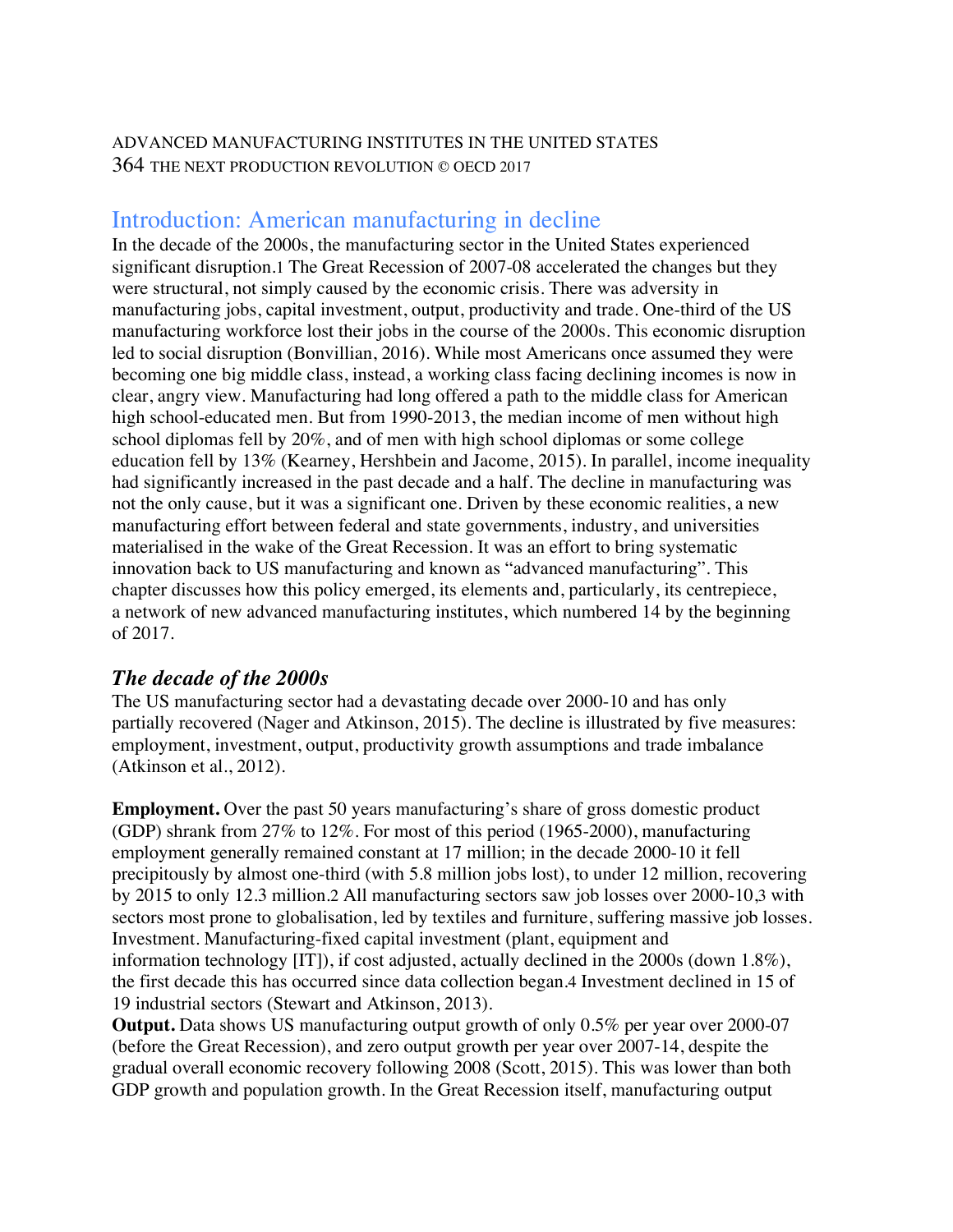#### II.11. THE RISE OF ADVANCED MANUFACTURING INSTITUTES IN THE UNITED STATES THE NEXT PRODUCTION REVOLUTION © OECD 2017 365

fell dramatically, by 10.3% over2007-09, followed by the slowest economic recovery in total GDP in 60 years (Atkinson et al., 2012).

**Productivity**. Recent analysis shows that the productivity growth rate in manufacturing averaged 4.1% per year during 1989-2000, when the sector was absorbing the gains of the IT revolution. However, over 2007-14 productivity growth in manufacturing fell to only 1.7% a year.5 Because productivity and output are tied, the decline and stagnation in output cited above helps explain the lower level of productivity increase in the later period. Compared to 19 other leading manufacturing nations, one major study found the United States was 10th in productivity growth in manufacturing and 17th in net output growth in the period 2000-10 (Atkinson et al., 2012). So, taken together, the evidence suggests that productivity gains were less than initially estimated, and so were not the significant cause of the one-third decline in manufacturing employment many thought (Scott, 2015; Atkinson et al., 2012). Political economist Suzanne Berger has noted that many economists thought manufacturing was like agriculture – a story of relentless productivity gains allowing an ever smaller workforce to create ever greater output. Berger found the analogy with agriculture to be simply incorrect in recent years because the assumed levels of productivity gains were in fact lower (Berger, 2014). This means one has to look at an overall decline in the sector itself to discover why manufacturing lost nearly one-third of its workforce in a decade.

**Trade imbalance**. In 2015 the United States ran a trade deficit (balance of payments in imports over exports) in manufactured goods of USD 832 billion.6 As of 2015, that total included a USD 92 billion deficit in advanced technology products, a deficit which keeps growing.7 The idea that the United States could keep moving up the scale to produce higher-value products – that it could lose commodity production and keep leading production of advanced technology goods (see e.g. Mann [2003]) – is undermined by this data. Gradual growth in the services trade surplus (USD 227 billion in 2015)8 is dwarfed by the size and continuing growth of the deficit in goods: the former will not offset the latter any time in the foreseeable future. So having a highly developed services economy does not allow the United States to dispense with a production economy.

To summarise, during 2000-10 US manufacturing employment fell, manufacturing capital investment fell, manufacturing output fell, manufacturing productivity was lower than previously assumed, and manufacturing trade was seriously imbalanced, with the strong US services sector offering only a limited offset. Overall, the US manufacturing sector has been hollowing out. The post- 2009 manufacturing recovery from recession has been the slowest in history: while there has been some manufacturing job and output recovery, these remain below pre-recession levels. The underlying structural problems in the sector still need addressing.

#### *Trade effects*

Paul Samuelson sounded an alert in a 2004 article attacking mainstream views of the net benefits of trade: he found such views "dead wrong about the assumed necessary surplus of winnings over losings." Instead "the new labour-market clearing real wage has been lowered"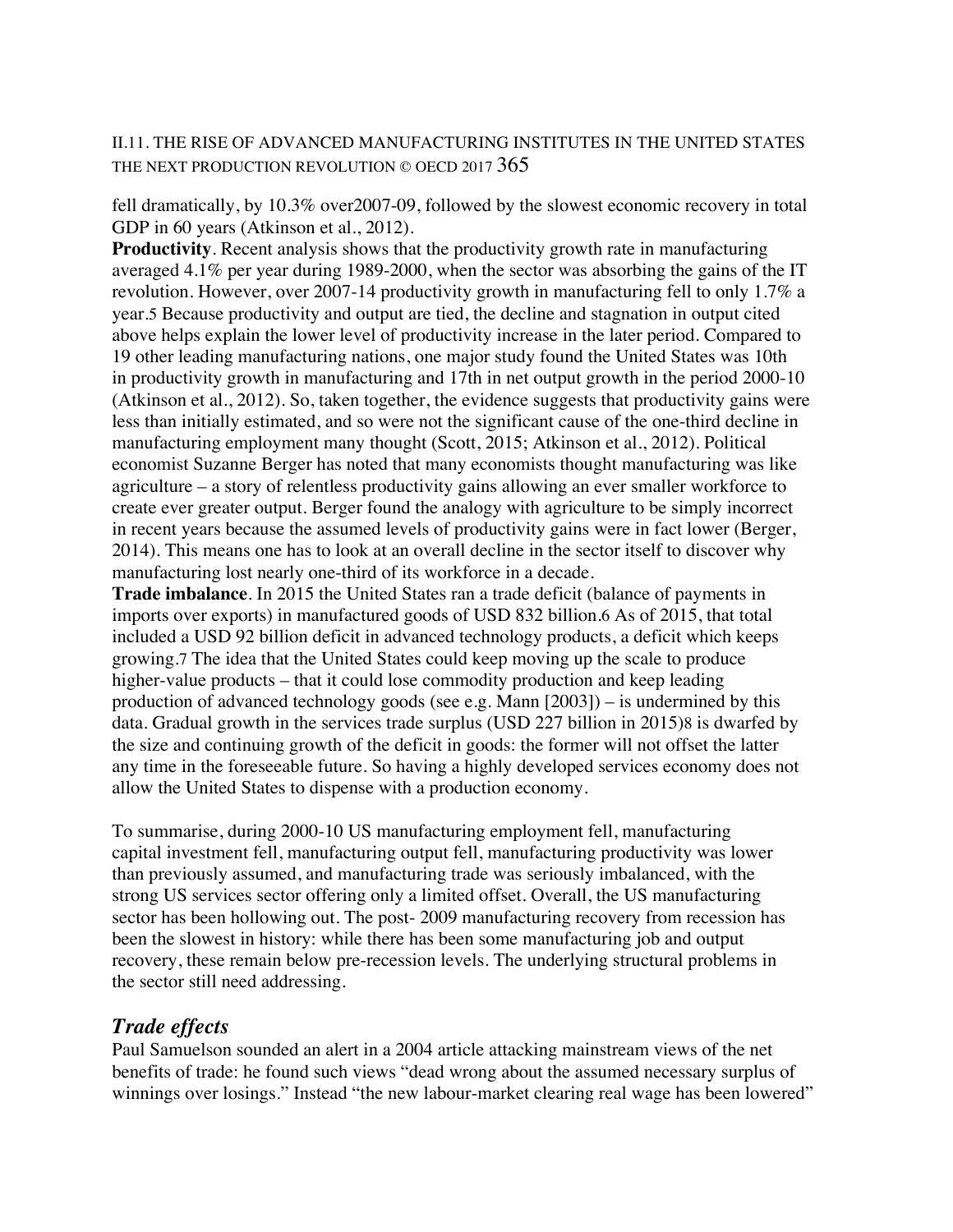by a realistic view of trade dynamics, creating "new net harmful US terms of trade." (Samuelson, 2004). Autor, Dorn and Hanson (2016) have substantiated a picture of problematic trade effects (see also Preeg [2016], Meckstroth [2014] and Dahlman [2012]). They found that the trade relationship between the United States and the People's Republic of China (hereafter "China"), formed in the 1990s and formally recognised in the 2001 WTO agreement, affected many labour-intensive industries in the United States, where significant

#### II.11. THE RISE OF ADVANCED MANUFACTURING INSTITUTES IN THE UNITED STATES 366 THE NEXT PRODUCTION REVOLUTION © OECD 2017

numbers of those jobs shifted to China. This shift came at a heavy cost to US workers when many blue-collar jobs in particular disappeared, with the communities where they worked also suffering economically. Autor, Dorn and Hanson (2016) also show that the adverse consequences of trade can be enduring, with the United States as yet unable to get past the shock of the loss of millions of jobs in numerous communities.9

As economics Nobelist Michael Spence has noted, "Globalization hurts some subgroups within some countries, including the advanced economies... The result is growing disparities in income and employment across the US economy, with highly educated workers enjoying more opportunities and workers with less education facing declining employment prospects and stagnant incomes." (Spence, 2011). Just as manufacturing employment was a key to enabling less educated workers to enter the middle class after World War II, the loss of manufacturing jobs has been a key element in the decline in real income for a significant part of the American middle class in recent decades. Obviously, the 2008-09 Great Recession, when manufacturing was a leading victim, played a role, but it appears that there is no getting around the effects of trade, which have been longer term.

#### *The innovation perspective*

If the picture on the US production side is problematic, what of innovation? The United States retains what is probably still the world's strongest early-stage innovation system, although competition in this area from other countries is growing. Any manufacturing strategy must seek to use this comparative innovation advantage. However, in the past, research and development (R&D) in the United States has had only a very limited focus on the advanced technologies and processes needed for production leadership. This is in sharp contrast to the approach to manufacturing R&D taken by Germany, Japan, Korea, Taiwan and now China, which have "manufacturing-led" innovation (Bonvillian and Weiss, 2015). As discussed in more detail below, the United States – its government agencies and other organisations – had simply not applied the innovation system to what turns out to be a crucial stage in innovation – production, particularly initial production – using complex, high-value technologies. This stage involves highly creative engineering and design, and often entails rethinking the underlying science and invention: production is part of the innovation process and not severed from it. Missing this link between production and innovation created a major gap in the US innovation system.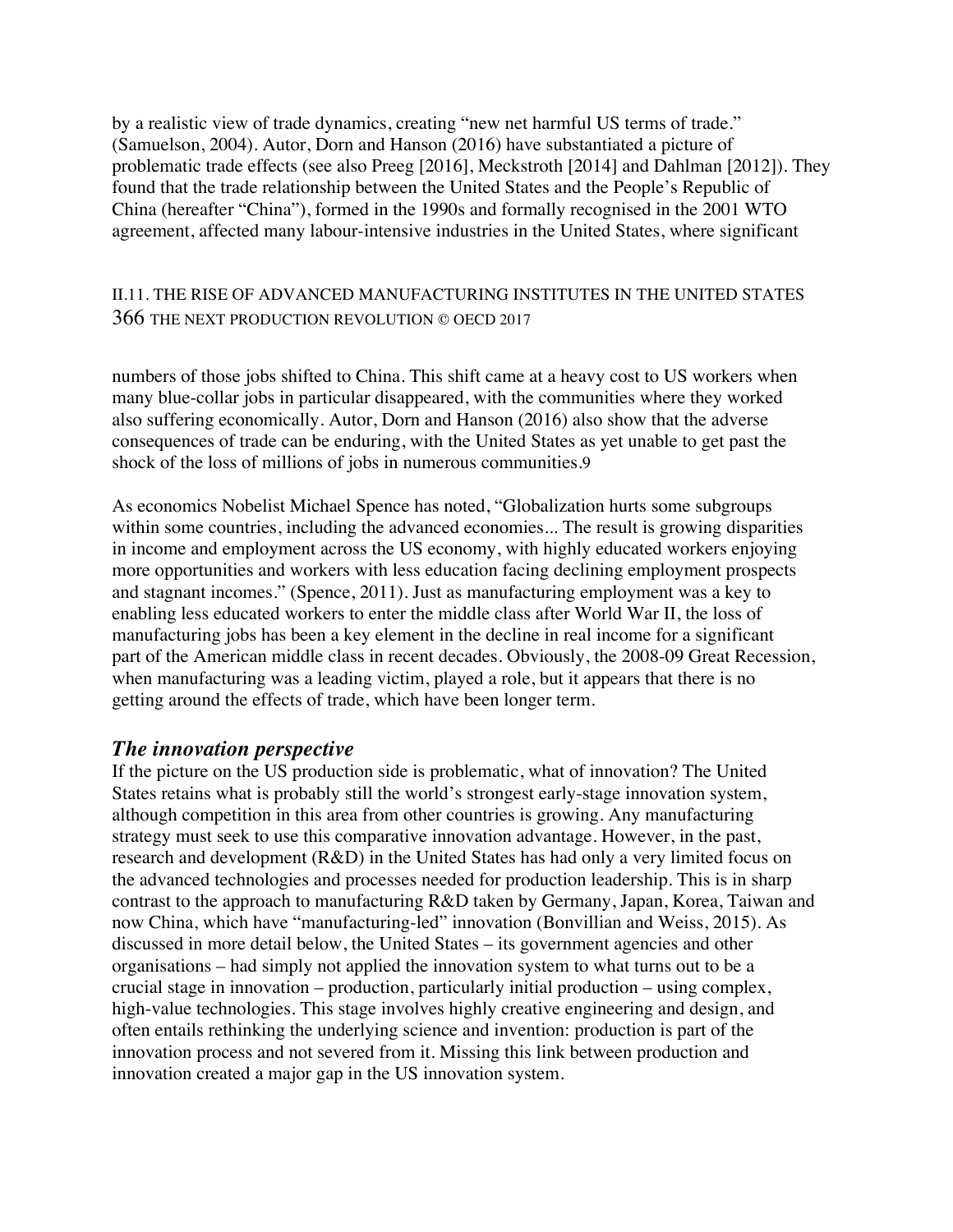#### *The reach of manufacturing into the American economy*

Manufacturing remains a major sector of the US economy: it represents approximately 12.1% of US GDP, contributing USD 2.09 trillion to a USD 17.3 trillion economy and employing 12.3 million in a total employed workforce of some 150 million.10 On average, manufacturingworkers are paid at least 20% more than workers in services and nonmanufacturing (Helper, Kruger and Wial, 2012). Manufacturing firms employ some 64% of US scientists and engineers, and these firms perform 70% of industrial R&D (Tassey, 2010, citing Bureau of Economic Analysis [BEA] and National Science Foundation [NSF] data). Thus US manufacturing strength and the strength of its innovation system are directly linked.

Meckstroth (2016) develops new data that tell a story of the importance of manufacturing as part of the complex value chain of US companies. This study found that the manufactured goods value chain plus manufacturing for other industries' supply chains accounts for about one-third of GDP and employment in the United States. It further found that the domestic manufacturing value-added multiplier is 3.6, which is much higher than

#### II.11. THE RISE OF ADVANCED MANUFACTURING INSTITUTES IN THE UNITED STATES THE NEXT PRODUCTION REVOLUTION © OECD 2017 367

conventional calculations. In other words, for every dollar of domestic manufacturing valueadded destined for manufactured goods for final demand, another USD 3.60 of value-added is generated elsewhere in the economy. Finally, for each full-time job in manufacturing dedicated to producing value for final demand, there are 3.4 full-time equivalent jobs created in non-manufacturing industries: this job multiplier is far higher than in any other sector. Higher value-added production industries appear to have even higher multipliers. To summarise, Meckstroth's central finding is that the current estimates of manufacturing's share of GDP are partial and seriously understated. Given its reach into the US economy, new policy perspectives on manufacturing decline appear to be necessary.

## Advanced manufacturing emerges as a policy priority at the federal level

As Barack Obama was sworn in as president in January 2008 he faced the Great Recession, the first economic slowdown since the 1930s to approach Depression levels of economic decline, the highest long-term unemployment rate since the Depression and over 15 million unemployed (Bureau of Labor Statistics, 2012). As described above, manufacturing, along with construction, was the most heavily impacted sector. In 2008-09, the administration focused on getting Congress to pass, and then implementing, an economic stimulus bill, focused on short-term, "shovel-ready" job creation, and salvaging a bankrupt auto sector. With the stimulus in place, it began to focus on some of the underlying structural problems in the economy: manufacturing policy was high on that list.

## *The historical precedents for a federal manufacturing role*

The federal role in the US innovation system largely stems from the Second World War, where it embarked on a series of major wartime technology efforts working in close concert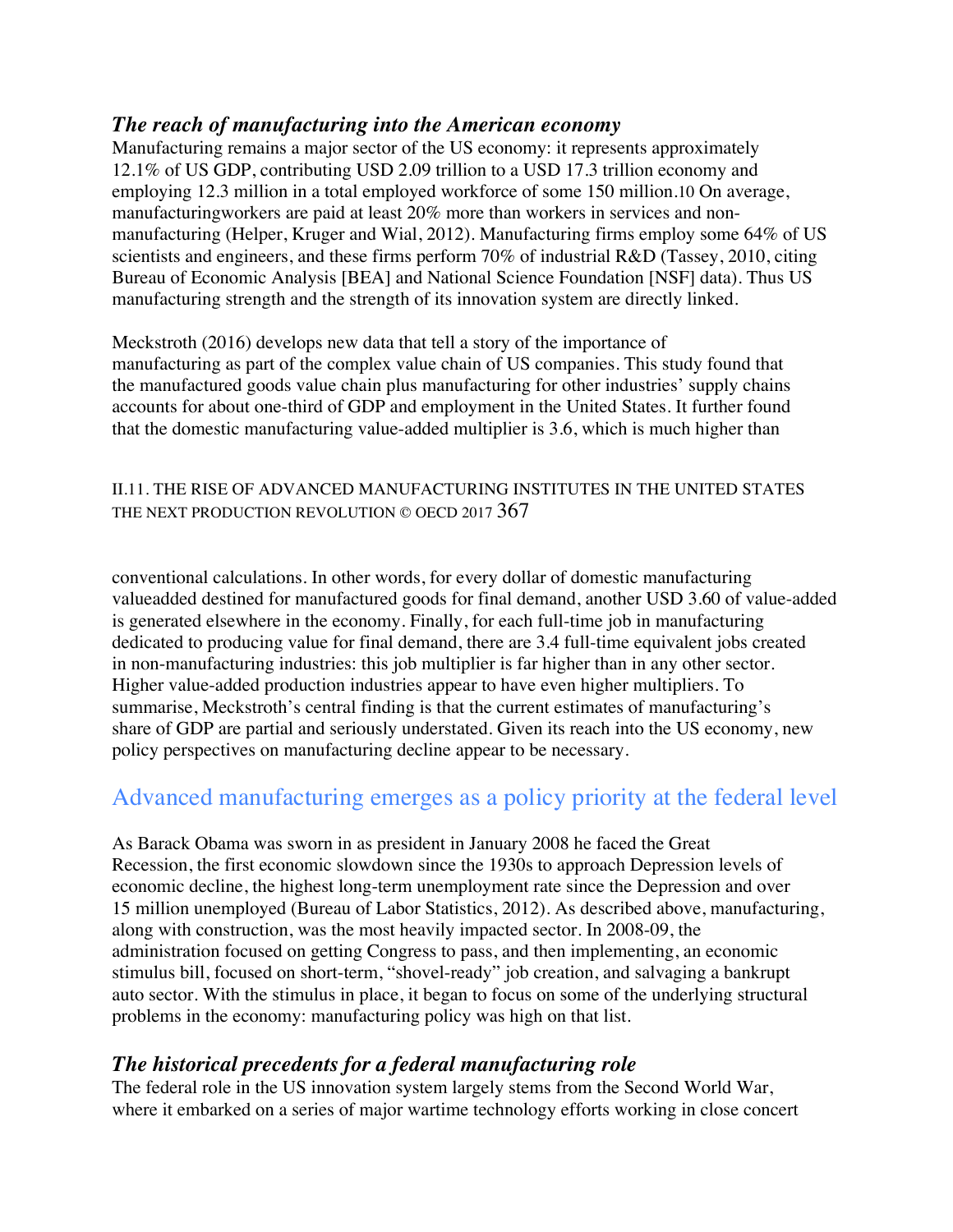with industry, industry laboratories and university researchers.11 At the end of the war this system was dismantled, but President Roosevelt's science czar, Vannevar Bush, worked with him to retain a key element that had emerged at scale during the war: federally-funded research universities supported by research agencies at the federal level. The problem at the end of the war was not the US manufacturing system: this mass-production-based system dominated world production. Instead, the challenge was creating a foundational research base building on what had begun during the war. So when the United States built a federallysupported innovation system, it was organised around early-stage R&D. Innovation in production was not even considered. As noted above, when Germany and Japan entered the post-war period, they had a different problem, rebuilding their industrial bases, so they focused on manufacturing-led innovation while the United States focused on R&D-led innovation.

Because production of new technologies is an important part of innovation systems, there was a major gap lurking in the US system, as suggested above. The US ran into trouble from this gap during its competition in the 1970s and 1980s with Japanese manufacturing. Japan had innovated in production technologies and processes to create quality manufacturing, capturing large parts of the auto and consumer electronics sectors. The US, content with its mass production model, had entirely missed this advance, and had to scramble for years to catch up.

As part of its catch-up to Japan's advances in production, it created a series of new programmes in the 1980s to supplement its basic research emphasis (Bonvillian, 2014): ! The **Bayh-Dole Act** was passed in 1980, and was the first of the new generation of competitiveness legislation. Historically, the federal government held the rights to the

#### II.11. THE RISE OF ADVANCED MANUFACTURING INSTITUTES IN THE UNITED STATES 368 THE NEXT PRODUCTION REVOLUTION © OECD 2017

results of federally-funded research. Since the federal government did not undertake technology implementation, this intellectual property sat on the shelf. The act shifted ownership of federally-funded research results to the universities where the research had been performed, giving universities a stake in its commercialisation, and spurring an entrepreneurship role for university researchers.

! The **Manufacturing Extension Partnership (MEP)** was authorised in1988, based on the success of the longstanding US agriculture extension programme. It aimed to bring the latest manufacturing technologies and processes to small manufacturers around the nation, since small firms were increasingly dominating US manufacturing, advising them on the latest manufacturing advances to foster productivity gains. MEP formed extension centres in every state, which states cost-shared, backed up by a small commerce department headquarters staff charged with programme evaluations and transmission of best practices to the centres.

! The **Small Business Innovation Research (SBIR)** programme offered competitive R&D grant funding to small and start-up companies, administered by the 11 largest federal R&D agencies as part of their research programmes. These grants aimed to ensure that small,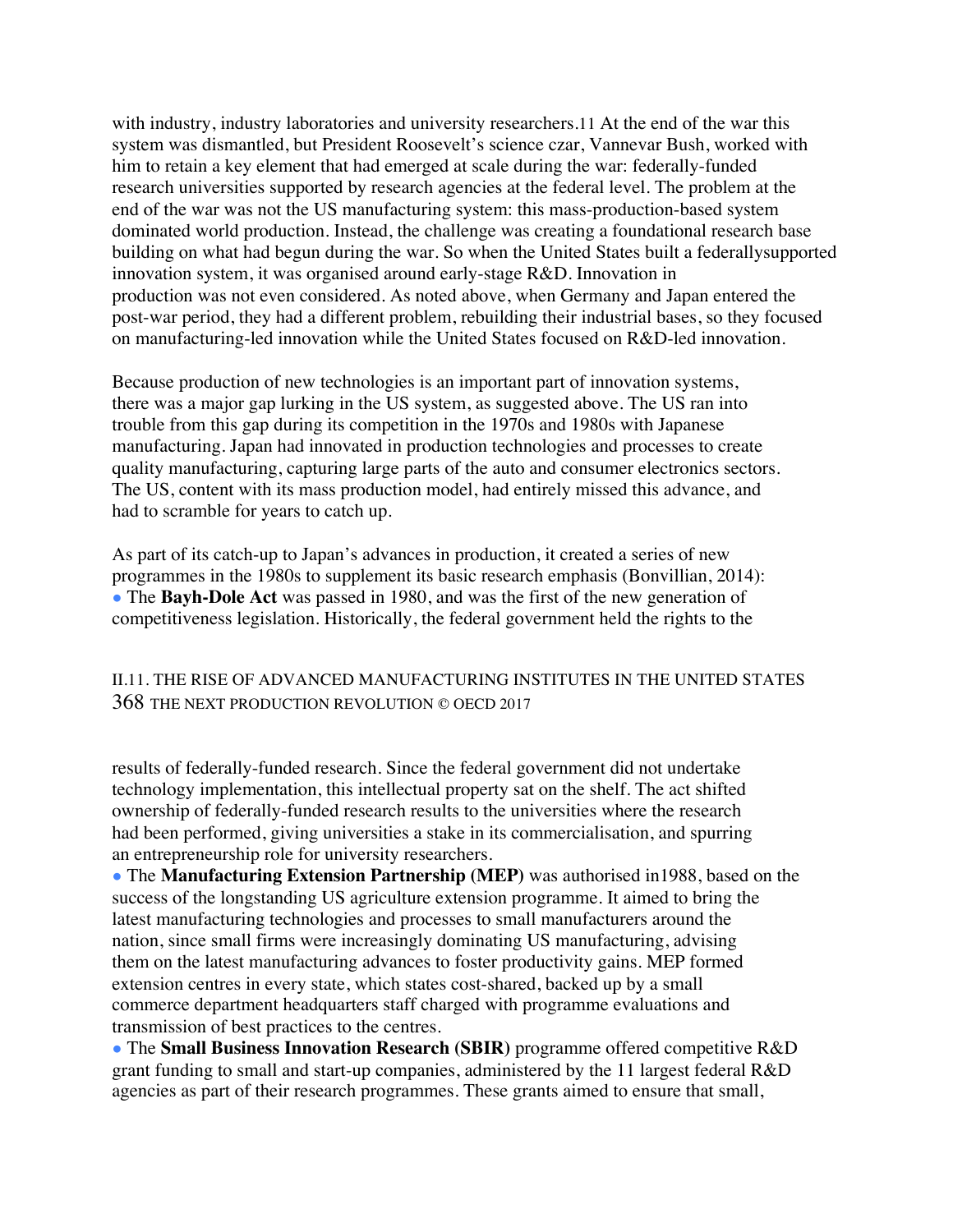high-tech, innovative businesses were a part of the federal government's R&D efforts. ! The **Advanced Technology Programme (ATP**) was formed in 1988 in the Department of Commerce's National Institute of Standards and Technology (NIST) programme to fund a broad base of high-risk, high-reward R&D undertaken by industry. While it had success nurturing later stage development projects for new technologies, Congress gradually defunded the programme in the 2000s, viewing it as overly-interventionist federal "industrial policy."12

! **Sematech** was formed by a consortium of semiconductor fabricators and equipment makers that by the late 1980s was facing imminent demise from strong competitors in Japan. Because semiconductor technology was key to many defence systems the effort had national security implications, so industry funding was matched by the Defense Advanced Research Projects Agency (DARPA). The consortium focused on major efficiency and quality improvements in semiconductor manufacturing. After five years production leadership was restored and DARPA funding ended in 1996. Sematech continued as a key technology planning organisation to keep the industry on a Moore's Law roadmap. The Sematech model is the closest to the organisational approaches that came to be considered in the 2010-12 period.

But these manufacturing-related programmes remained modest and of limited scale because by the early 1990s the United States, relying on advances from its strong R&Doriented innovation system, was able to lead the launch of the IT revolution. The United States entered a decade of strong GDP and productivity growth, and largely forgot about manufacturing. Emerging manufacturing competition from China, exacerbated by the Great Recession, forced another wake-up call.

#### *White House 2011 advanced manufacturing report*

Against a backdrop of economic crisis and a series of new studies,13 a small group in the White House Office of Science and Technology Policy (OSTP) had been developing a report urging a strong new commitment by the administration to manufacturing, as a longer-term more structural approach than short-term economic stimulus.

#### II.11. THE RISE OF ADVANCED MANUFACTURING INSTITUTES IN THE UNITED STATES THE NEXT PRODUCTION REVOLUTION © OECD 2017 369

The final 2011 OSTP report, entitled "Ensuring American Leadership in Advanced Manufacturing", defined advanced manufacturing as the manufacture of conventional or novel products through processes that depend on the co-ordination of information, automation, computation, software, sensing, and networking, and/or which make use of cutting-edge materials and emerging scientific capabilities (PCAST, 2011). The report argued that federal investments in advanced manufacturing could enable the United States to regain its status as a global leader in manufacturing, which would yield high-paying jobs, support domestic innovation, and enhance national security. However, the failure to lead in production would potentially jeopardise the nation's ability to develop the next generation of advanced products. Retention of manufacturing would enable new synergies, whereby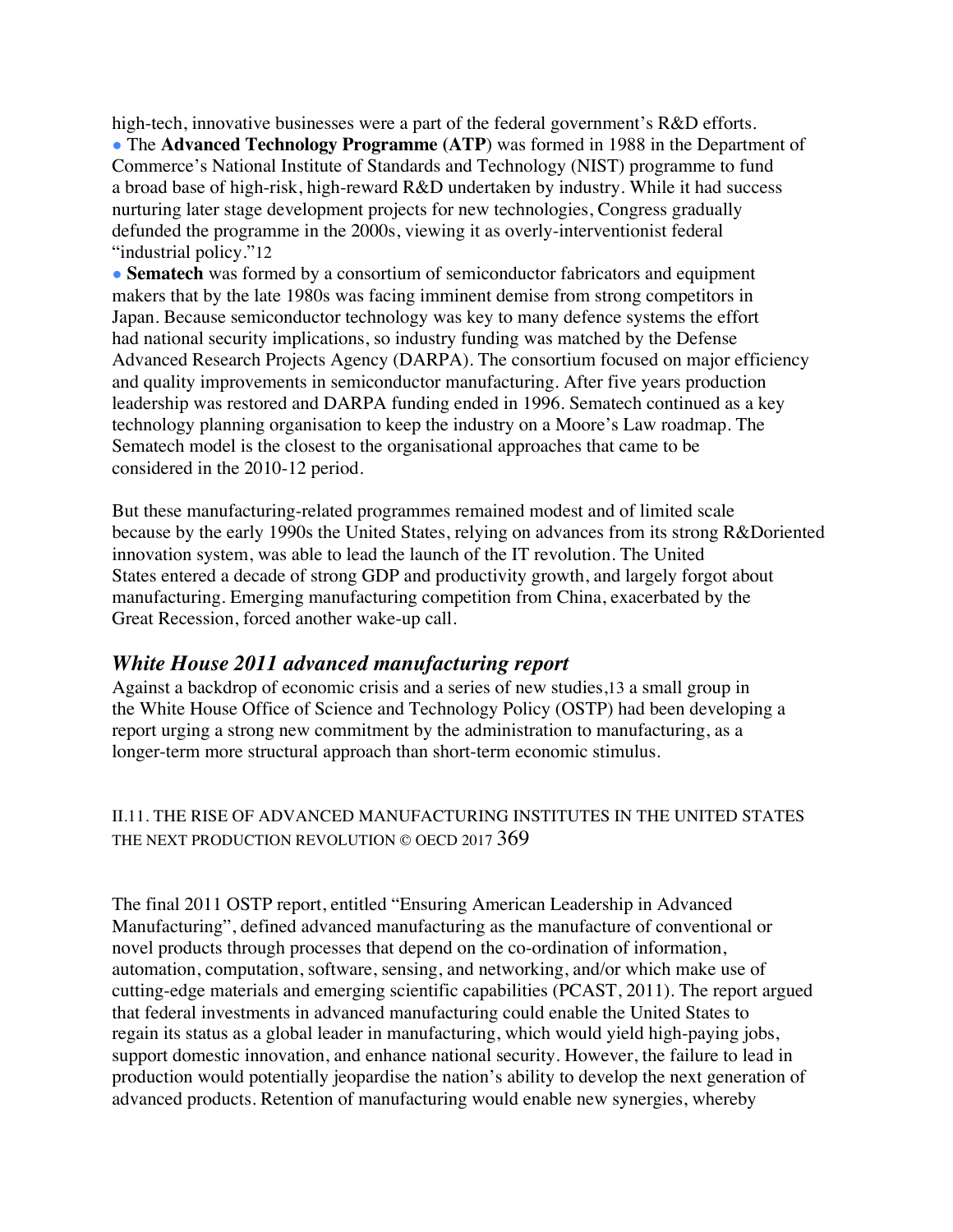design, engineering, scale-up, and production processes would provide feedback for product conception and innovation, helping to generate both new technologies and new latergeneration products.

The report proposed "shared facilities and infrastructure" where small and mediumsized manufacturing firms could develop new production approaches embodying productivity gains, allowing these firms to more rapidly prototype, test and make new products. The report recommended federal applied research support of advanced manufacturing processes that cut across a range of production sectors to enable producers to more rapidly develop new US-made sectors. This included, interestingly, "Supporting the creation and dissemination of powerful design methodologies that dramatically expand the ability of entrepreneurs to design products and processes." (PCAST, 2011, p. iii).

The 2011 OSTP report further recommended developing partnerships between industry, universities and government, with government and industry co-investments, which could help develop emerging technologies. Included in the recommendations was a proposed "advanced manufacturing initiative" across government agencies that could link to industry-university collaborations to develop more detailed approaches. Importantly, issuance of the report, and the simultaneous announcement of a new public-private partnership to pursue this initiative, locked in a White House commitment to a manufacturing innovation strategy.

## *The Advanced Manufacturing Partnership begins: June 2011*

The president announced, on 24 June 2011, an "Advanced Manufacturing Partnership" (AMP) and named Dow Chemical's chief executive officer (CEO) and Massachusetts Institute of Technology's (MIT) president as co-chairs of this industry-university-government consortium.

On the industry side, the AMP included CEOs from a diverse group of major companies, spread across industrial sectors. On the university side, the AMP included presidents of five universities with strengths in engineering and applied science.14 On the government side, the chair of the National Economic Council (NEC) and the acting commerce secretary co-led a cross-agency effort. Within the White House, NEC and OSTP staff provided leadership. The agencies deeply involved in supporting the effort were the NIST in the Commerce Department, the NSF through its Engineering Division, the Department of Energy (US DoE) through its Energy Efficiency and Renewable Energy office (EERE), and the Department of Defense (US DoD) (through its Mantech programme). The President's Council of Advisors on Science and Technology (PCAST), based in OSTP, provided an administrative home for the effort and formally issued the AMP report (although it was written by the AMP team).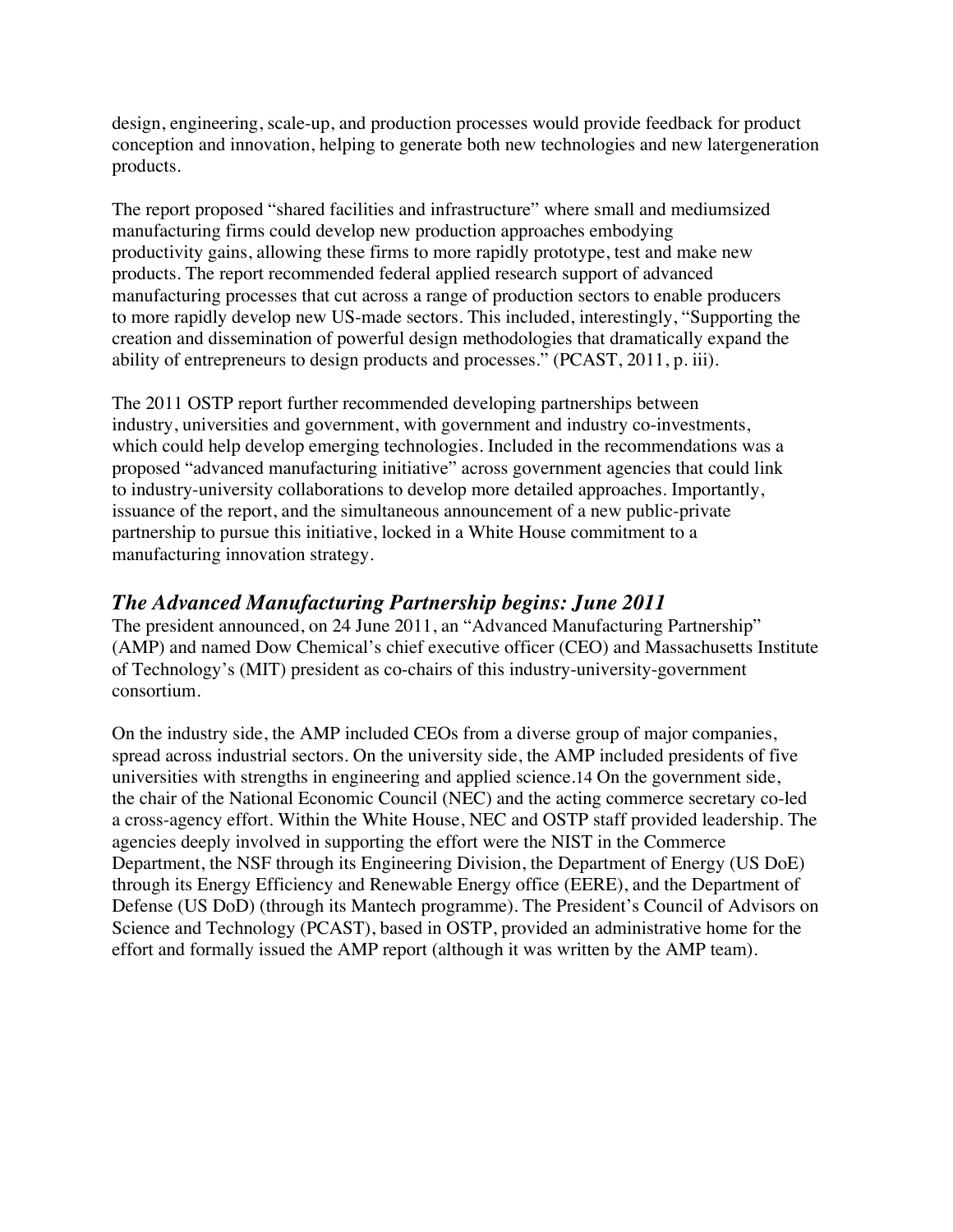#### II.11. THE RISE OF ADVANCED MANUFACTURING INSTITUTES IN THE UNITED STATES 370 THE NEXT PRODUCTION REVOLUTION © OECD 2017

### *AMP1.0 July 2012 report: "Capturing Domestic Competitive Advantage in Advanced Manufacturing"*

The first AMP report called for an "advanced manufacturing strategy" based on a "systematic process to identify and prioritise critical cross-cutting technologies" (PCAST, 2012). That process should lead to an ongoing strategy, which in turn could be translated into more detailed technology roadmaps for each of the new technology paradigms. The report also developed a framework for prioritising federal investments in such technologies based on such factors as national need, global demand, US manufacturing competitiveness in the field and technology readiness. It also called for an assessment of the willingness of industry, university research and government to commit to the technology, such as whether, in the case of government, the technology could meet its national security needs (PCAST, 2012). Polling groups of manufacturers and university experts, the report developed a preliminary priority list of technology areas to be pursued: advancing sensing, measurement, and process control; advanced materials design, synthesis, and processing; visualisation, informatics, and digital manufacturing technologies; sustainable manufacturing; nanomanufacturing, flexible electronics manufacturing; biomanufacturing and bioinformatics; additive manufacturing; advanced manufacturing and testing equipment; industrial robotics; and advanced forming and joining technologies. Again, strategies for these technology areas were to be developed over time into true technology roadmaps that were to be co-ordinated across technologies and periodically updated.

To nurture these technologies, this first AMP report called for building R&D efforts around them. Significantly, it also called for the creation of manufacturing innovation institutes (MIIs), comprised of small and medium-sized firms linked to larger firms, backed by multidisciplinary university applied science and engineering, with cost-shared funding support from both government (federal and state) and participating industry. The idea was a translation into a US context of the successful German Fraunhofer Institutes, 60 of which were spread across Germany, in a wide range of technology focus areas. The US version was to be an industry-led model, shared and cost-shared, like the Fraunhofer Institutes, across small and medium-sized firms, with a supporting university technology development role in applied science and engineering, and with support from both national and state government. The US institutes were to operate at the regional level to take advantage of area specific industrial clusters, but be able to translate their technology and process learning to manufacturers at a national scale. To facilitate this national translation and to tie together the MIIs around jointly learned lessons, the report proposed a National Network of Manufacturing Innovation Institutes (NNMI). These policies were guided by a vision that there was a gap between R&D supported by government and the product development role of industry. A support system for the stages of technology development, technology demonstration and system/subsystem development – technology readiness levels (TRL) 4-715 – was simply missing. The network's role was to fill that gap.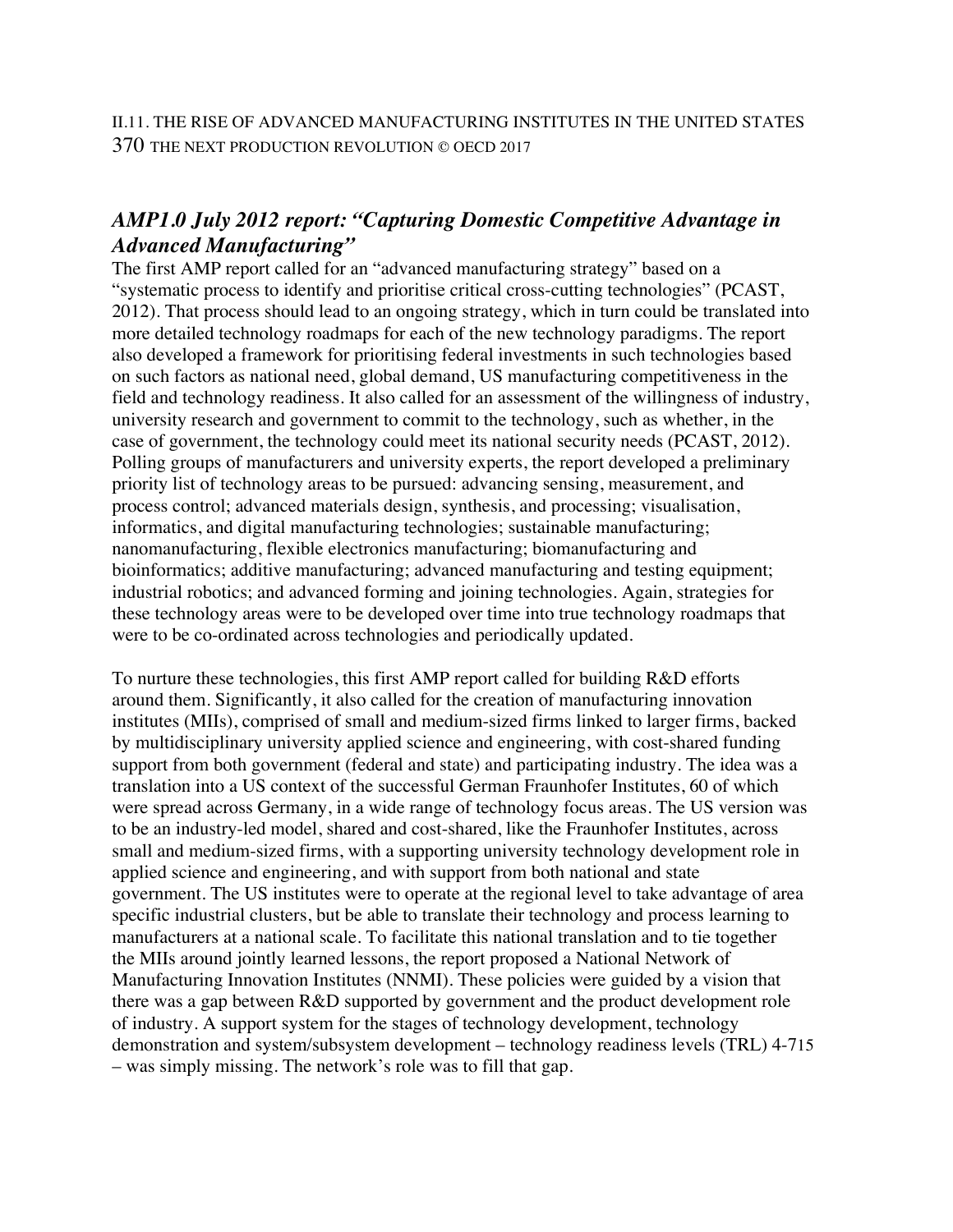*The MIT study: "Production in the Innovation Economy" (PIE) – 2010-13* The MIT study PIE was published in 2013, after the AMP 2012 study. While there had been a number of major manufacturing studies in this period, MIT's two-volume report, under development starting in 2010, was perhaps the broadest and most far-reaching, and its research findings significantly influenced the AMP reports.

At heart, the PIE study asked one major question: what production capabilities are needed to support innovation and to realise its benefits in high-quality jobs, strong firms,

#### II.11. THE RISE OF ADVANCED MANUFACTURING INSTITUTES IN THE UNITED STATES THE NEXT PRODUCTION REVOLUTION © OECD 2017 371

business creation and sustainable economic growth? (Berger, 2014).16 Assuming what economists had long accepted, that innovation is required for economic growth and productivity, the PIE study examined "what it takes to sustain innovation over time and what it takes to bring innovation into the economy." (Berger, 2014, Chapter 7). The PIE process reviewed innovation in products, in processes, in types of firms, in other nations, through technology advances and workforce improvements. The focus that the PIE study helped create in the United States, starting in 2010, was on the application of innovation theory to production. While such theory had been applied many times to particular new technologies, such as in IT, innovation theory had not been systematically applied to the US production system. It was a new look. The five overall areas the PIE study examined in turn led to a series of new policy approaches for each.

The PIE report found a globalised world economy in which research, development, production and distribution had become fragmented and dispersed. Enabling this was a shift in corporate ownership and control, where major, vertically-integrated corporations began to divest many of their attributes, from R&D to production to post-sales services. Few fully vertically-integrated firms remained. They had been reorganised under pressure from a financial services sector that, beginning in the 1980s, required firms seeking capital to reorganise around "core competency", with leaner, "asset light" firms receiving higher stock valuations by the weeding out of their less profitable divisions (Berger, 2014). One of the first functions at many firms to go outside corporate boundaries was manufacturing, which reduced capital obligations and "headcount" commitments. Manufacturing units often shifted abroad. IT advances helped enable this development: computer-driven equipment using digital specifications allowed firms to produce goods without the vertical linkages previously required. The reduction of trade barriers worldwide and China's entry into the World Trade Organization were further enablers of distributed production.

The shift to core competencies in firms, plus competition from abroad, thinned out the manufacturing ecosystem. Support for training systems, inducements for suppliers to adopt best practices, and the depth of supply chains all declined. While major firms had once supported strong industrial laboratories that undertook basic and applied research, basic research at the industrial level dropped, and applied work became much more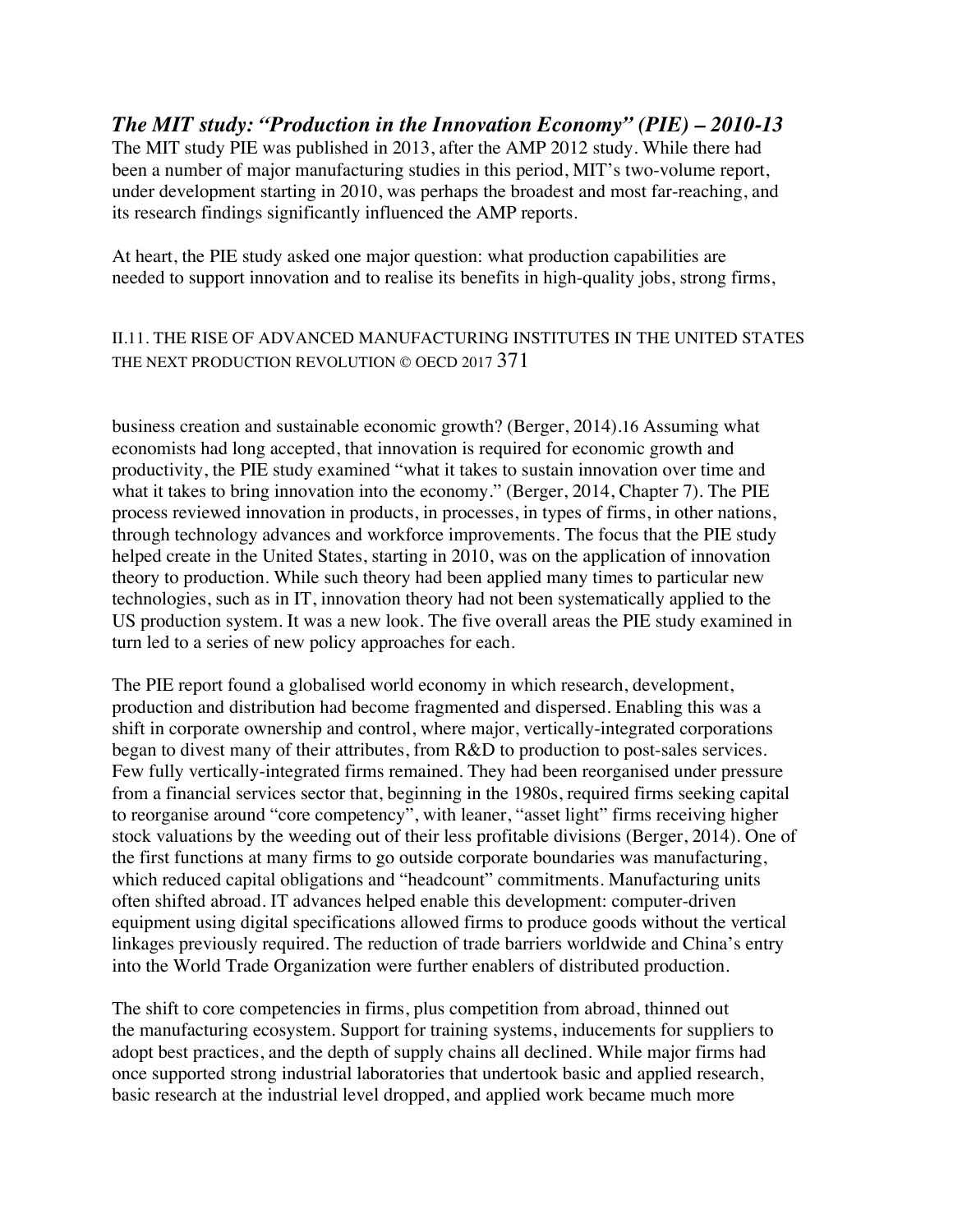focused on incremental development that could translate to the bottom line. Expansion was more frequently accomplished through mergers and acquisitions, not through inhouse innovation. Previously, large, vertically organised firms had created numerous "public goods", e.g. in research, training, and the transfer of technology and expertise to suppliers, that populated the ecosystem with spillovers that helped small and mediumsized firms. But private production of such public goods now declined.

To summarise, larger firms dropped their vertical model, focused on "core competency," went "asset light," and distributed their production. The resulting gaps in the ecosystem could be characterised as market failures because the declining network of complementary capabilities made firms less capable as they found it harder to access the former industrial commons. Small and medium-sized firms were increasingly what the PIE study termed "home alone", operating in a thinned-out industrial ecosystem. The end of local banking also hit small and medium-sized firms. As financial services pursued national and international investment models, the home town banker with personal knowledge of those he or she was lending to was disappearing. Capital became harder to find, so small and medium-sized firms had more difficulty in obtaining the resources to scale up their production of

#### II.11. THE RISE OF ADVANCED MANUFACTURING INSTITUTES IN THE UNITED STATES 372 THE NEXT PRODUCTION REVOLUTION © OECD 2017

innovations. In other words, the industrial ocean that the Main Street manufacturer used to swim in began to dry up.

The PIE study also told a technology story. A major example was studied in depth to evaluate the possible implications of innovation for production. This was a case study on a mix of challenging technologies to enable "mass customisation" (Berger, 2014). This entailed small-scale, local production using 3D printing and computer-driven standards with equipment that could make small lots of uniquely-designed products as cost efficiently as uniform mass production. The case study elaborated on the technologies to enable this and found the model possible. It would mark a dramatic turn in the nature of production. This "advanced manufacturing" innovation model for production was found promising, creating an organising principal for restoring the manufacturing ecosystem.

The study also told a story of problems in obtaining financing for "hard" technology startups as they scaled up for manufacturing: the venture capital system simply did not fit these firms, which required longer term and higher capital support than venture capital companies were attuned to (Reynolds, Semel and Lawrence, 2014).

Finally, the PIE study examined workforce needs. Earlier reports tended to query senior management in manufacturing, who unfailingly complained that they were not able to find skilled workers.17 But if this sector had shed almost one-third of its workers in the decade of the 2000s, was there really a shortage? The PIE study questioned firms' hiring officials not about the availability of skilled workers but more pointedly about how long it took to fill jobs.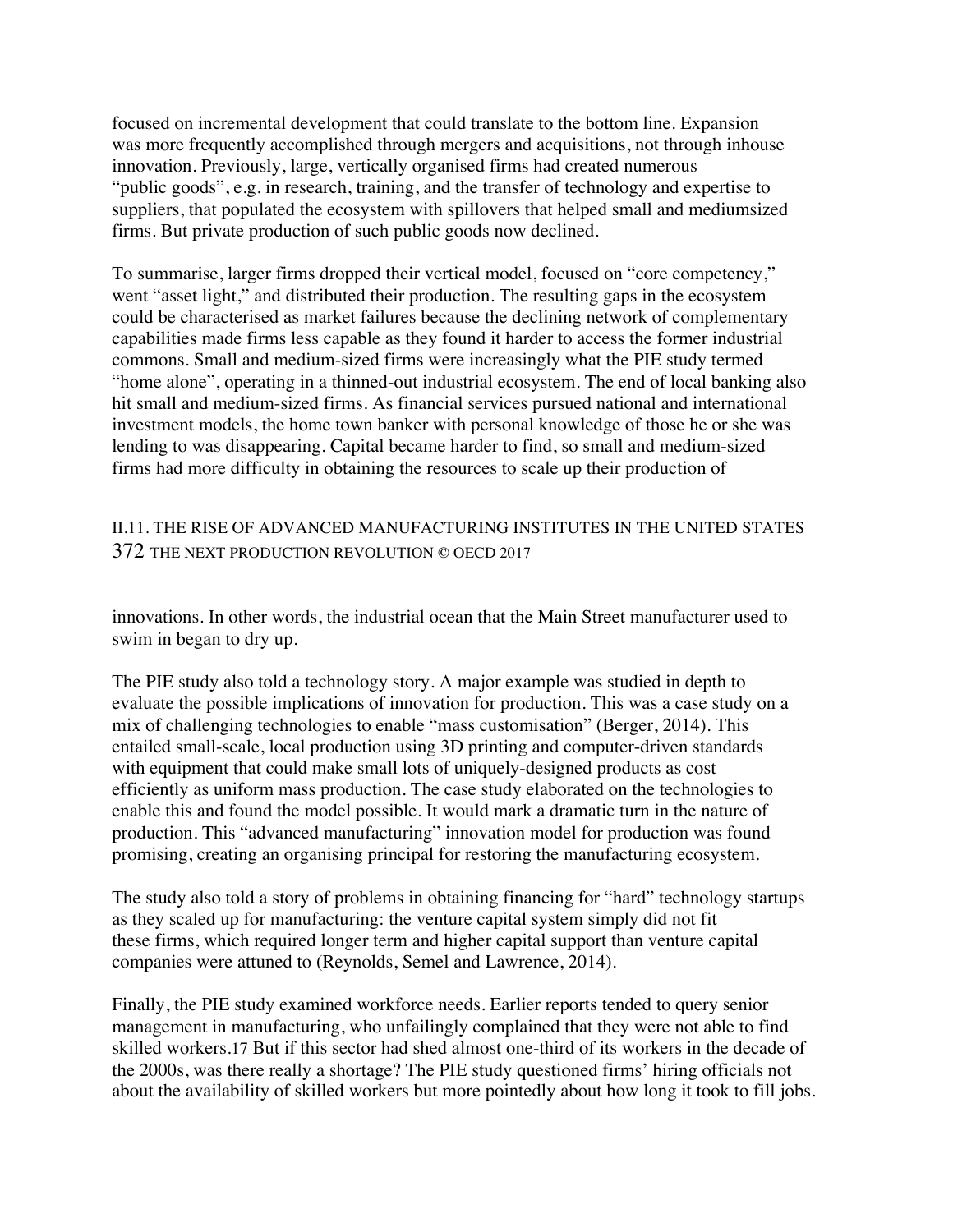The answer was that open positions were being promptly filled in 76% of cases (Osterman and Weaver, 2014). There was no skills emergency. But 24% of manufacturing establishments still reported some level of long-term vacancies. This is where the story became more interesting. A subset in this group tended to include newer firms, working on more advanced technologies. These firms did face skill constraints. So if PIE was proposing the adoption of advanced manufacturing driven by new technologies and processes, it was clear that the training system would need to adapt to meet this challenge. The recommendations called for "a new skill production system" requiring employers to engage with community colleges, supporting government programmes at the federal, state and regional levels, and supporting intermediary organisations to help manage the linkages and communications.Overall, the PIE study called for rebuilding a thinned-out industrial ecosystem. New shared facilities and capabilities across firms and industrial sectors were required to bring more innovation into production. Larger firms and government could perform a convening function, comparable to what Sematech had achieved in semiconductor production in the late 1980s and 1990s. It found that a similar collaboration across firms, education institutions and public intermediaries could also work in the skills training context.

#### *AMP2.0 October 2014 report: "Accelerating US Advanced Manufacturing"*

The president "rechartered" the AMP in September 2013 to work on implementation of the 2012 report and to identify new strategies building on the earlier AMP1.0 report. This project marked the next major step in advanced manufacturing policy development.

Since the administration was in the process of creating manufacturing institutes, the AMP2.0 report focused on complementary policies (PCAST, 2014). In the area of technology policy, this report called for a national strategy co-ordinated across public and private sectors for "emerging manufacturing technologies". This strategy would include "prioritised manufacturing technology areas" which should be used to guide a "portfolio" of federal

#### II.11. THE RISE OF ADVANCED MANUFACTURING INSTITUTES IN THE UNITED STATES THE NEXT PRODUCTION REVOLUTION © OECD 2017 373

"advanced manufacturing technology investments." To show that this concept could work, the AMP2.0 group surveyed priority emerging manufacturing technologies and developed their own pilot strategies in three technology areas identified by the study as priorities: advanced sensing, control and platforms for manufacturing; visualisation, informatics and digital manufacturing; and advanced materials manufacturing. The administration subsequently worked to create manufacturing institutes to cover these identified priority areas, drawing on the strategies.

Federal investment was not solely to focus on manufacturing institutes. The establishment of R&D support for manufacturing technologies was needed, and additional institutional entities were called for. These mechanisms included manufacturing centres of excellence, as well as technology testbeds which could act as additional infrastructure backing up the institutes. The R&D and support infrastructure were to be developed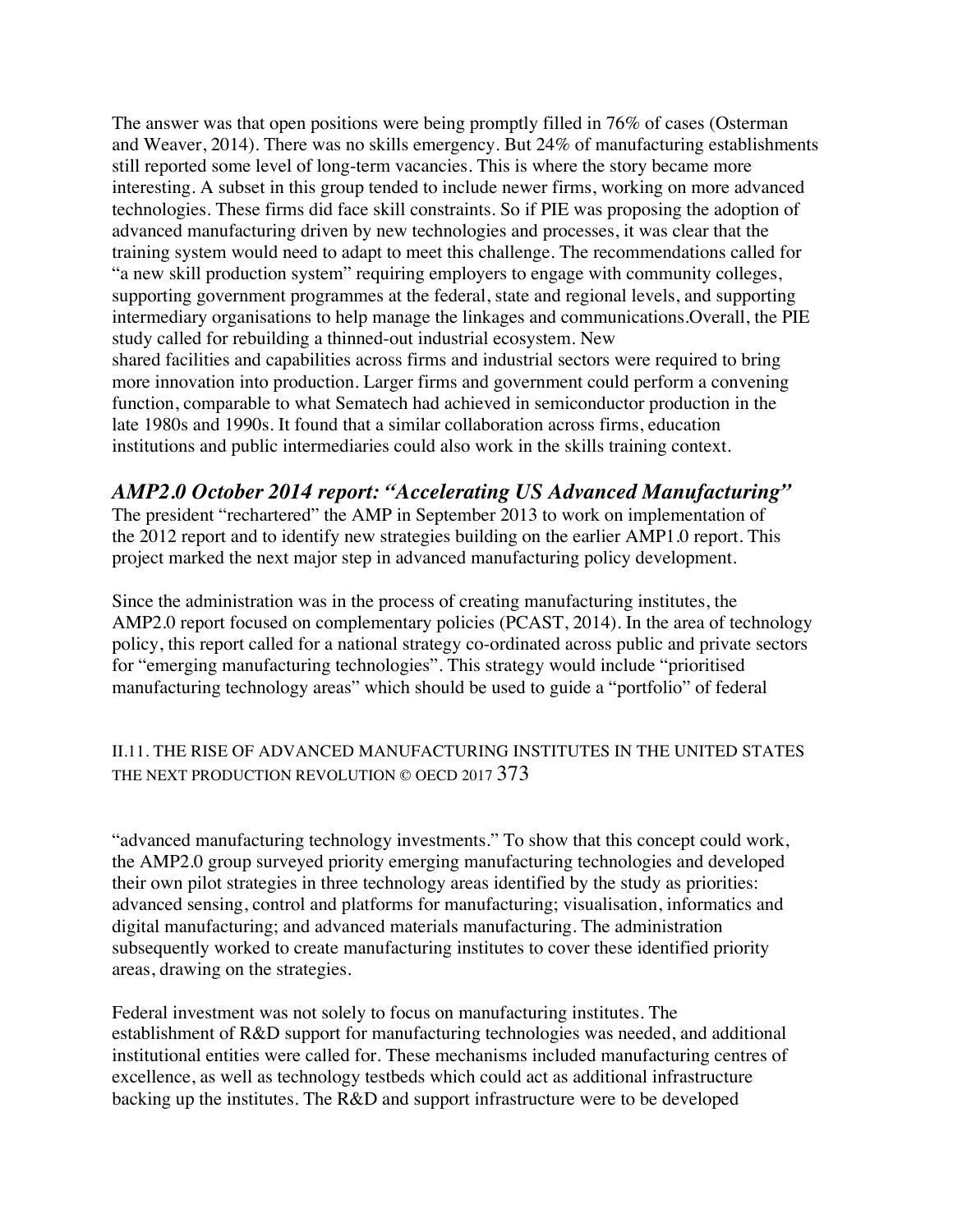co-operatively with industry. An advanced manufacturing advisory consortium was called for to provide private sector input on both the strategy and the R&D infrastructure. The report foresaw that to thrive over time the manufacturing institutes had to be connected to a robust R&D effort and infrastructure in order to foster ongoing advances in the technologies the institutes were supporting. In addition, a "shared NNMI" was called for to network the manufacturing institutes so that ideas, technologies and best practices could be shared across institutes. Shared processes and standards to spread implementation of new manufacturing technologies were also recommended.

In the area of workforce training and development the report recommended a national system of portable, stackable manufacturing skill certifications. These would be used by employers in hiring and promotion, and would help production workers obtain readily transferable and recognisable skills. The development of online training and accreditation programmes with federal support through job training programmes was also proposed. AMP2.0 members themselves developed extensive manufacturing training toolkits and playbooks, as well as a pilot apprenticeship training programme

The report also had a work group on "scale-up policy" examining the difficulties faced by small and medium-sized firms and start-ups in obtaining financing for scaling up production of new innovations. This problem had been identified in the MIT PIE study, and extensive discussions were held with venture capital, corporate venture and private equity firms, as well as other possible sources of growth financing. An ambitious public-private scale-up investment fund was envisioned to finance pilot production sites for new technologies. In addition, a better system for linking manufacturers with potential strategic partners who could aid in the scaling up of production was called for. The scale-up gap became one of the key focus areas of the report. Although the administration subsequently proposed new scale-up financing, in a period of limited resources, Congress did not respond.

#### *Congressional manufacturing legislation: 2014*

The final saga in this summary of the major reports and efforts behind advanced manufacturing concerns Congressional legislation. For government action to be enduring, it must be authorised by Congress, and a foundation of regular and relatively stable appropriations must follow. As can be seen, government commitments ultimately flow from law and the corresponding funding, not administrative fiat.

Particularly after 2010, Congress was afflicted with deep ideological divisions, including within the majority Congressional party, and a corresponding inability to move legislation.

#### II.11. THE RISE OF ADVANCED MANUFACTURING INSTITUTES IN THE UNITED STATES 374 THE NEXT PRODUCTION REVOLUTION © OECD 2017

Despite this divide, Congress was able to pass significant manufacturing legislation on a highly bipartisan basis. This speaks to the political power of manufacturing, through the employment and relatively high wages it still commands, in American politics. After passing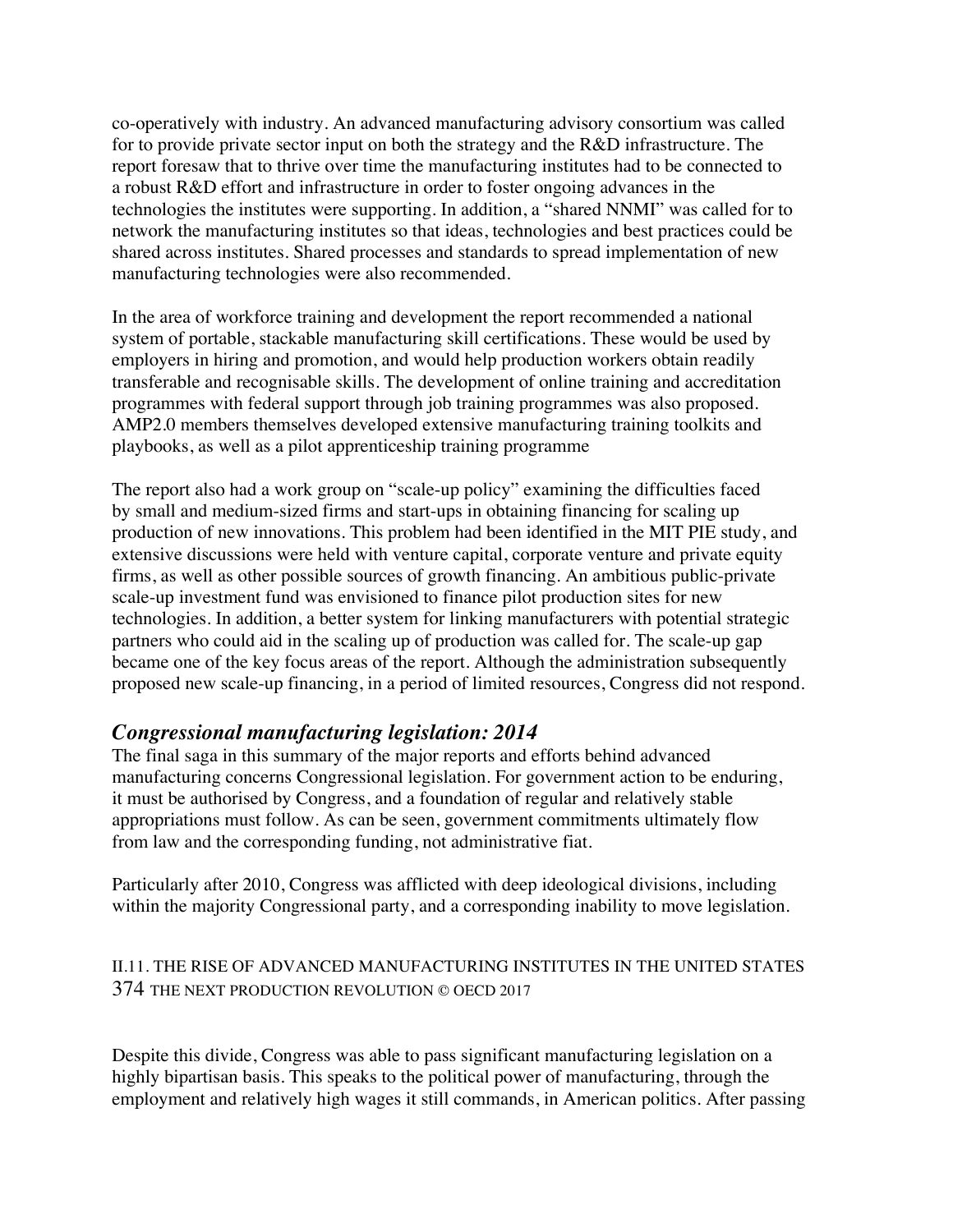the House, and moving through Committee in the Senate, the manufacturing bill was added to a large annual omnibus appropriations bill to fund all the government agencies for the fiscal year. This was a "must pass" bill. As a "minibus" attached to the omnibus, it passed the House on 11 December and the Senate on 13 December 2014.

The legislation18 authorised the establishment of a network of 15 regional manufacturing institutes across the country, each focused on a unique technology, material or process relevant to advanced manufacturing (House Committee on Science, Space and Technology, 2014) which was to form a Network for Manufacturing Innovation. NIST was to be the lead agency in forming the network, but could collaborate with other federal agencies in selecting and awarding funding institutes, which must be cost-shared by industry and state or local governments. NIST was required to develop and periodically update a strategic plan for the network of institutes. It was also required to link the institutes to the existing MEP that offered efficiency and technology advice to small manufacturers in every state, and required institutes to take on education and training roles.

Of course, in the meantime a series of manufacturing institutes had already been established, sponsored by the by the US DoD's Mantech programme and the US DoE's EERE office. The bill's idea of having NIST leadership for new institutes did not match the reality of what was already evolving. But the bill amounted to an important Congressional validation of the manufacturing institute model. The bill also called for the creation of a network to connect the institutes, for the development of an ongoing manufacturing technology strategy, and gave NIST the authority to sponsor its own institutes when it could round up sufficient appropriations to do so, which it was able to accomplish in 2016. A notoriously divided Congress had come together on a bipartisan basis to bless advanced manufacturing and a creative model of MIIs to get there.

## The Advanced Manufacturing Innovation Institute model

A key goal of the MIIs was to fill a gap in the US innovation system for manufacturing: to create a space where advanced manufacturing could evolve through a collaboration between industry (both small and large firms), universities and government (Molnar, Linder and Shuart, 2016). The federal award to each new institute over a five-year period was to range from USD 70 to USD 120 million. The consortium of firms, universities and state governments backing each new institute was required to contribute at least a one-to-one match to leverage the federal government's investment.

## *The complex institute model*

This was a very complex model for the new institutes. The government's role here was not to make a single research award to a principal investigator to undertake a science research project according a carefully delineated plan in the grant application, which is the usual government R&D role. Instead the government's role had to relate to a large, complex mix of industrial firms that varied widely across numerous sectors and sizes, along with academic institutions that ranged from major research universities to regional universities to community colleges. And state governments were to be co-investors, with industry and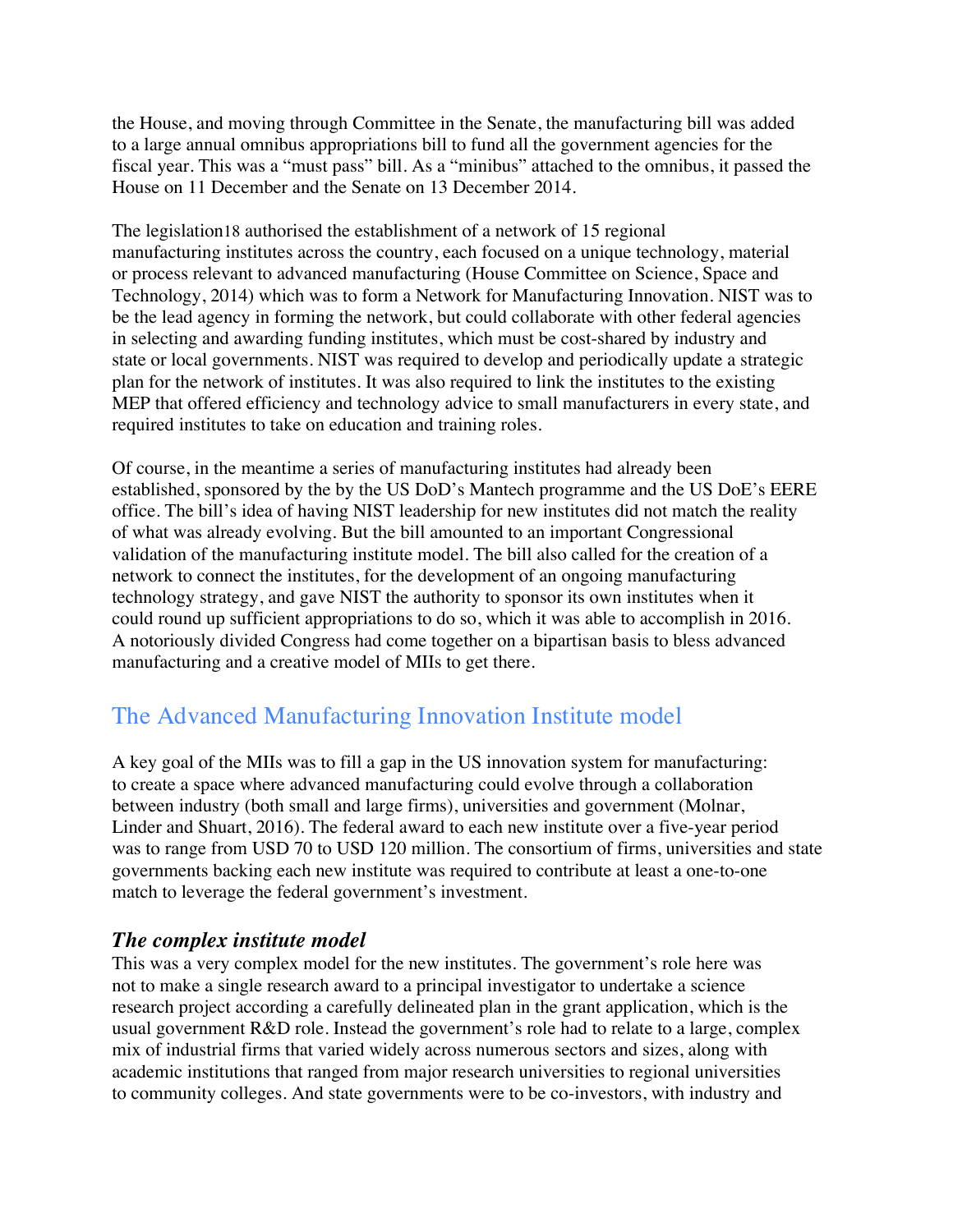the federal government supporting particular related projects. With the possible exception of Sematech,19 the federal government had not tried anything like this before.

#### II.11. THE RISE OF ADVANCED MANUFACTURING INSTITUTES IN THE UNITED STATES THE NEXT PRODUCTION REVOLUTION © OECD 2017 375

The participant mix for the institutes was complex and so was their task list:

- ! "create" new production technologies, processes and "capabilities"
- serve as "proving grounds" to test new technologies and related processes
- support efforts to "deploy" for new production innovations

! "build workforce skills" to enhance production and processes for the emerging technologies. The overall goal was to enable domestic manufacturing around the focused innovation area of each institute to flourish.

There was also to be a network of manufacturing institutes layered above the individual institutes, to enable cross-collaborations and exchanges of best practices. As advanced manufacturing took hold, a small or medium-sized manufacturer probably would not have just a 3D printing problem, it would have a range of future production challenges across a number of new fields, from digital production technologies to advanced materials. Production is also anchored in regions which tend to focus on particular production areas – e.g. cars in the Midwest, aerospace on the coasts and pharmaceuticals in the Northeast. While the institutes needed to have regional depth, they also had to translate their advances and know-how to manufacturers nationally. The institutes and their NNMI network had a major overarching assignment which was both regional and national.

#### *The agencies take the lead: 2012*

The institutes did not emerge from a highly-organised, well-timed governmental assembly line. They were scraped together. As noted in the previous section, after the 2010 elections there was a deep ideological divide in politics. Rather than wait for a divided Congress to authorise and fund a new programme, which could mean waiting forever, the new administration cajoled the agencies to start to set up institutes, using existing authority with funding scavenged from other areas. As a result, the agencies were in charge, and starting in 2012 picked focus areas for manufacturing institutes that matched their missions. The AMP1.0 report had assumed that the institute focus areas would come from a bottom-up model, with industry leading in selecting focus areas. Instead, there was a top-down approach, and the agencies decided the focus areas based on their own missions, not an overall manufacturing mission. This was not all bad. Since the agencies did the selection and were in charge, they chose focus areas they cared about that would serve their agency missions, potentially making this a more sustainable project over time, not a White House-imposed mandate. Over time, however, agency perspectives broadened. The top areas that industry had identified as its priorities in the AMP1.0 and AMP2.0 reports turned out to mesh over time with agency missions. And the agency lead tended to enhance agency buy-in for the new programme.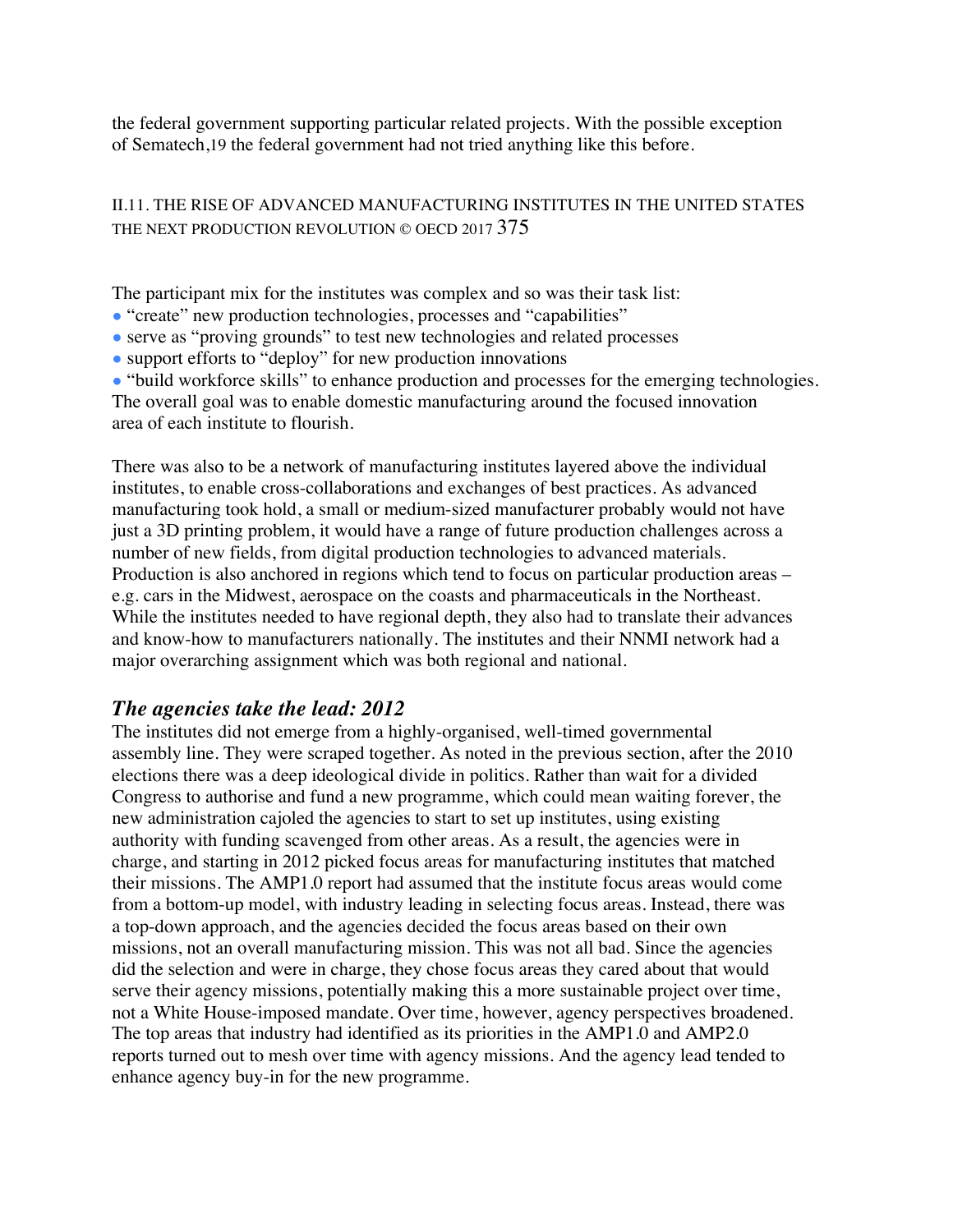The US DoD had the most money so supported the most institutes. The US DoD had a rich history of wartime governmental economic interventions to assure technology and industrial outcomes, which no other agency dared politically to consider. The US DoD's Mantech programme, based in the Office of the Secretary of Defense, with branches in each of the military services, dated back many decades, but had not been a significant defence programme since at least the end of the Cold War.

But with the manufacturing institutes, Mantech now had a national mission overseen by the president himself.20 However, Mantech did not get a big new influx of funding, because of the Congressional impasse over all new programmes, so it had to rely on an

#### II.11. THE RISE OF ADVANCED MANUFACTURING INSTITUTES IN THE UNITED STATES 376 THE NEXT PRODUCTION REVOLUTION © OECD 2017

existing small staff and stretch existing budgets. Mantech's role was complicated by the reality that a number of connected programmes in the military services also had to be brought aboard. These separate programmes had separate service priorities, reporting systems and needs, and did not all exist in the Secretary of Defense's office. One early development helped create interest in the US DoD. When the proposals came in for the first manufacturing institute on 3D printing (or additive manufacturing) established in 2012, the match proposed by industry and states to Mantech funds was not simply one-to-one: the institute proponents were ready to significantly overmatch. This was eye-opening to Mantech staff, as they could get major additional leverage on their investments. This opportunity for leverage, and to work on major new technologies at a larger scale, had not happened in Mantech in recent memory. Suddenly Mantech staff had a force multiplier.

The story at the US DoE was different. The US DoE's EERE office worked on applied energy technologies with industry. It had long had an industrial efficiency programme: industry had long been a major energy user and there were major clean energy gains, as well as potential savings to industry, from conservation and more efficient energy technologies. Importantly, in the absence of carbon pricing legislation in the United States, new energy technologies would have to compete in price with established fossil technologies. Unless production costs could be brought down for these new technologies, they would never get to the marketplace. Advanced manufacturing therefore became an important EERE priority. The story at the Commerce Department's NIST was different, too. Despite NISTs' strong involvement in AMP, and its co-ordinating role among agencies, it was unable to secure Congressional funding until 2016 to establish a manufacturing institute. When it did, NIST avoided a "top-down" agency selection of the institute focus area, seeking "bottom-up" focus area proposals from industry and university consortia. NIST also played a supportive role in obtaining Congressional approval of the 2014 advanced manufacturing legislation, which focused on NIST.

While NSF was the fourth major federal government actor, its basic research focus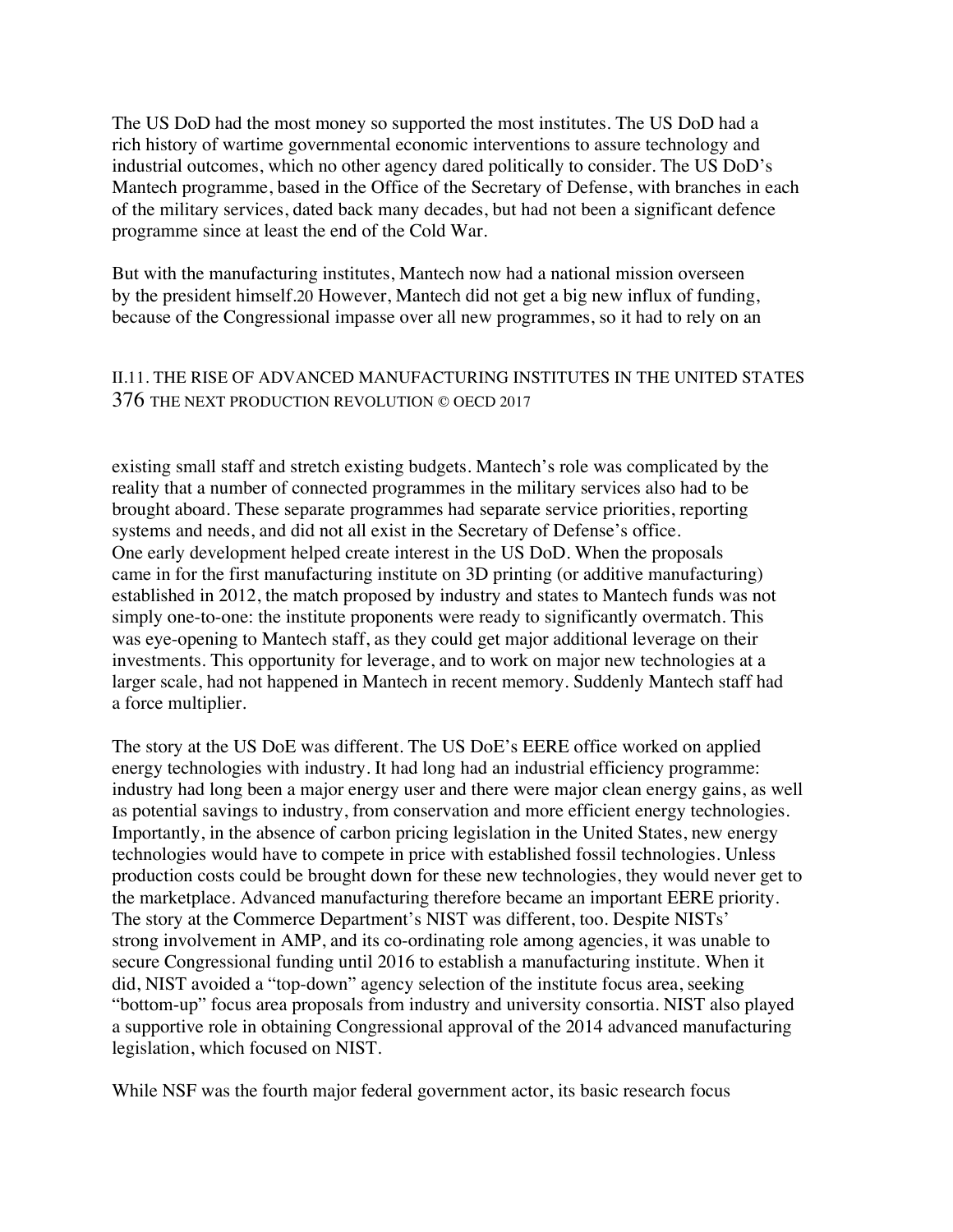limited its ability to form manufacturing institutes. However, NSF's Engineering Division was very involved in the AMP reports, led NSF programmes on advanced manufacturing research, and oversaw a number of engineering research centres focused on manufacturing technologies. In addition, NSF's Advanced Technology Education (ATE) programmes emphasised advanced manufacturing education and training in community colleges.

#### *The manufacturing institutes: 2012-16*

The manufacturing institutes are the centrepiece of the advanced manufacturing programme. The group of institutes was originally labelled the NNMI, but renamed ManufacturingUSA in 2016. The range of their technical focus is particularly notable; while Germany's "Industry 4.0" advanced manufacturing initiative emphasises the Internet of Things, i.e. only one of the areas addressed by the US institutes. The institutes' wide technical embrace is suggestive of how far-reaching an advanced manufacturing revolution could be. This technical breadth may be what is most interesting about the US approach, and deserves enumeration.

As of the beginning of 2017, there were a total of 14 institutes, eight sponsored by the US DoD, five by US DoE and one by NIST, with the option that NIST could add another in 2017 if funding proved available.21 Two of the institutes and their technology areas are described

#### II.11. THE RISE OF ADVANCED MANUFACTURING INSTITUTES IN THE UNITED STATES THE NEXT PRODUCTION REVOLUTION © OECD 2017 377

below, the first institute, America Makes – the National Additive Manufacturing Innovation Institute and, in the form of a more detailed case study, the Institute of Advanced Composites Manufacturing Innovation. A description of all the remaining institutes is provided in the annex to this chapter. The annex describes, the Digital Manufacturing and Design Innovation Institute (DMDII), the Lightweight Innovations for Tomorrow (LIFT) institute, which addresses lightweight and modern metals, Power America, for next-generation power electronics, the Institute for Advanced Composites Manufacturing Innovation (IACMI), the American Institute for Manufacturing Integrated Photonics (AIM Photonics), NextFlex, for flexible hybrid electronics, Advanced Functional Fabrics of America (AFFOA), the Smart Manufacturing Innovation Institute, the Rapid Advancement in Process Intensification Deployment Institute (RAPID), the Advanced Regenerative Manufacturing Institute (ARMI), the Institute for Reducing EMbodied Energy And Decreasing Emissions in Materials Manufacturing (REMADE) and the Advanced Robotics Manufacturing (ARM) Institute.

America Makes – National Additive Manufacturing Innovation Institute22 – was the first manufacturing institute, announced in 2012, headquartered in Youngstown, Ohio, with a regional base in the Cleveland, Ohio to Pittsburg, Pennsylvania corridor, focused on 3D printing technologies, also known as additive manufacturing. Additive manufacturing is a process of joining materials to make devices using three-dimensional computer model data, layer upon layer. This compares with subtractive manufacturing which relies on traditional machine tools. It typically uses powder forms of metals or polymers, and even biological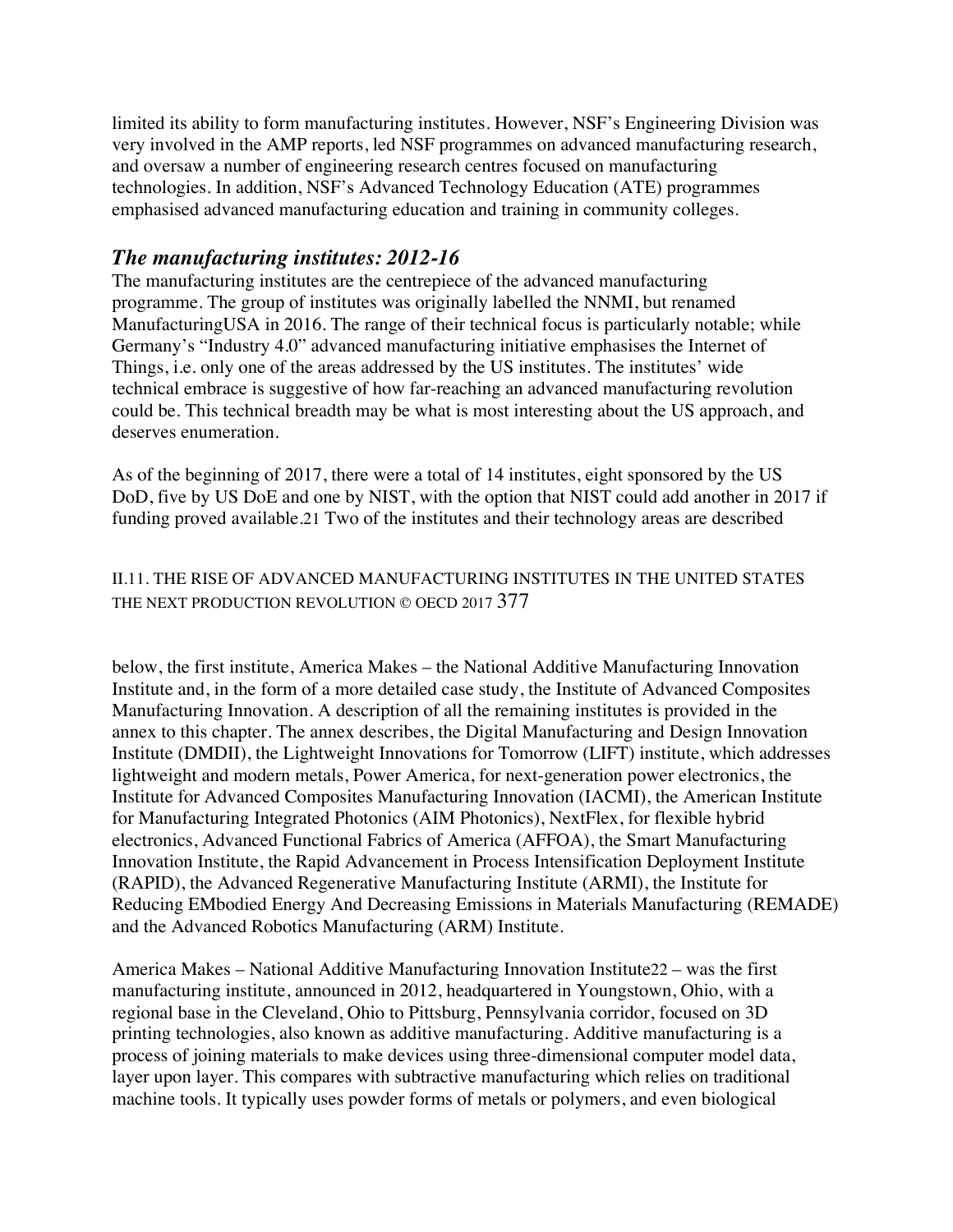tissue. A competitive advantage of additive manufacturing is that parts can be fabricated as soon as the three-dimensional digital description of the part is entered into the printer, potentially creating a new market for on-demand, mass-customised manufacturing. Importantly, these processes minimise material waste and tooling requirements, as well as potentially compressing stages in the supply chain. These printing processes enable entirely new components and structures that cannot be cost-effectively produced from conventional manufacturing processes such as casting, moulding, and forging. Additive manufacturing might compete directly with mass production techniques if the speed of layering is significantly improved, although major progress on this is required. Meanwhile, additive manufacturing will be employed to replace parts on site, to reduce the need for parts inventories, and to create much more complex and intricate components beyond the reach of current processes. Additive manufacturing could be a key enabler of mass customisation (the ability to create small lots of personally designed products at the cost of mass produced goods). This could localise production, enabling scale-down of production for the first time in the history of production.

Selected after a highly competitive process, state and industry funds from the America Makes consortium, matched with support from the Air Force Mantech programme and other agencies, formed an approximately USD 100 million programme. The institute's mission is to accelerate additive manufacturing and its widespread adoption by bridging the technology gap between research and technology development and deployment. America Makes' roster of participants includes 53 companies, both small and large, concentrated mainly in the Midwest but stretching across the nation. These include firms organised around 3D printing technologies, like 3D Systems, major aerospace firms, like Boeing, Lockheed Martin, United Technologies and Northrup Grumman, where 3D printing may prove transformative, and a large number of small production firms. Some 36 universities are involved, ranging from major research universities to community colleges. Over 20 other organisations participate, from state agencies to industry associations.

#### II.11. THE RISE OF ADVANCED MANUFACTURING INSTITUTES IN THE UNITED STATES 378 THE NEXT PRODUCTION REVOLUTION © OECD 2017

The America Makes consortium has developed a detailed technology roadmap organised around design, materials, process and supply chain adoption. There is also an additive materials "genome" effort to enable step change improvements in the time and cost required to design, develop, and qualify new materials for additive manufacturing, using novel computational methods, such as physics-based and model-assisted material property prediction tools. The institute has worked to create an infrastructure for the sharing of additive manufacturing ideas and research, on development and evaluation of additive manufacturing technologies, on engaging with educational institutions and manufacturers for training in the new field, and on linking small and medium-sized firms with resources to enable them to use additive manufacturing. A major emphasis of American Makes has been on R&D and technology development projects, such as a joint university-industry effort between the University of Texas at El Paso, with Lockheed Martin, Boeing, Honeywell and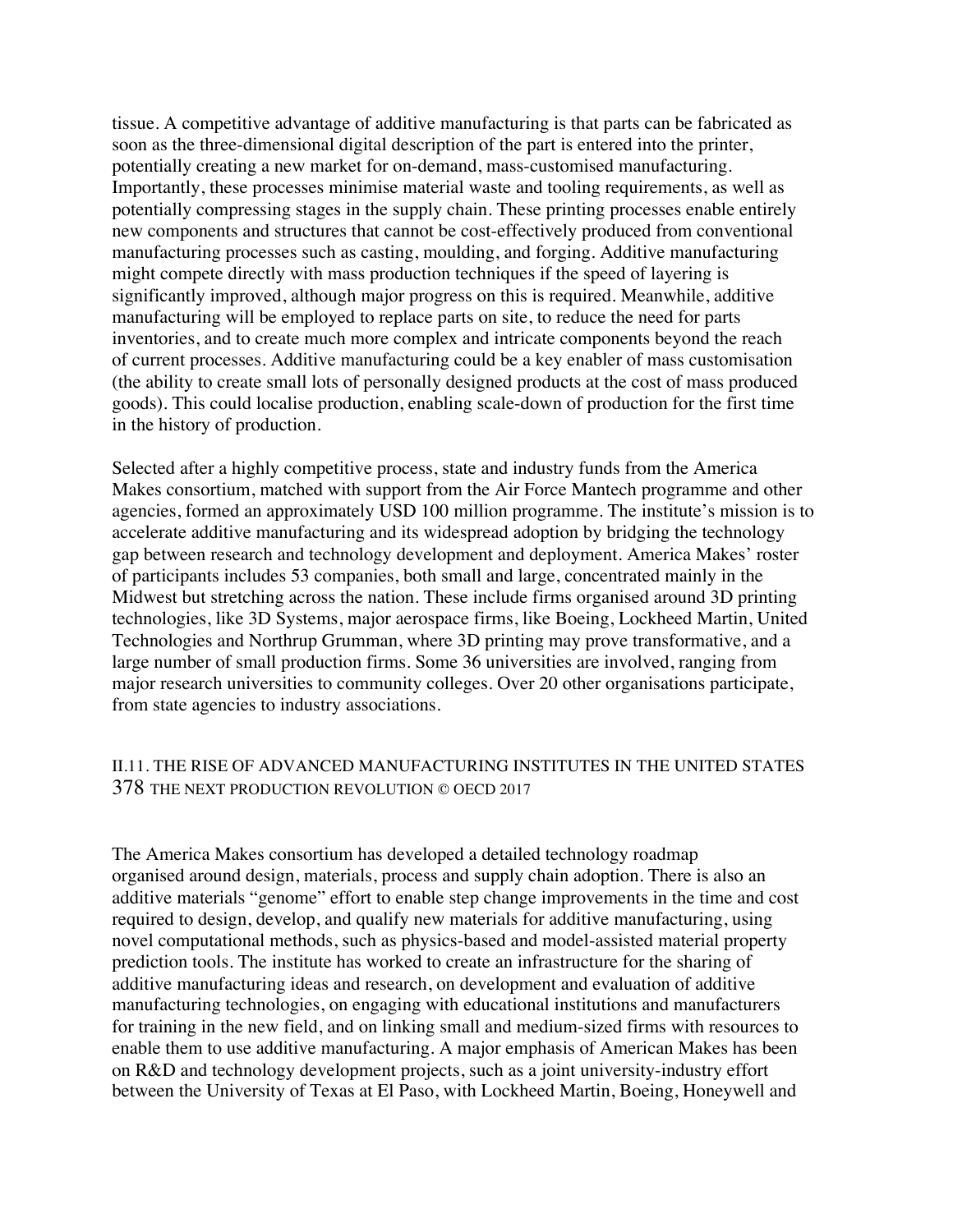Draper Laboratory in Cambridge to embed a suite of electronics manufacturing technologies into 3D printing processes, such as precision machining, thermoplastic extrusion, direct foil embedding, wire embedding and wire management. There are over 30 other comparable joint university-industry development projects.

#### *A manufacturing institute case study: The IACMI*

To get a better idea of what is evolving in the institutes, this section looks at a single institute in more depth. The IACMI is headquartered in Knoxville, Tennessee.23 Its objective is to develop and demonstrate innovative technologies that will, within 10 years, make advanced fibre-reinforced polymer composites. Compared to existing techniques, it is intended to make such composites at 50% lower cost, using 75% less energy, and reusing or recycling more than 95% of the material.

**Clear and unique institute focus**. Institutes including IACMI are designed to address critical industry needs with a clear and unique focus. The objective IACMI is attempting to meet is the development of lightweight composites that offer significant benefits in energy efficiency and renewable power generation compared to current materials. This will require deployment of advanced technologies to make composites at a significantly lower cost, and more quickly, using less energy, and with the possibility of relatively easy recycling. Although there are numerous technical and institutional barriers, the field arguably offers significant opportunities for US industry.

**Consortium approach**. IACMI, like the other institutes, is based on a consortium across industry, universities and government. It includes large firms, such as Dow, Ford, General Electric, Dupont and Boeing, as well as smaller firms. A total of 57 firms are involved, reaching across the chemical, automotive and aerospace sectors. Overall, 15 universities, laboratories and colleges are involved, with university participants including the University of Tennessee, Pennsylvania State University, the University of Illinois, and Purdue University. State and other economic development entities are also engaged.

**The core idea**. The IACMI focus will be on dramatically lowering the overall manufacturing costs of advanced composites, cutting the energy required to form them and ensuring they are recyclable. It will create shared R&D and testing facilities and link leading industrial manufacturers, materials suppliers and university experts. The industry value proposition. IACMI intends to offer four basic services to its industry partners:

#### II.11. THE RISE OF ADVANCED MANUFACTURING INSTITUTES IN THE UNITED STATES THE NEXT PRODUCTION REVOLUTION © OECD 2017 379

! Access to shared R&D resources. Providing access to equipment, from laboratory level to full-scale production, to enable demonstration and testing and to reduce risk for industry investment.

- ! Applied R&D. Leveraging significant government R&D, plus cost sharing from industry, as well as academic investments, to create innovative solutions to challenges.
- ! A composites virtual factory. Giving access to end-to-end commercial modelling and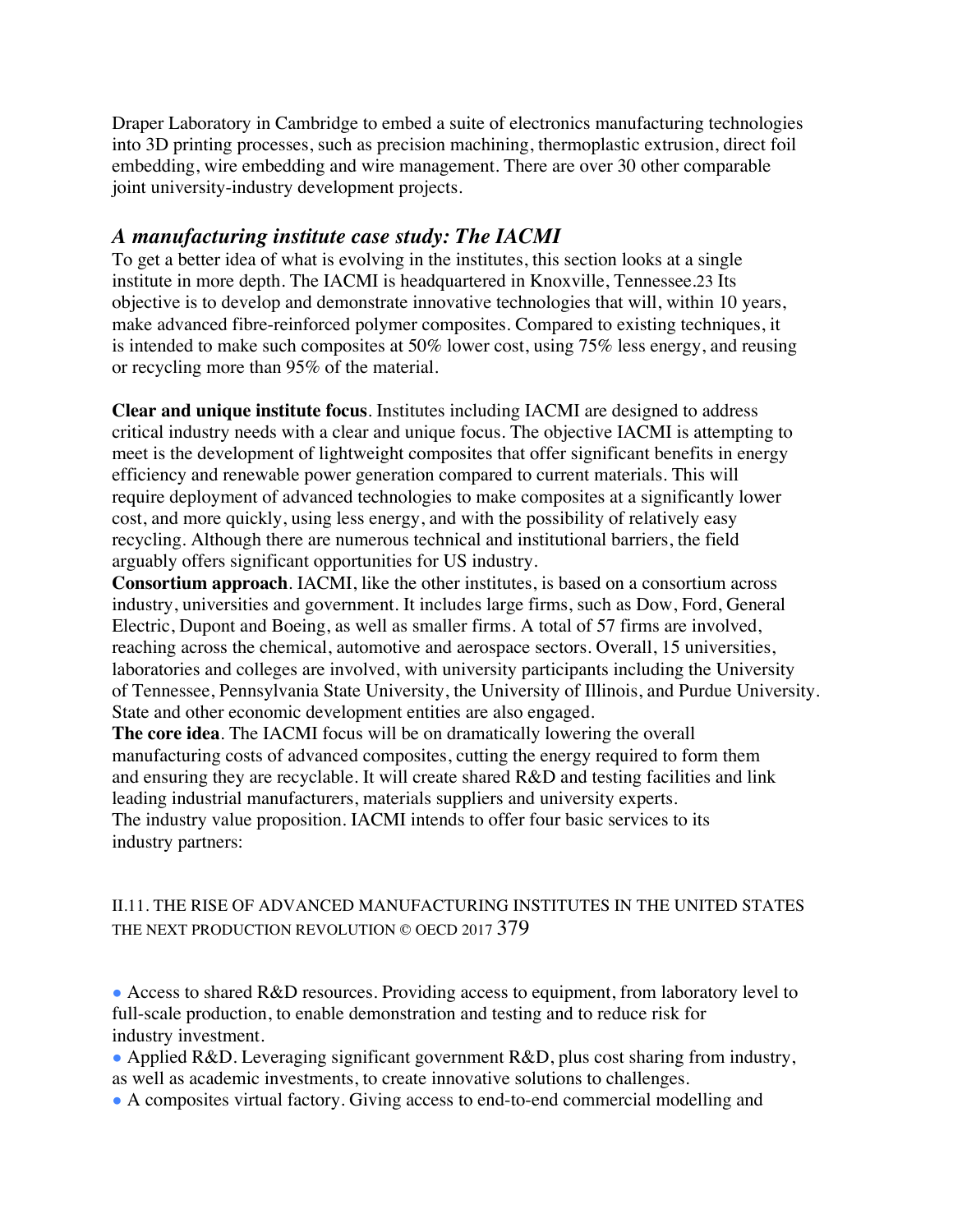simulation software for composites designers and manufacturers through a web-based platform.

! Workforce training. Providing specialised training to prepare the current and future workforce for the latest manufacturing methods and technologies for advanced composites.

**Addressing goals and challenges**. IACMI has developed five- and ten-year technical goals: to reach 25% then 50% lower-carbon fibre-reinforced polymer (CFRP) cost; to reach 50% then 75% reduction in CFRP embodied energy requirements; and to reach 80% then 95% composite recyclability into useful products. The institute's impact goals, with a series of targets to be achieved over time, include: enhanced energy productivity; reduced lifecycle energy consumption; increased domestic production capacity; job growth and economic development.

**Roadmap and strategic investment plans.** IACMI will take a portfolio approach to projects. Its initial projects were identified in a proposal to the US DoE. These include strengthening infrastructure capacity for materials and processing as well as modelling and simulation, and workforce development in strategic areas. The aim is national benefit, including in automotive, wind and compressed gas storage sectors.

A second phase involves technology roadmapping, which is driven by IACMI's Chief Technology Officer, and an industry and technology advisory board. This phase will identify key hurdles to manufacturing high-impact, large-scale advanced composites and prioritise opportunities across the materials and manufacturing supply chain.

A third area requires development of a strategic investment plan, which will be driven by IACMI's board and its technical advisory board. The aim will be to change the innovation cycle to enable rapid adoption and scale-up of advanced composites manufacturing. Ongoing open project calls for technology development projects will align with the strategic investment plan and technology roadmap, with an emphasis on projects with high near-term impact.

**Accelerating discovery to application to production.** This will be a general goal, and like other institutes, the IACMI will seek to:

! Establish a presence, at scale, in the "missing middle" of advanced manufacturing research (TRL 4-7).

• Create an industrial commons, supporting future manufacturing hubs, with active partnering between stakeholders.

- Emphasise and support longer-term investments by industry.
- Combine R&D with workforce development and training.

An overarching objective will be the creation of new US advanced manufacturing capabilities and industries in composite materials.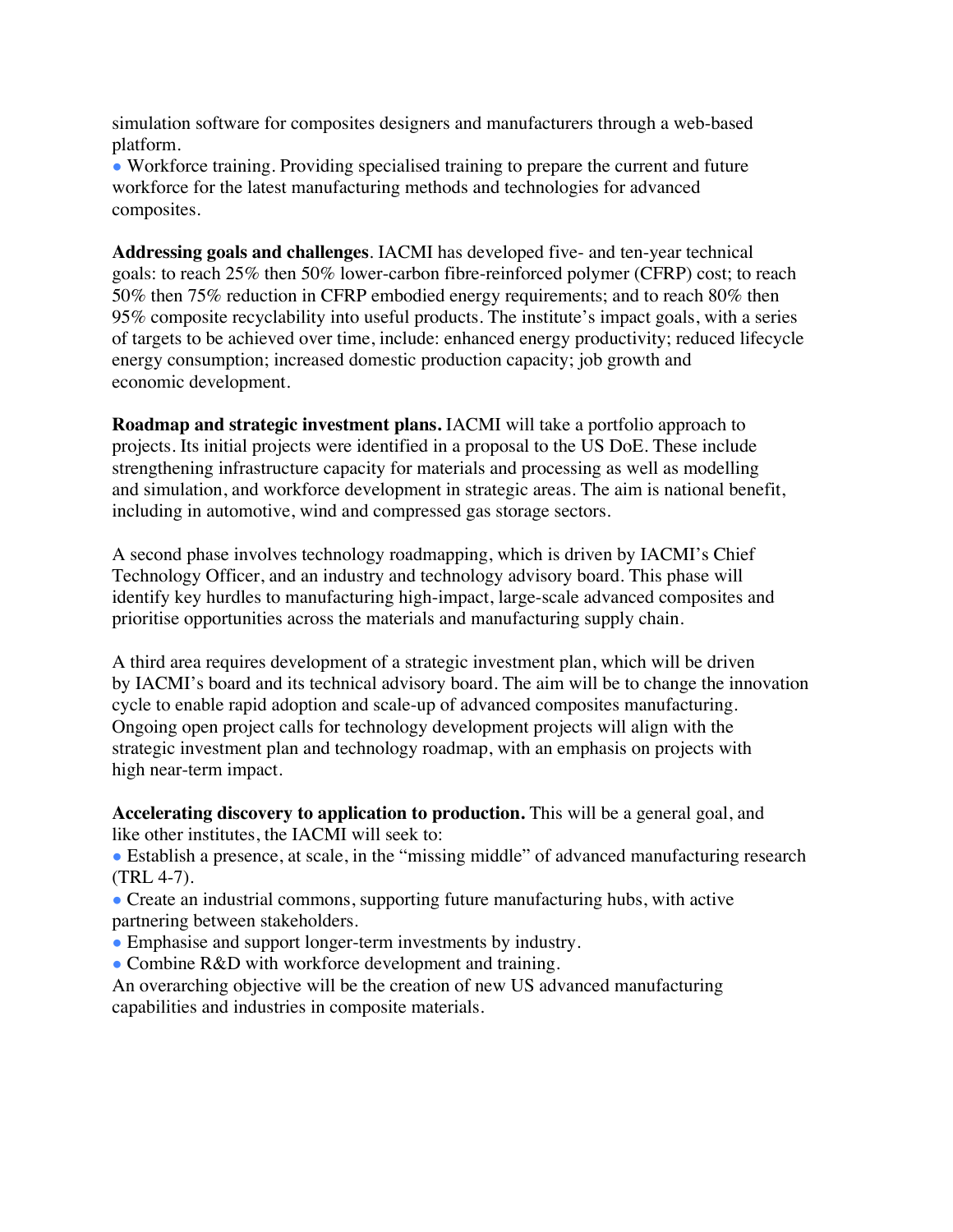#### II.11. THE RISE OF ADVANCED MANUFACTURING INSTITUTES IN THE UNITED STATES 380 THE NEXT PRODUCTION REVOLUTION © OECD 2017

This review of the IACMI's structure and aims illustrates approaches being adopted by many of the new manufacturing institutes. However, the institute model is flexible, depending on the sector to be served, and can significantly vary.

#### *Lessons learned by the manufacturing institutes*

As has been mentioned earlier, the manufacturing institute programme was established very rapidly by the Obama administration at the president's personal direction in response to a policy crisis – a major decline in a key economic sector, manufacturing, in the aftermath of the 2008-09 recession. Because of Congressional deadlock, the administration was unable to start with a clean slate and design and implement a completely new programme. Instead it had to turn for funding and organisation to existing agencies with their existing programmes and funding, grafting new programmes onto established organisations. So the large foot of a new programme for manufacturing innovation had to be squeezed into existing agency programme shoes. Needless to say, it could not be a perfect fit.

Like any new programme, some of the experimental pilots will fail and some will succeed. Only a few of the new institutes have been around long enough to have their progress evaluated against their mission statements. The other institutes are still infants. Transforming a massive economic sector like manufacturing through innovation is not a short-term project. Clearly, there has been major progress in getting off the ground R&D and technology strategies in a range of new technology areas that could dramatically affect the future of manufacturing. One can now see a new set of lessons from various institutes as well as challenges that have come up as the institutes have evolved. These challenges, and a consideration of how to meet them, are set out below. Some institutes are already addressing many of these challenges, but others may now also need to address them. So the list below, developed from discussions with institute leaders, federal agency officials and participating university experts, represents early lessons learned which are starting to be applied to the evolving in-state network.

#### *Orientation to technology versus production*

The manufacturing institutes created to date are working in topic areas selected by the public R&D funding agencies. These topic areas reflect the agency missions, but not necessarily the priority needs of the particular manufacturing sector. Accordingly, the choice of topic areas has risked being more oriented to technology development as understood by agencies than by industry. This has tended to self-correct: agencies are increasingly soliciting industry perspectives.

To avoid these issues, the AMP2.0 report identified core criteria for selecting focus areas for advanced manufacturing institutes ("manufacturing technology areas" [MTAs]). While not formally applied by the agencies, these remain illuminating and relevant. The four criteria were:

! **Industry or market pull.** Does there exist a current "pull" or demand for this MTA by industry? If industry is not yet adopting this MTA, is there a strong perceived pull by the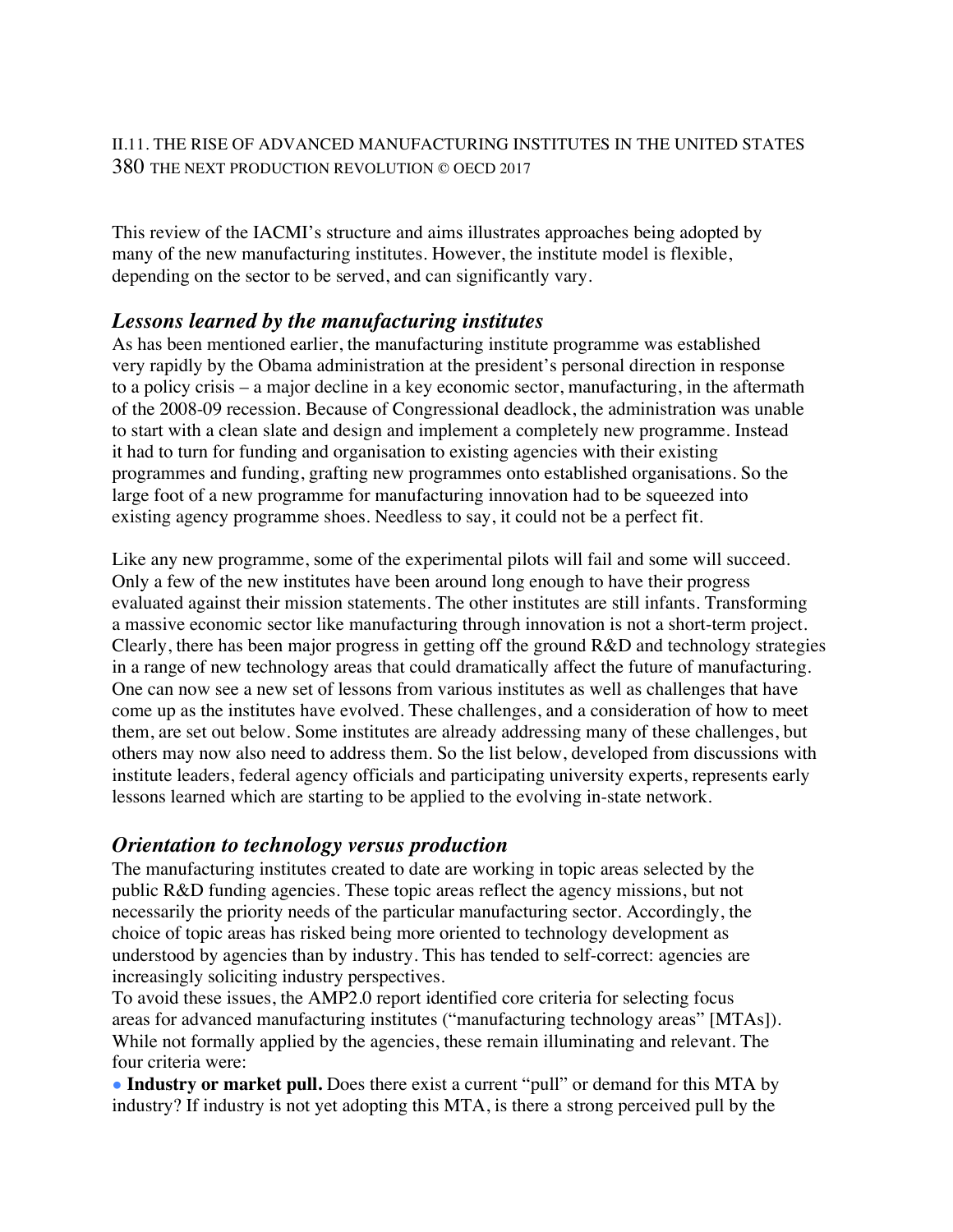market or consumers?

! **Cross-cutting.** Does this MTA cut across many sectors (automotive, aerospace, biotech, infrastructure), and across multiple sizes of manufacturers in the supply chain network? ! **National or economic security.** Does failure to have US competence or dominance in this MTA pose a threat to national security or to economic security? Does lack of a US competence severely disadvantage US competitiveness in the supply network?

#### II.11. THE RISE OF ADVANCED MANUFACTURING INSTITUTES IN THE UNITED STATES THE NEXT PRODUCTION REVOLUTION © OECD 2017 381

! **Leveraging US strengths**. Does this MTA leverage an already available workforce and education system, unique infrastructure, or policies? (PCAST, 2014). If additional institutes are created, agencies could be encouraged to more formally weigh the AMP2.0 criteria in their topic selection process to ensure the match between industry and agency needs.

#### *The limitation of federal support to five years*

Starting with the announcement of the first manufacturing institute, America Makes, there has been a requirement that the institutes be self-sustaining (without federal funding) after five years. The Revitalise American Manufacturing Act, passed in 2014, likewise adopts a five-year term for federal support to manufacturing institutes created by NIST.

This approach follows the Sematech model, where DARPA's funding for the Sematech semiconductor industry consortium ended after five years. But the institute idea itself derives from, as discussed below, Germany's Fraunhofer Institutes, which face no such cut off of support after a short fixed term, from their federal government. The assumption that the institutes can become financially independent in five years is problematic. Reinvigorating manufacturing innovation is going to be a long term not a short-term project and requires realism about technology and business challenges.

Most of the technologies that the new institutes are being organised around will require a longer-term evolution than the five-year term currently fixed for federal support before they are ready for implementation at scale. Given the evolving development of the institutes, some mechanism for continued federal cost sharing will probably be required for a significant additional period beyond the initial five years. This could take the form of an evaluation process after five years with an opportunity for an institute to obtain a renewed term of funding if performance has been successful. Or, institutes, as they approach the end of their initial term, could compete for awards from an agency source of multi-year R&D federal funding, available to pursue technology development projects and, potentially, related training projects.

#### *The research governance model*

The manufacturing institutes were formed by federal mission agencies, and these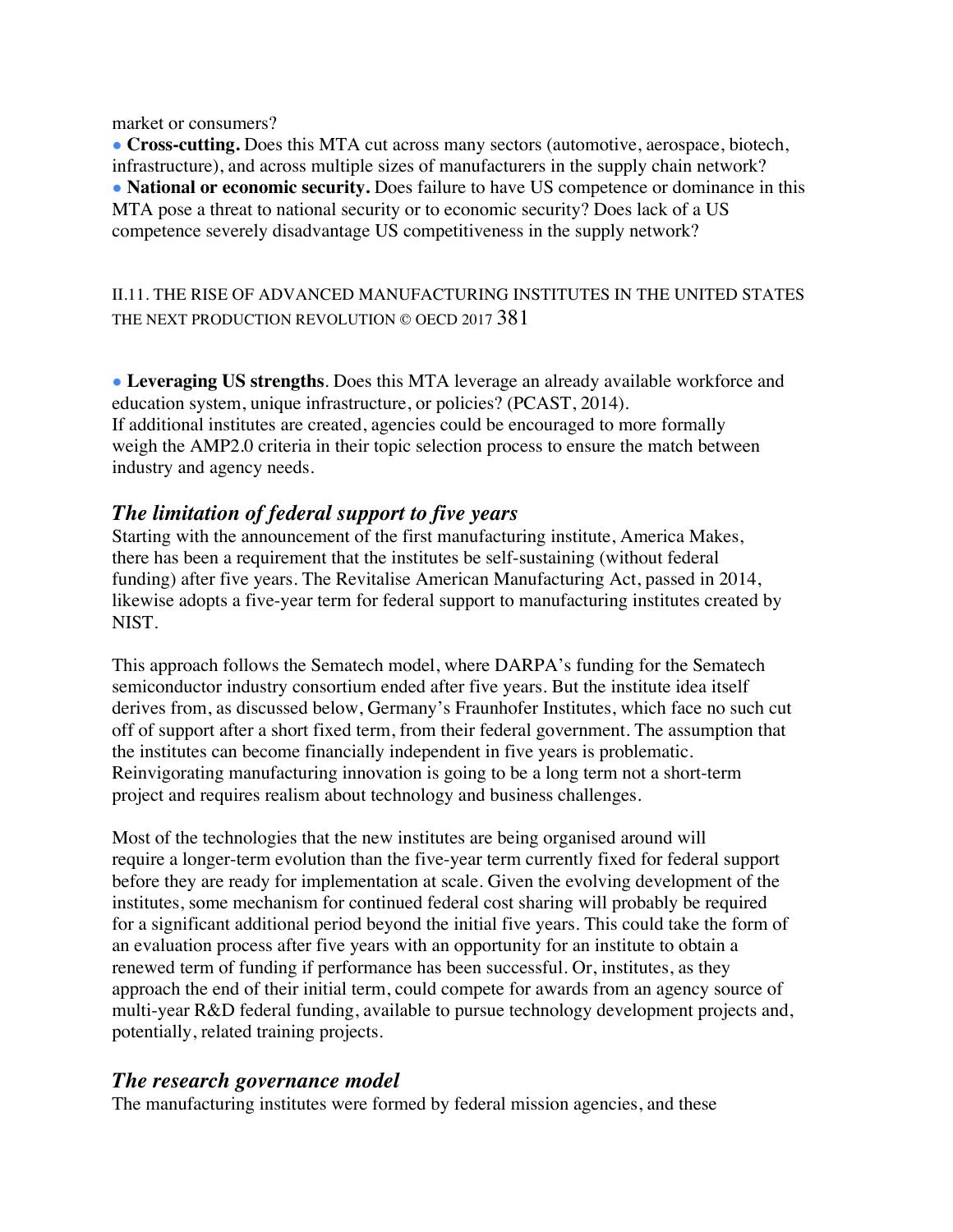carried over their regulatory and organisational perspectives as the institutes developed. Agencies have tended to treat and manage their institutes in ways they are familiar with, as research recipients. So the agency governance model is effectively an R&D supervisory model (through co-operative agreements), and agencies tend to see their role as research supervisors. Yet the role of the institutes is much broader. This role involves building lasting collaborations with support systems across a wide range of firms and researchers in many sectors, not only for research but also for testing, technology demonstration and feedback, product development, and workforce education and training.

The institutes' intended role is very complex and ambitious, and requires a different governance and support model than more straightforward research projects. To summarise, the governance system for federal research in many cases may not foster the kind of collaboration required for the non-research aspects of the institutes' tasks, and may not prepare the institutes to be financially self-sustaining after five years. Thought needs to be given to how the governance model is working, including administrative delays

#### II.11. THE RISE OF ADVANCED MANUFACTURING INSTITUTES IN THE UNITED STATES 382 THE NEXT PRODUCTION REVOLUTION © OECD 2017

in standing up new institutes. Should, for example, the cost-share funding from industry and states be controlled by the agency, or should the institutes set these parameters with the contributing stakeholders? Could the agencies shift from traditional research contract supervision and oversight to encourage a more collaborative model with growing state and local government, and especially industry, involvement?

#### *Support from the network*

The AMP2.0 report recommended that the growing group of manufacturing institutes be joined together into a supporting network. The report proposed, "a governance structure that maintains autonomy for individual institute operations while creating a public-private network governing council that oversees the broader performance of the network and the sustainability of the individual institutes." (PCAST, 2014). NIST is working to implement this recommendation, through the Manufacturing USA network. As NIST well understands, the network can serve a range of needs. As each new institute is established, it should not have to "reinvent the wheel." Many lessons have been learned about how to constitute governing boards and legal structures, how to manage intellectual property, how to set up tiers of participants, how to organise regional outreach and education efforts, and so forth. A strong, supportive network organisation could help ensure that common problems are shared by the institutes and tackled in common, and that best practices and lessons learned by individual institutes are studied and shared across the network.

#### *Emphasis on R&D versus implementation*

The AMP1.0 report envisioned institutes organised at TRL 4-7 ("Technology development" to "Technology demonstration" to "System and subsystem development") (PCAST, 2012). The supporting federal agencies have tended to organise the institutes around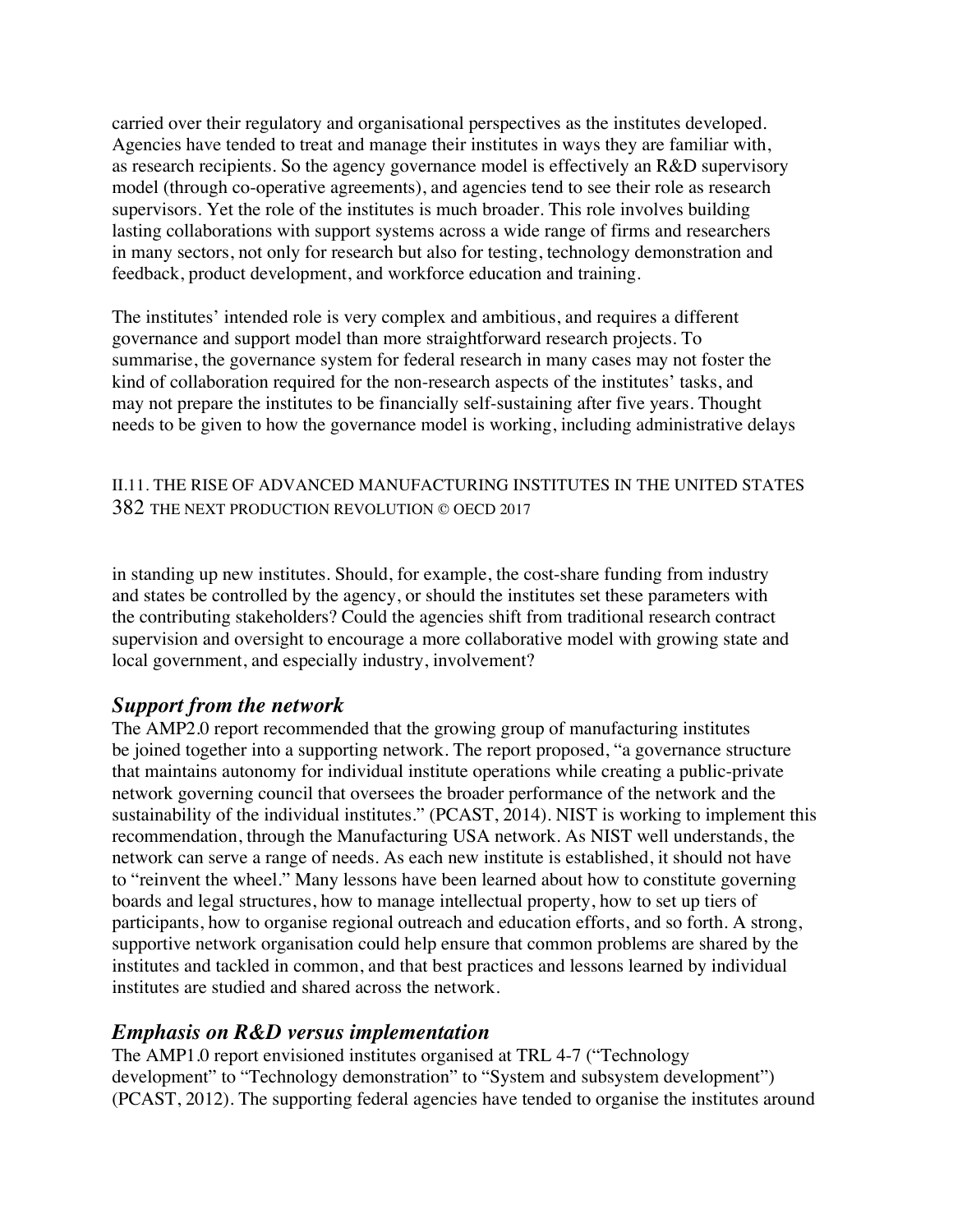technology development for new technologies consistent with their missions, which is still some distance from industry implementation. This development focus may be inevitable given the gap in US R&D on manufacturing, but over time this will create an implementation gap in the role of the institutes. Without more process technologies, demonstration, testing and feedback systems, the institutes may limit their ability to bring in small and mediumsized manufacturing firms because sought-after technologies are not ready for these stages, where the smaller firms could pick them up. This will limit technology dissemination. Most institute leaders understand this well, but the issue continues to need focus.

In summary, the technology development role of the institutes is clearly important and central. However, the institutes need to be sure to build in the additional tasks required for TRL levels 5-7, further down the innovation pipeline, so the evolving technologies can be implemented, especially by smaller and medium-sized firms. The institutes are working to ensure this, but their evolving approaches need to be shared and compared.

#### *Supply chain involvement*

Institutes, as suggested above, have often focused initially on project calls for technology R&D that typically involve university and major firm researchers; smaller firms are usually not included because they have limited R&D capability. Yet the new technologies will not be adopted unless integrated supply chains including smaller firms are brought in to understand and use them. For this to occur, the institutes will need to embrace more of a full supply chain approach, with supply chains engaged in technology demonstration, testing and training.

#### II.11. THE RISE OF ADVANCED MANUFACTURING INSTITUTES IN THE UNITED STATES THE NEXT PRODUCTION REVOLUTION © OECD 2017 383

#### *Workforce training and education*

There is a similar potential problem for the role of the manufacturing institutes in workforce training and engineering education. Without engineering teams and a workforce skilled in the new technologies, in small as well as large firms, the evolving advanced manufacturing technologies simply cannot be widely implemented. Some institutes have seen that workforce training can be an early success for the institutes in serving their industrial constituents and sectors, and building networks of contacts with a wide range of firms. This is a particularly important way for the institutes to engage with both smaller firms and states, which play a role in workforce education through their community college systems. However, this has not always been the case. Agency contract and programme officers for the institutes tend to be technologists, not education experts, so many focus on the R&D side of the institute role. However, institutes need to master both sets of tasks to fully serve their industry sectors. The agencies should ensure a workforce education and training focus across the institutes. In fact, the evolving NNMI network could play a constructive role in introducing best education practices across the institutes.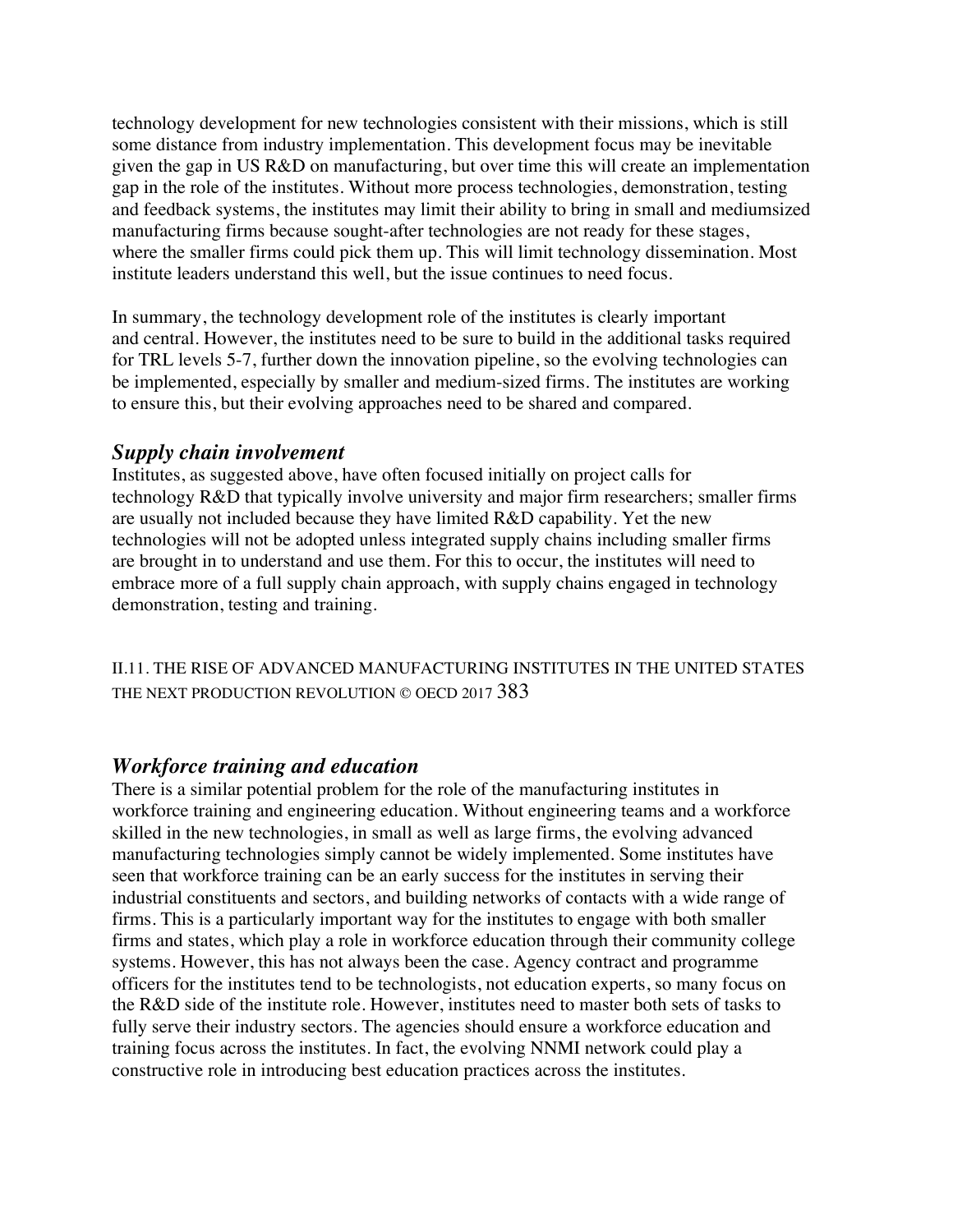#### *The role of the United States*

From the outset, participants in the AMP1.0 and 2.0 processes, including government, industry and universities, saw a critical challenge of balance for the institutes. All manufacturing, in the end, is embedded in production and innovation ecosystems that are very regional. So the manufacturing institutes must keep one leg in regional manufacturing economies, which is where their industry and university constituencies are located. Yet the technologies the institutes are developing will also be needed nationally. 3D printing, for example, will not be just needed in northeast Ohio, it will be needed nationally and in many industrial sectors. Keeping one leg in regional economies and the other leg in the national economy creates a complicated, bifurcated model for the institutes.

Another issue some of the institutes are facing is that with a strong emphasis on R&D projects as their initial focus, they may be too tilted towards a national approach and need more balance. If federal support ends after a five-year term, the regional and local role the institutes can play becomes vital. Accordingly, support from states could be key to an institute's survival. If the institutes are not closely tied early on to regional economies, the support from states will simply not develop to the depth necessary. Some institutes are creating models for how to do this. LIFT, for example, has been particularly successful in bringing in its participating states and their community colleges into the fold to build workforce education programmes, a state priority. IACMI has been effective in creating operating nodes supported in its participating states to more effectively involve them.

In summary, building state support by tying in to regional economies will be key for institute survival. For new government programmes to survive and thrive they not only need a strong substantive policy design, they must have a sound political support design that will sustain them. The political design is not easy: it must not distort the substantive policy design to serve political ends. Indeed, the political design must support the substantive policy design, but still build support to sustain it (Bonvillian, 2011). The institutes need to find the right mix of political and substantive design. Developing a regional economic focus is not only important for the substantive model of a sustainable, viable institute, it is also important to the political aspect of future support.

II.11. THE RISE OF ADVANCED MANUFACTURING INSTITUTES IN THE UNITED STATES 384 THE NEXT PRODUCTION REVOLUTION © OECD 2017

## *An underlying problem: Historically insufficient federal R&D for advanced manufacturing*

A significant issue that affects the ability to meet a number of challenges discussed above is the lack of past focus by federal R&D agencies on research on manufacturing. As discussed in earlier sections, successive federal governments in the United States assumed that manufacturing leadership was a given, and did not feel the need to make it a focus of R&D policy. That is part of the reason why the manufacturing institutes tend to focus more on earlier technology development stages rather than the additional focus on technology implementation as was proposed in the AMP report. And foundational research in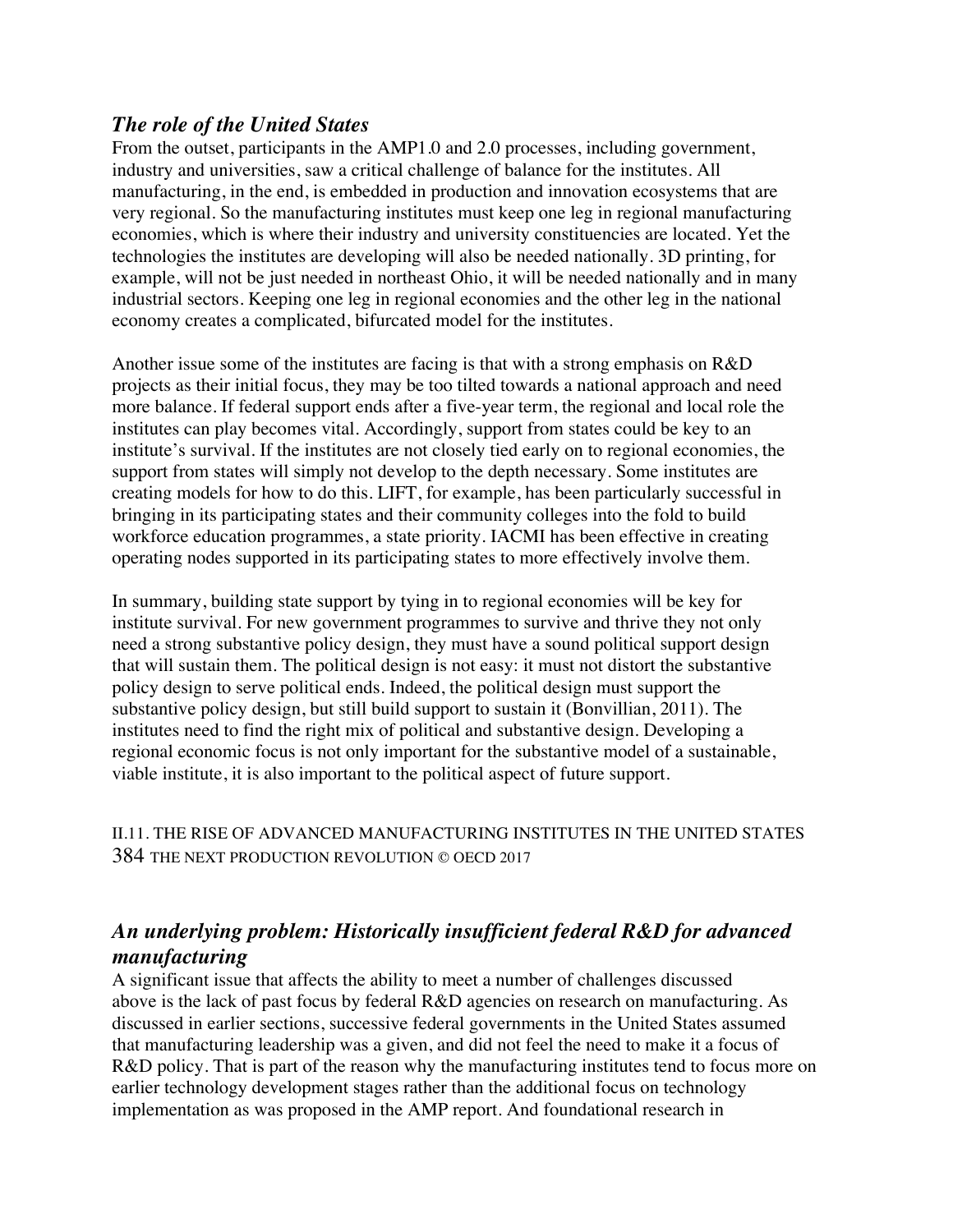manufacturing technologies is also still needed. If ongoing federal mission agency R&D can focus more on enabling technologies in manufacturing, that could be an important complement to the manufacturing institutes, helping to create new manufacturing technology paradigms. To be clear, ongoing federal research has supported major advances in such areas as digital and sensor technology, advanced materials, photonics, robotics, flexible electronics and composites. This has helped the technology community in the United States see that potential manufacturing paradigms are in sight, which is a major part of what makes this effort so interesting. However, without strong R&D input into the institutes, their technology development and implementation roles will lack a continuing foundation.

The government has taken important initial steps down this pathway of translating research towards the institutes. In April 2016, the Subcommittee on Advanced Manufacturing (SAM) of the National Science and Technology Council (an arm of OSTP used for inter-agency collaborations) released a report entitled "Advanced Manufacturing: A Snapshot of Priority Technology Areas Across the Federal Government." (NTSC, 2016). While this effort has not linked the federal R&D portfolio to the institutes, it has at least identified many relevant ongoing R&D programmes that could be better linked. This task requires further attention.

#### *Lessons from Fraunhofer*

Finally, there are important lessons from Germany's Fraunhofer Organisation and Fraunhofer Institutes, which served as the model for the US institutes. Although the Fraunhofer Institutes have significant autonomy, the overall organisation allows participatory governance, as well as sharing of practices and research. The US institutes could benefit from a strong institute network, providing both access to best practices and a shared governance model. With the development of the institute network, Manufacturing USA, in 2016, NIST began to pursue this task, asking the institute directors to take leadership, which could enable sharing of practices and collaborative programmes across institutes. The continuing central government support of Fraunhofer Institutes, which is not termrestricted as in the United States, has been critical for their sustainability and strength, which the United States now needs to consider.

In addition to a working network, the institutes need a continuous learning capability to stay ahead of issues, a role which the Fraunhofer system has performed, lately in co-ordination with larger government projects on "Industry 4.0" advanced manufacturing. NIST and NSF have therefore also created a "think and do tank," MForesight – the Alliance for Manufacturing Foresight – to continuously evaluate technical and policy issues the institutes as a group face. MForesight seeks to provide "ideas and insights to business and government decision makers on emerging technology trends and opportunities for public-private investments in advanced manufacturing." (MForesight, 2017). Its portfolio of study projects also aims to promote technology innovation that can bridge the gap between research and manufacturers.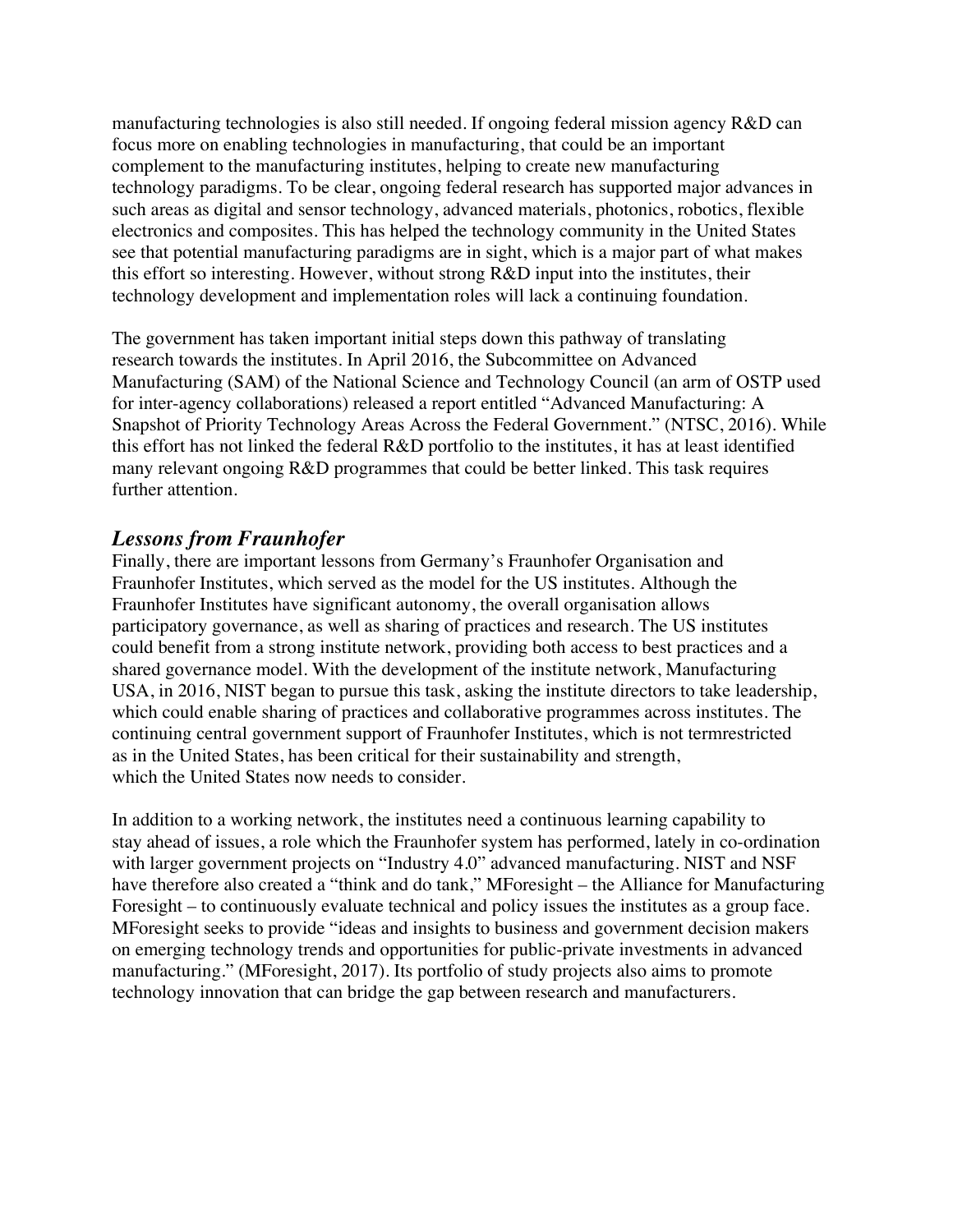#### II.11. THE RISE OF ADVANCED MANUFACTURING INSTITUTES IN THE UNITED STATES THE NEXT PRODUCTION REVOLUTION © OECD 2017 385

## **Conclusion**

After a steep decline in its manufacturing sector in the decade of the 2000s, the United States is now playing manufacturing catch-up. As detailed above, the decline was characterised by a loss of 5.8 million manufacturing jobs, declining capital investment, declining output and, because of lower output, lower productivity than had been estimated. As economist David Autor and colleagues have delineated, the decline in manufacturing was also characterised by significant social disruption, through trade imbalances with China in manufactures.

If the United States is to compete with low-wage, low-cost competitors abroad, it must raise production efficiency to offset its higher costs, which means it must have a manufacturing innovation strategy. There are no real policy substitutes. Tax, trade and macroeconomic policy can improve the competitive posture of US manufacturing at the margins but cannot significantly raise productivity and efficiency. Innovation in production technologies and processes, with accompanying business models to implement them, appear key.

The government began to focus on an innovation initiative for manufacturing in a 2011 PCAST report on "Ensuring American Leadership in Advanced Manufacturing". The policies were fleshed out in two PCAST reports in 2012 (on capturing domestic competitive advantage in advanced manufacturing; PCAST [2012]) and 2014 (on accelerating US advanced manufacturing"; PCAST [2014]), prepared by the president's Advanced Manufacturing Partnership, a collaboration between leading firms and universities. While AMP proposed numerous approaches, the centrepiece was the advanced manufacturing institute concept, which the administration quickly acted on and began to implement well before the first AMP report was released in 2012.

The effort to establish a network of advanced manufacturing institutes got off to a promising start, attempting to address a critical gap in the US system for manufacturing innovation. It was a complex and challenging organisational model, requiring groups of firms, both small and large, as well as university researchers and states, to collaborate and cost share, under guidance from federal R&D agencies not used to managing such large teams.

The basic institute structure is now falling into place, and focused initially on manufacturing technology development projects. However, an opportunity exists to consider a second stage of enhancements to the model. The institutes face a series of challenges, as described above, that can now be considered as they continue to scale up and mature:

• Improve the current research agency and institute governance model.

! Continue federal government support after the initial five-year commitment.

• Create a strong network of institutes where best practices in research and workforce education advances can be shared.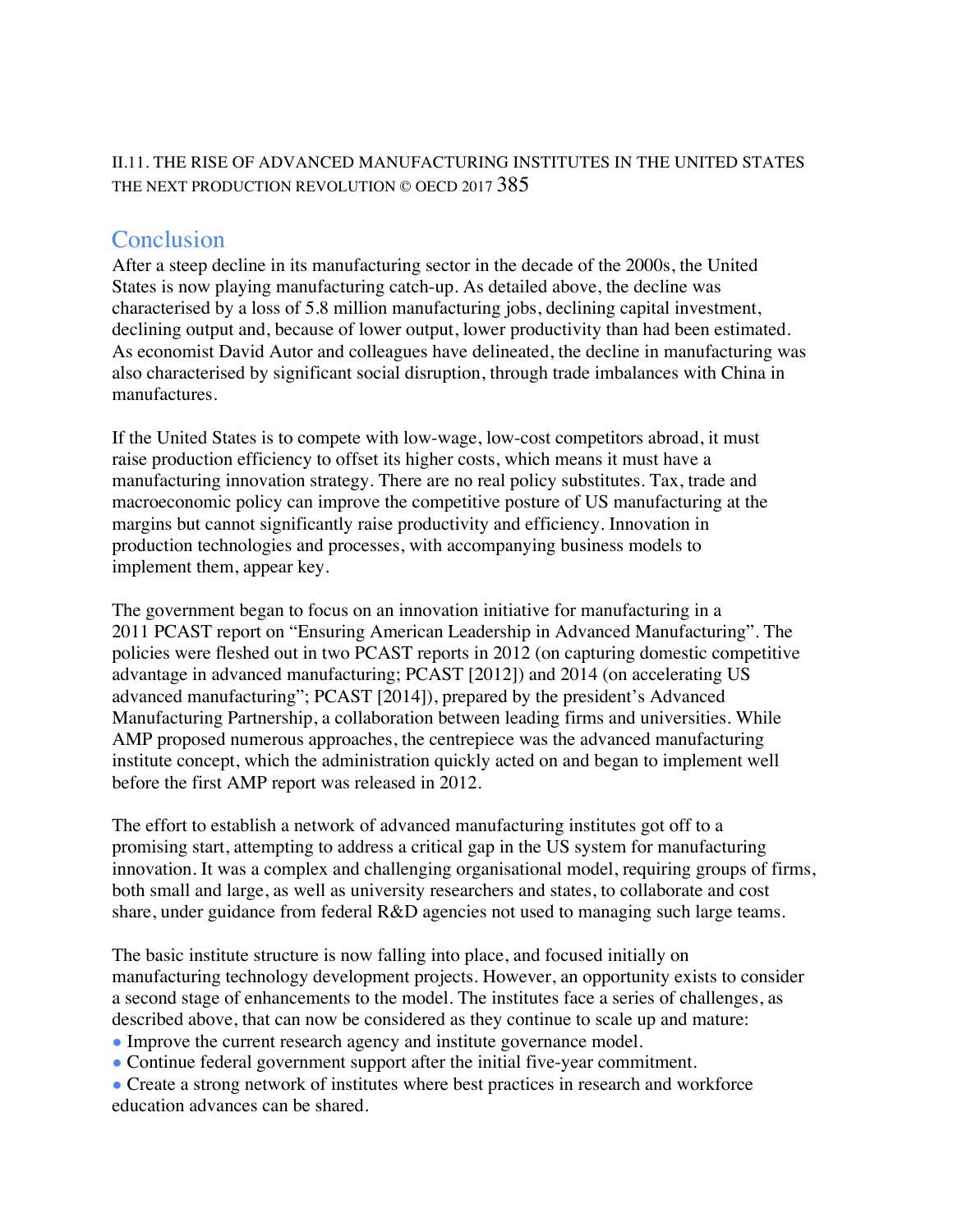• Create an emphasis within the institutes on technology implementation at later TRLs as well as technology development.

• Ensure that institutes emphasise (and collaborate) on optimal workforce training and education approaches.

! Ensure linkages between institutes and regional economies, in addition to serving manufacturing technology development at the national level.

In addition, federal R&D from mission agencies in the area of advanced manufacturing technologies could be better connected to the institutes. It would help, in particular, if

II.11. THE RISE OF ADVANCED MANUFACTURING INSTITUTES IN THE UNITED STATES 386 THE NEXT PRODUCTION REVOLUTION © OECD 2017

these funds flowed in on a continuing basis, so that the technologies at the institutes do not get stranded but keep improving. Of course, the United States now has few options other than pursuing and upping its capabilities in advanced manufacturing, since its leading competitors are pursing somewhat similar strategies (see e.g. Forschungsunion and Acatech [2013], Kennedy [2015], Xinhua [2015], Xinhua [2016], Whang [2012], Manufacturing Technology Centre [2016], Catapult High Value Manufacturing Centres [2016] and Shipp [2012]).

The decline of manufacturing in the United States in the decade of the 2000s, has led to a new strategy for manufacturing based on innovation. This strategy for advanced manufacturing was recognised as one among a series of approaches, needed to restore US production strength, from tax, trade and macroeconomic policy to new ways of providing training. But this new innovation policy was unlike anything that had been tried before by the United States in its manufacturing sector. The advanced manufacturing policy required a complex and challenging innovation organisation model, joining industries small and large, university research and federal and state government agencies in the common pursuit of new production technologies and processes. The policy sought a new competitive formula by raising production efficiency and productivity. The support for advanced manufacturing has been an attempt to apply an historic US economic strength – its innovation system – to an entirely new set of problems.

#### **Notes**

1. This chapter draws from the author's upcoming article in Annals of Science and Technology to be published in the first quarter of 2017, and will be elaborated on in an upcoming book on this subject with Peter L. Singer, to be published by MIT Press, planned for autumn 2017.

2. Bureau of Labor Statistics (BLS), Current Employment Statistics (CES) (manufacturing employment), http://data.bls.ces. See also the detailed review of manufacturing job loss in Atkinson et al. (2012) and Scott (2015).

3. Bureau of Labor Statistics (BLS), Current Employment Statistics (CES) (manufacturing employment), http://data.bls.ces.

4. Bureau of Economic Analysis (BEA), Fixed Assets Accounts (investments in private fixed assets by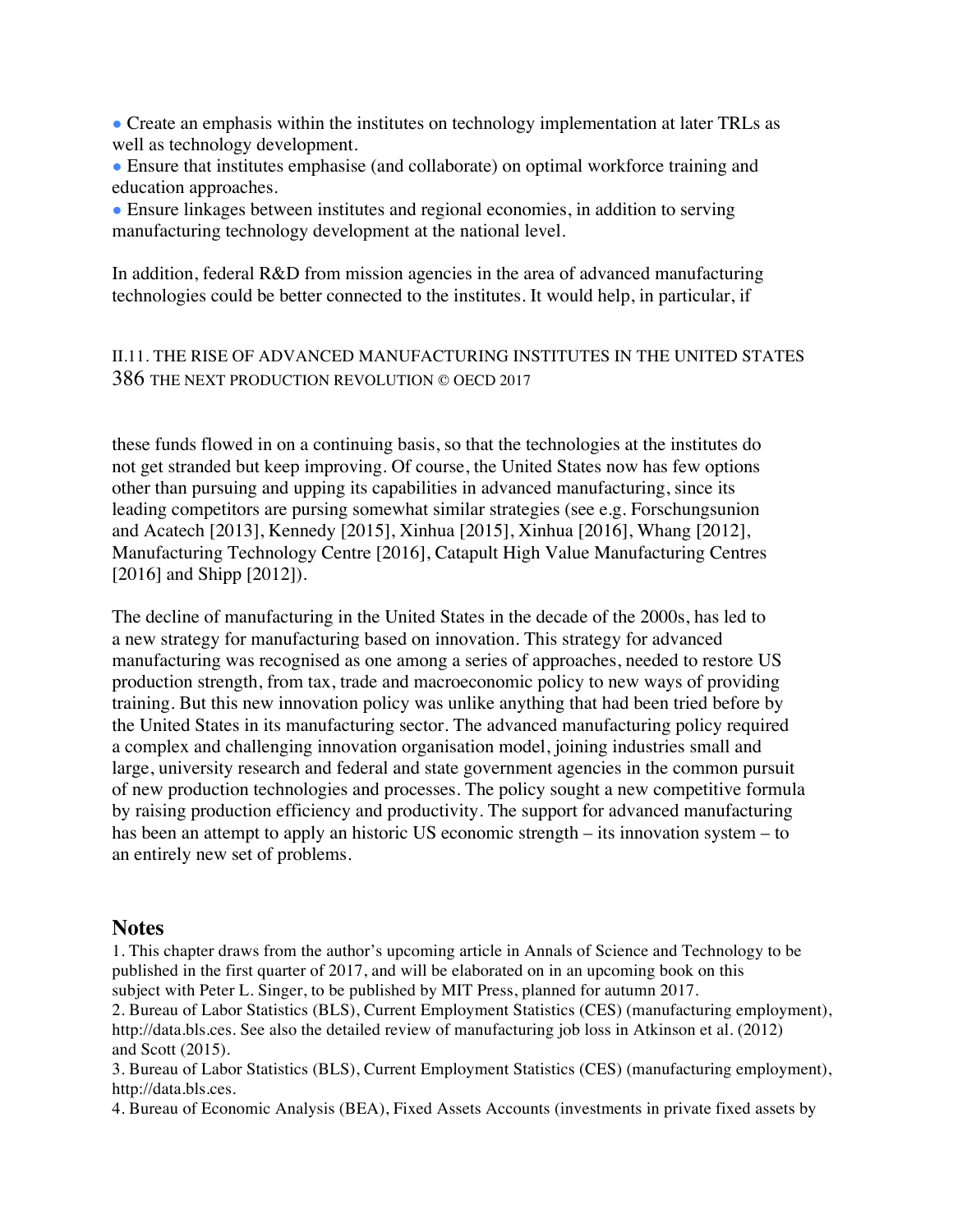industry, http://bea.gov. See also Atkinson et al. (2012), pp. 47-58.

5. Bureau of Labor Statistics (BLS), Labor Productivity and Costs, Productivity change in the manufacturing sector (database), www.bls.gov/lpc/prodybar.htm.

6. Bureau of Economic Analysis (BEA), Foreign Trade, Exports, Imports and Balance of Goods by Selected NAICS-Based Product Code, Exhibit 1 in FT-900 Supplement for 12/15, 5 February 2016, www.census.gov/foreign-trade/Press-Release/2015pr/12/ft900.pdf.

7. Bureau of Economic Analysis (BEA), Trade in Goods with Advanced Technology Products, 2015, Exhibit 16, www.census.gov/foreign-trade/balance/c0007.html.

8. Bureau of Economic Analysis (BEA), US International Trade in Goods and Services, Exhibit 1, 5 February 2016, www.census.gov/foreign-trade/Press-Release/2015pr/12/ft900.pdf.

9. For a discussion of disruptive societal effects of US manufacturing decline, see Bonvillian (2016). 10. Bureau of Labor Statistics (BLS), Industries at a Glance, Manufacturing: NAICS 31-33, Workforce

Statistics (July 2016), www.bls.gov/iag/tgs/iag31-33.htm.

11. The developments reviewed in this subsection, and sources discussing them, are detailed in, Bonvillian 2014.

12. This "industrial policy" concern remains embedded in partisan US politics. Although the manufacturing institutes created in the 2012-16 period, as discussed below, could be branded in this way, the crisis in manufacturing employment and plant closings tended to overcome such concerns, and bipartisan legislation supporting the institute model passed, as noted below, in 2014. In addition, II.11. THE RISE OF ADVANCED MANUFACTURING INSTITUTES IN THE UNITED STATES

THE NEXT PRODUCTION REVOLUTION © OECD 2017 387

the institutes are designed to be industry-led, industry cost-shared, and collaborative, not government-dominated.

13. In this period there were a number of significant articles on the predicament of US manufacturing that provided a foundation for the studies reviewed below, although the MIT study discussed below was the most extensive. These other articles included: Tassey (2010); Fuchs and Kirchain (2010); Houseman et al. (2011); Breznitz and Cowhey (2012); Atkinson et al. (2012); Helper, Kruger and Wial (2012); Shipp et al. (2012); Bonvillian (2012); and Pisano and Shih (2012).

14. Names of AMP1.0 Steering Committee members from companies and universities can be found in, The White House, Office of the Press Secretary, Press Release, "Report to President Outlines Approaches to Spur Domestic Manufacturing Investment and Innovation, 12 July 2012, www.whitehouse.gov/the-press-office/2012/07/17/report-president-outlines-approaches-spurdomesticmanufacturing-

investm.

15. 15 In the US, both the US Department of Defense (US DoD) and the National Aeronautics and Space Administration (NASA) have developed similar but somewhat different TRLs. The AMP applied the US DoD terminology (see US DoD [2011]).

16. See also the statement on the PIE website, http://web.mit.edu/pie/research/index.html.

17. See e.g. Deloitte and the Manufacturing Institute (2011). This work found that 82% of senior executives in manufacturing reported moderate to serious gaps in the availability of qualified, skilled candidates. 74% of manufacturers reported that these shortages affected their ability to expand operations.

18. See S.1468, 113th Congress, 2nd Session, www.govtrack.us/congress/bills/113/s1468/text; HR 2996, Revitalize American Manufacturing and Innovation, 113th Congress, 2nd Session, Congress.gov, bill actions, www.congress.gov/bill/113th-congress/house-bill/2996/actions.

19. Sematech was a consortium of semiconductor fabricators and equipment makers that in the 1990s was facing imminent demise from strong competitors in Japan. Industry funding was matched by the Defense Advanced Research Projects Agency (DARPA). The consortium focused on major efficiency and quality improvements in semiconductor manufacturing; after five years production leadership was restored and DARPA funding ended. Sematech continued as a key technology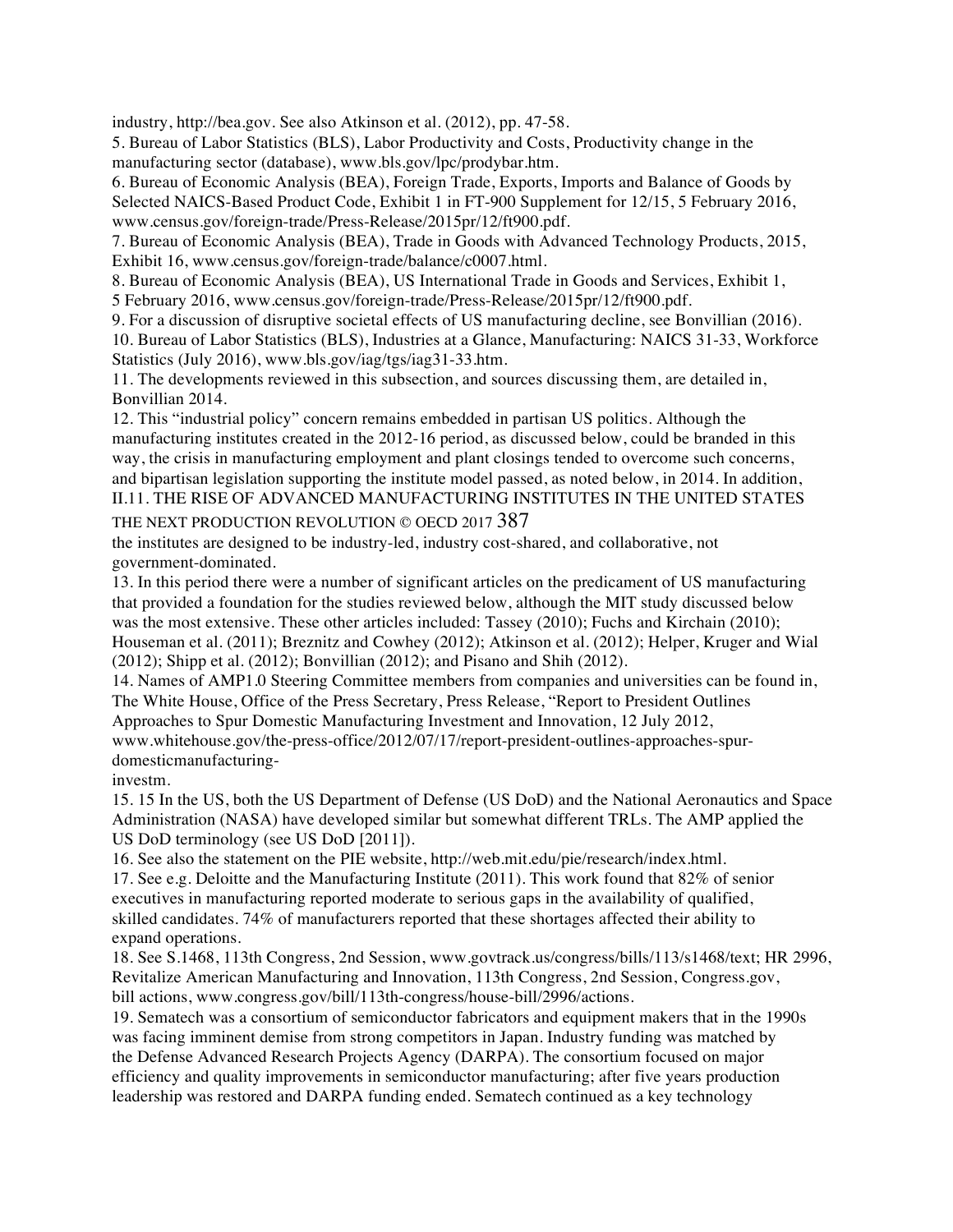planning organisation to keep the industry on a Moore's Law roadmap.

20. Aside from Mantech, DARPA's Deputy Director was involved in the AMP1.0 effort, and DARPA led a sizeable portfolio of DARPA advanced manufacturing R&D and advised on the AMP reports.

21. Descriptions of the institutes draw from each of their websites. Descriptions of the manufacturing technologies they aim to advance are drawn from NTSC (2016), pp. 36-39.

22. Information in this section is drawn from the America Makes website, www.americamakes.us/about/ overview.

23. This section is drawn from NIST (2016).

#### References

Autor, D., D. Dorn and G. Hanson (2016), "The China Shock: Learning from labor market adjustment to large changes in trade", NBER Working Paper No. 21906.

Atkinson, R. et al. (2012), "Worse than the Great Depression: What the experts are missing about US manufacturing decline", Information Technology and Innovation Foundation, Washington, DC. Berger, S. (2014), Making in America, MIT Press, Cambridge, MA.

Breznitz, D. and P. Cowhey (2012), "America's two systems of innovation: Recommendations for policy changes to support innovation production and job creation", Connect Innovation Institute, San Diego. Bureau of Labor Statistics (2012), "Spotlight on statistics: The recession of 2007-2009", 2 February, Bureau of

Labor Statistics, Washington, DC, www.bls.gov/spotlight/2012/recession/pdf/recession\_bls\_spotlight.pdf. Bonvillian, W.B. (2016), "Donald Trump's voters and the decline of American manufacturing", Issues in Science and Technology, Vol. 32, Issue 4, pp. 27-39.

Bonvillian, W.B. (2014), "The new model innovation agencies – An overview", Science and Public Policy,

Vol. 41, No. 4, 425-437.

Bonvillian, W.B. (2012), "Reinventing American manufacturing: The role of innovation", Innovations, Vol. 7, No. 3, pp. 97-125.

#### II.11. THE RISE OF ADVANCED MANUFACTURING INSTITUTES IN THE UNITED STATES 388 THE NEXT PRODUCTION REVOLUTION © OECD 2017

Bonvillian, W.B (2011), "The problem of political design in federal innovation organization", in K. Husbands Fealing et al.(eds.), The Science of Science Policy, Stanford University Press, Palo Alto, CA.

Bonvillian, W.B and C. Weiss (2015), Technological Innovation in Legacy Sectors, Oxford University Press.

Catapult High Value Manufacturing Centres (2016), corporate website,

https://hvm.catapult.org.uk/hvmcentres/

(accessed in October 2016).

Dahlman, C.J. (2012), The World Under Pressure; How China and India are Influencing the Global Economy and

Environment, Stanford University Press, Stanford, CA.

Deloitte Ltd., Manufacturing Institute (2011), "Boiling point? The skills gap in US manufacturing", www.themanufacturinginstitute.org/~/media/A07730B2A798437D98501E798C2E13AA.ashx. Forschungsunion and Acatech (2013), "Securing the future of German manufacturing industry: Recommendations for implementing the strategic initiative Industrie 4.0, Final report of the Industrie 4.0 Working Group", http://docplayer.net/254711-Securing-the-future-of-german-manufacturingindustryrecommendations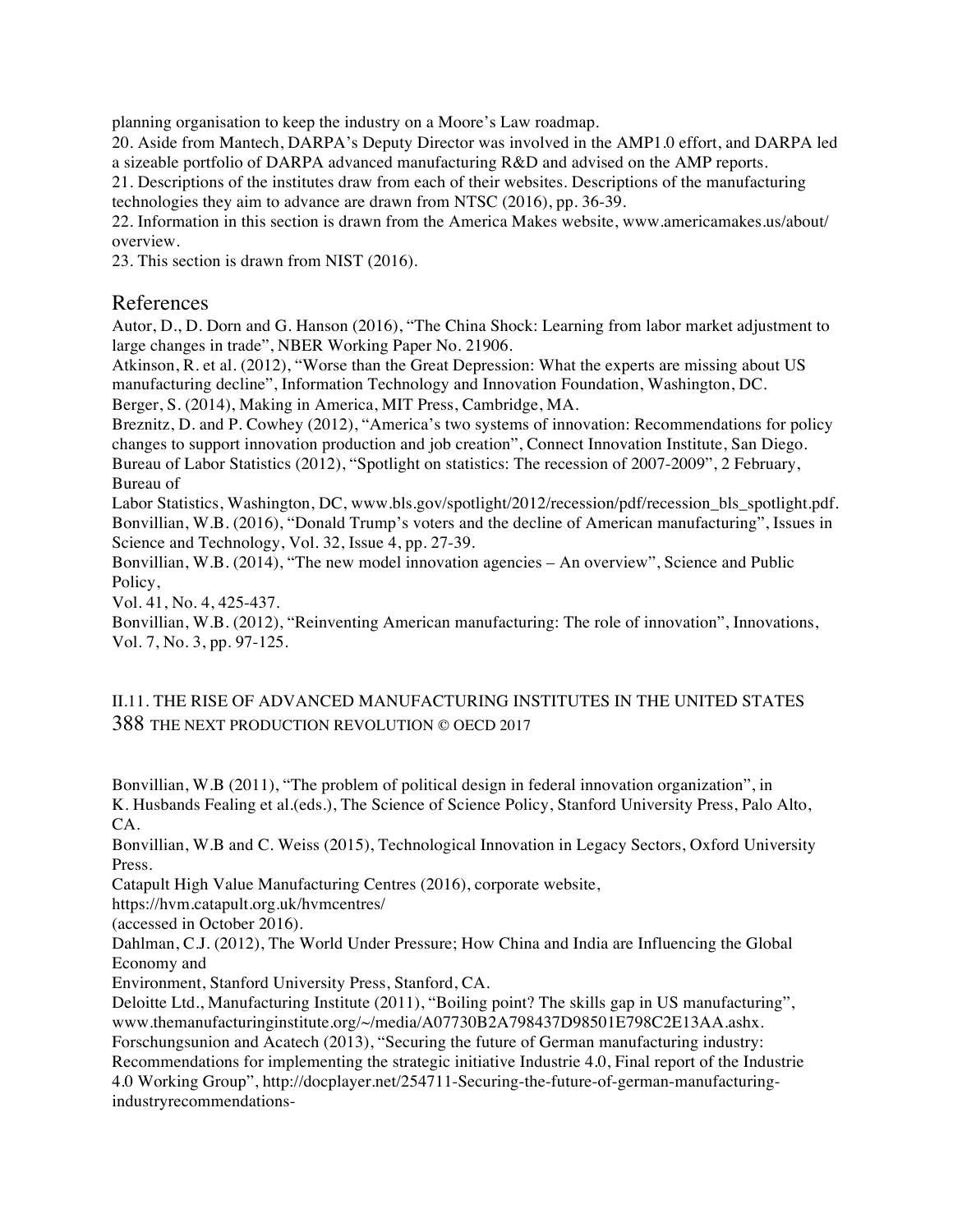for-implementing-the-strategic-initiative-industrie-4-0.html.

Fuchs, E. and R. Kirchain (2010), "Design for location? The impact of manufacturing offshore on technology competitiveness in the optoelectronics industry", Management Science, Vol. 56, No. 12, pp. 2323-49.

Helper, S., T. Kruger and H. Wial (2012), "Why does manufacturing matter? Which manufacturing matters?", Brookings, Washington, DC, www.brookings.edu/wp-content/uploads/2016/06/0222\_ manufacturing helper krueger wial.pdf.

House Committee on Science, Space and Technology (2014), "Report on HR 2996 to revitalize American manufacturing and innovation", House Report 113-599, 113th Congress, 2nd Session, 15 September, Section IV (Hearing Summary).

Houseman, S. et al. (2011), "Offshoring bias in US manufacturing", Journal of Economic Perspectives, Vol. 25 No. 2, pp. 111-132.

Kearney, M.S., B. Hershbein and E. Jacome (2015), "Profiles of change: Employment, earnings and occupations from 1990-2013", Brookings, Washington, DC, www.brookings.edu/blog/up-front/2015/ 04/21/profiles-of-change-employment-earnings-and-occupations-from-1990-2013/.

Kennedy, S. (2015), "Made in China 2025", summary of State Council's May 2015 manufacturing roadmap plan, Center for Strategic and International Studies (CSIS), Washington, DC, www.csis.org/ analysis/made-china-2025.

Mann, C.L. (2003), "Globalization of IT services and white collar jobs", International Economics Policy Briefs, No. PB03-11, Institute for International Economics, www.iie.com/publications/pb/pb03-11.pdf. Manufacturing Technology Centre (2016), "Challenging the boundaries of manufacturing", website, www.the-mtc.org (accessed in October 2016).

Meckstroth, D. (2014), "China has a dominant share of world manufacturing", Manufacturers Association for Productivity and Investment, www.mapi.net/blog/2014/01/china-has-dominantshareworld-

manufacturing.

Meckstroth, D. (2016), "The manufacturing value chain is bigger than you think", Manufacturers Association for Productivity and Investment, MAPI Report, February, Washington, DC.

MForesight (2017), "About us", webpage, http://mforesight.org/about-us/#vision.

Molnar, M., S. Linder and M. Shuart (2016), "Building a new partnership – The national network for manufacturing innovation", presentation to the National Council for Advanced Manufacturing, 29 April, p. 7.

Nager, A. and R. Atkinson (2015), "The myth of America's manufacturing renaissance: the real state of US manufacturing", Information Technology and Innovation Foundation, Washington, DC.

NIST (National Institute for Standards and Technology) (2016), "Building a new partnership: The National

Network for Manufacturing Innovation", slide presentation, July, Advanced Manufacturing National Program Office, National Institute for Standards and Technology.

NSTC (National Science and Technology Council) (2016), "A snapshot of priority technology areas across the federal government", Subcommittee for Advanced Manufacturing, National Science and Technology Council, White House, Washington, DC, www.whitehouse.gov/sites/whitehouse.gov/files/ images/Blog/NSTC%20SAM%20technology%20areas%20snapshot.pdf.

#### II.11. THE RISE OF ADVANCED MANUFACTURING INSTITUTES IN THE UNITED STATES THE NEXT PRODUCTION REVOLUTION © OECD 2017 389

Osterman, P. and A. Weaver (2014), "Skills and skills gaps in manufacturing", in R. Locke and R. Wellhausen, (eds.), Production in the Innovation Economy, pp.17-50, MIT Press, Cambridge, MA.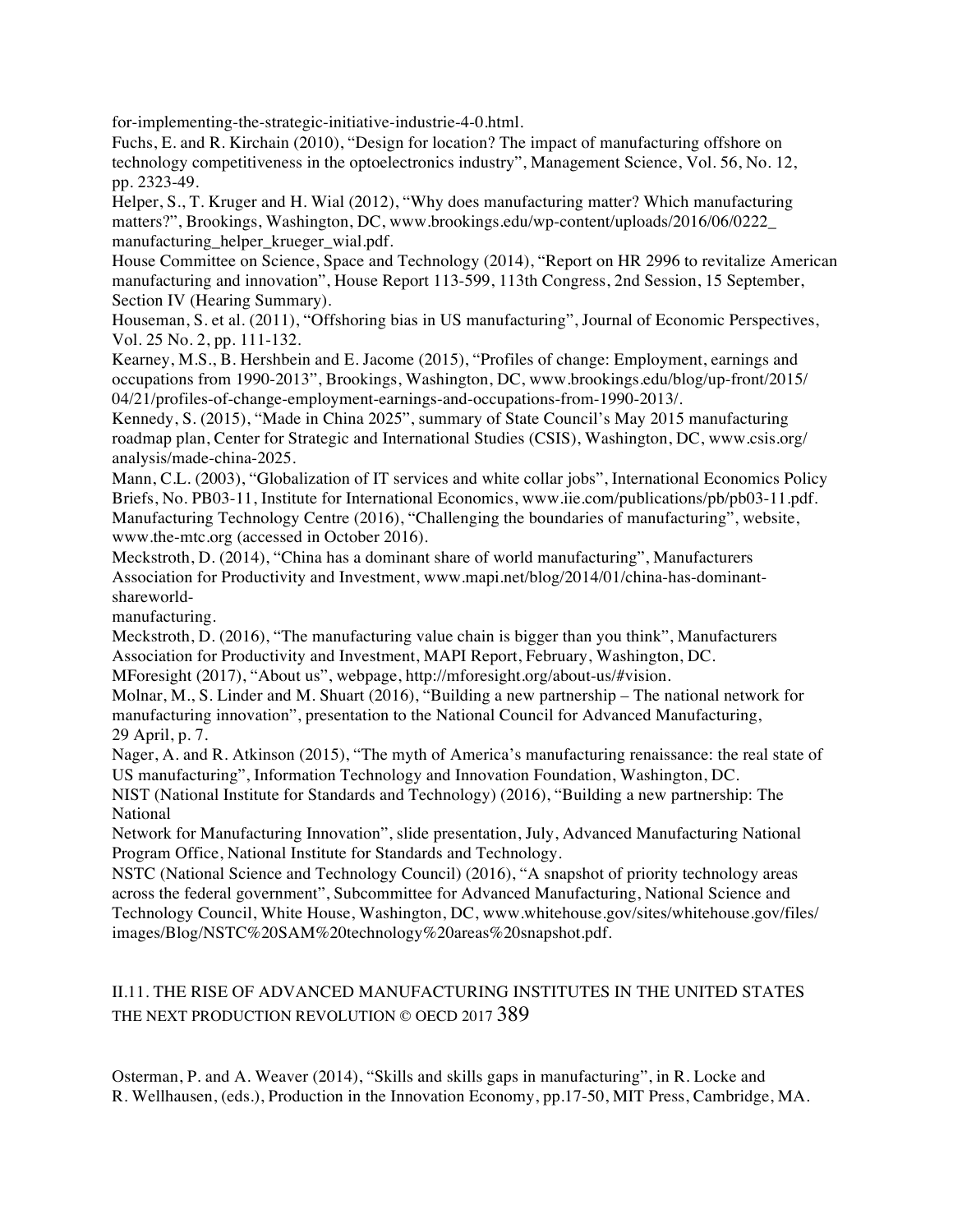Pisano, G.P. and W.C. Shih (2012), Producing Prosperity, Why America Needs a Manufacturing Renaissance,

Harvard Business School Press, Cambridge, MA.

PCAST (President's Council of Advisors on Science and Technology) (2014), "Report to the President on accelerating US advanced manufacturing", Advanced Manufacturing Partnership 2.0 Steering Committee, President's Council of Advisors on Science and Technology, October, Washington, DC,

www.broadinstitute.org/files/sections/about/PCAST/2014%20amp20\_report\_final.pdf.

PCAST (2012), "Report to the President on capturing domestic competitive advantage in advanced manufacturing", Advanced Manufacturing Partnership Steering Committee, President's Council of Advisors on Science and Technology, Washington, DC, www.broadinstitute.org/files/sections/about/ PCAST/2012%20pcast\_amp\_steering\_committee\_report.pdf.

PCAST (2011), "Report to the President on ensuring American leadership in advanced manufacturing", President's Council of Advisors on Science and Technology, Washington, DC, www.broadinstitute.org/ files/sections/about/PCAST/2011%20pcast-amp.pdf.

Preeg, E. (2016), "My farewell report on US trade in manufactures", Senior Advisory for Trade and Finance, Manufacturers Association for Productivity and Investment, www.mapi.net/forecasts-data/ my-farewell-report-us-trade-manufactures.

Reynolds, E, H. Semel and J. Lawrence (2014), "Learning by building: Complementary assets and the migration of capabilities in US innovative firms", in R. Locke and R. Wellhausen, (eds.), Production in the Innovation Economy, pp. 51-80, MIT Press, Cambridge, MA.

Samuelson, P.A. (2004), "Where Ricardo and Mill rebut and confirm arguments of mainstream economists

supporting globalization", Journal of Economic Perspectives, Vol. 18, No. 3 (Summer), pp. 135-146. Scott, R.E. (2015), "Manufacturing job loss: Trade not productivity is the culprit", Economic Policy Institute, www.epi.org/publication/manufacturing-job-loss-trade-not-productivity-is-the-culprit/.

Shipp, S.S. et al. (2012), "Emerging global trends in advanced manufacturing", Report P-4603, Institute for Defense Analysis, Arlington,VA, www.wilsoncenter.org/sites/default/files/Emerging\_Global\_Trends\_ in Advanced Manufacturing.pdf.

Spence, M. (2011), "The impact of globalization on income and employment: The downside of integrating

markets", Foreign Affairs, Vol. 90, No. 4, pp. 28-41, www.vietstudies.info/kinhte/MichaelSpence\_ Globalization Unemployment.pdf.

Stewart, A. and R.D. Atkinson (2013), "Restoring America's lagging investment in capital goods", Information Technology and Innovation Foundation, Washington, DC.

Tassey, G. (2010), "Rationales and mechanisms for revitalizing US manufacturing and R&D strategies", Journal of Technology Transfer, Vol. 35, No. 3, June.

The White House (2016), "President Obama announces winner of New Smart Manufacturing Innovation Institute", Office of the Press Secretary, Fact Sheet, www.whitehouse.gov/the-press-office/ 2016/06/20/fact-sheet-president-obama-announces-winner-new-smart-manufacturing.

US DoD (United States Department of Defense) (2017), "DoD announces award of new advanced robotics manufacturing [ARM] innovation hub in Pittsburgh, Pennsylvania", Release No. NR-009-17, 13 January.

US DoD (2011), "Technology readiness assessment", Department of Defense, www.acq.osd.mil/ chieftechnologist/publications/docs/TRA2011.pdf.

Whang, T. et al. (eds.) (2012), "Advanced manufacturing technology in China: A roadmap to 2050", Chinese Academy of Sciences, Springer reprint, Beijing.

Xinhua (2016)," China establishes fund to invest in advanced manufacturing", 8 June, http:// english.gov.cn/news/top\_news/2016/06/08/content\_281475367382490.htm.

Xinhua (2015), "China unveils Internet plus action plan to fuel growth", 22 May, http://english.cntv.cn/ 2015/05/22/VIDE1432284846519817.shtml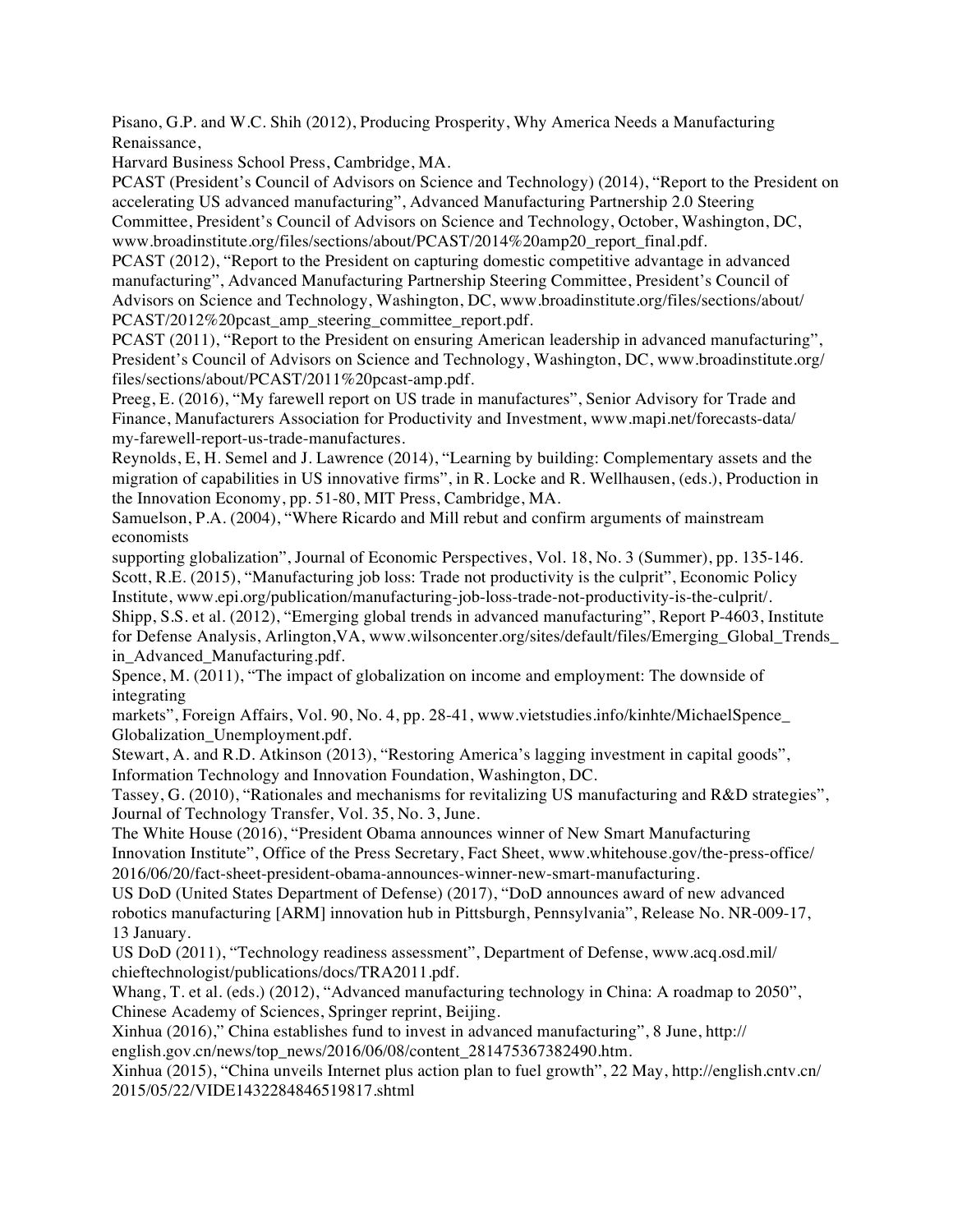II.11. THE RISE OF ADVANCED MANUFACTURING INSTITUTES IN THE UNITED STATES 390 THE NEXT PRODUCTION REVOLUTION © OECD 2017

## ANNEX 11.A.1 Description of the advanced manufacturing institutes

This annex describes the 12 advanced manufacturing institutes not described in the main body of this chapter:

**The Digital Manufacturing and Design Innovation Institute (DMDII)** was formed in 2014 with a hub located in Chicago. Digital manufacturing involves the use of integrated computer-based systems, including simulation, three-dimensional visualisation, analytics and collaboration tools, to create simultaneous product and manufacturing process definitions. Design innovation is the ability to apply these technologies, tools, and products to reimagine the entire manufacturing process from end-to-end.

DMDII has 201 members, including major firms from a wide range of sectors, numerous smaller firms and 11 universities. Its USD 70 million in US DoD Army Mantech funding was matched with industry and state funding of USD 248 million. DMDII's mission is digital manufacturing to lower product design costs by fostering deep connections between suppliers. It also aims to lower production costs and reduce capital requirements, through better linkages from end-to-end of the product life cycle. Cutting time to market through faster iterations, developing and implementing innovations in digital design, digital factories and digital supply chains are also goals. Overall, it seeks to develop both new products and improve legacy products.

**Lightweight Innovations for Tomorrow (LIFT)** addresses lightweight and modern metals, was founded in 2014. Its hub is in Detroit, Michigan, supplemented with locations in Michigan, Ohio, Indiana, Tennessee, and Kentucky. Lightweight and advanced metals offer major performance enhancements and greater energy efficiency that can improve the performance of many systems in defence, energy, transportation and general engineered products. Lightweight metals have applications in wind turbines, medical technology, pressure vessels, and alternative energy sources.

LIFT has 78 members, from a wide range of firms, small and large, including metals and aerospace firms and automotive suppliers, and 17 universities, which matched USD 70 million in federal funds from the Navy Mantech programme and the Office of Naval Research. LIFT's mission is to innovate in lightweight high-performing metals production and enable the resulting technologies to be applied across industries. LIFT is working on projects in melting, thermo-mechanical processes, powder processing, agile low-cost tooling, coatings, and joining, with widespread applications in automotive, aerospace, ship building, railroads, fabrication and other sectors.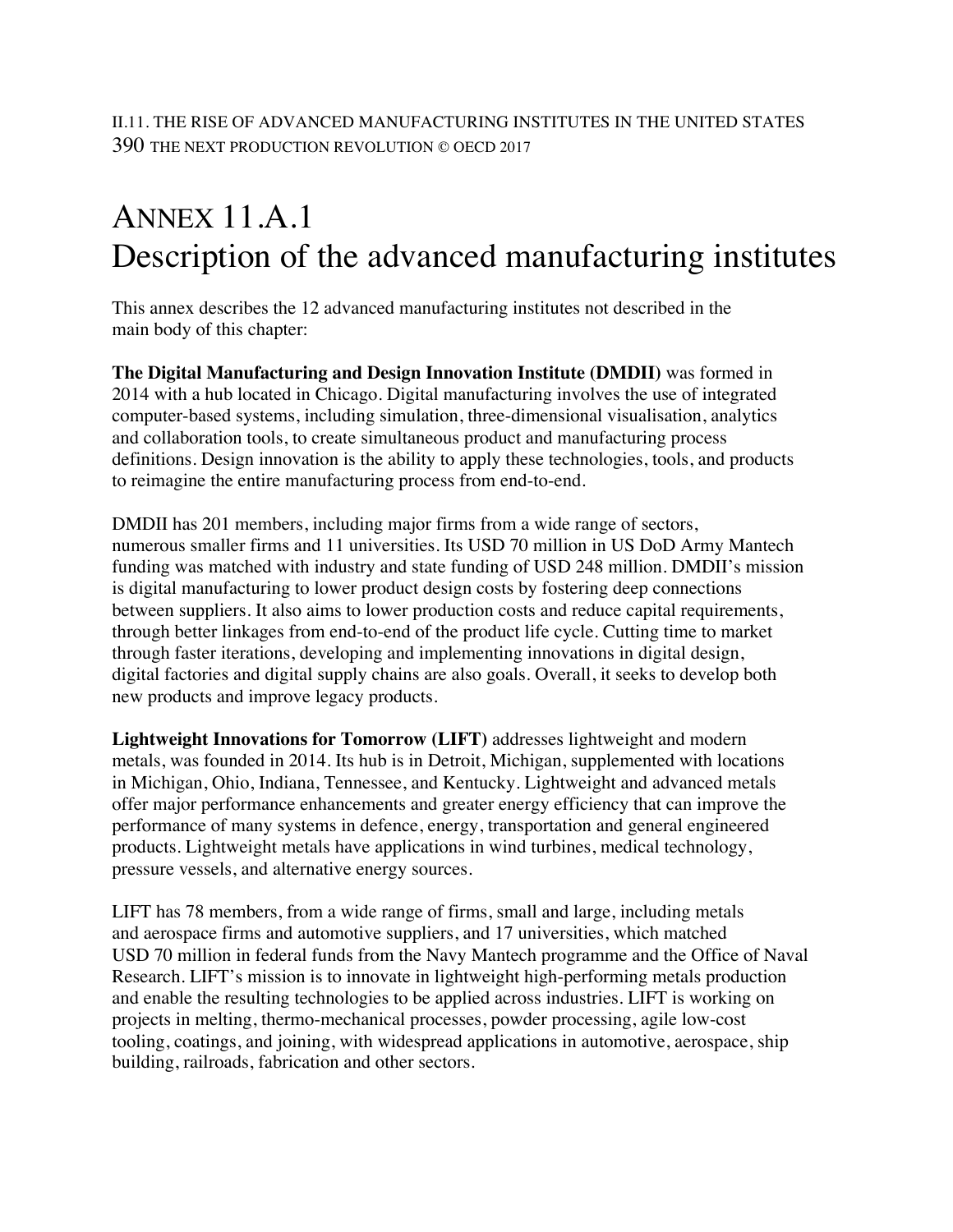#### II.11. THE RISE OF ADVANCED MANUFACTURING INSTITUTES IN THE UNITED STATES THE NEXT PRODUCTION REVOLUTION © OECD 2017 391

**Power America** – for next-generation power electronics was created in 2015 to develop wide bandgap semiconductor technology. This could enable a major increase in the energy efficiency and reliability of power electronics through smaller, faster and more efficient semiconductor materials. These non-silicon-based technologies are able to operate at higher temperatures, can block higher voltages, switch faster with less power loss, are potentially more reliable and carry substantial system-level benefits. These capabilities make it possible to reduce weight, volume, and life-cycle costs in a wide range of power applications. Such semiconductor technology will have many applications, including in industrial motor systems, consumer electronics and data centres, and in conversion of renewable energy sources (solar and wind). If widespread adoption of these technologies could be accomplished in even a few applications, then very significant electrical power savings, including in industrial production, could be achieved. The higher cost of wide bandgap technologies is expected to decline as higher production levels are achieved.

Supported by the Department of Energy's Energy Efficiency and Renewable Energy Advanced Manufacturing office, Power America includes 17 industry partners, five universities and three laboratories, and is based in Raleigh, North Carolina.

**The Institute for Advanced Composites Manufacturing Innovation (IACMI)** was formed in 2015 to develop and demonstrate technologies that will make advanced fibre-reinforced polymer composites at 50% lower cost, using 75% less energy, with 95% or more reuse or recycling of material within a decade. The IACMI is headquartered in Knoxville, Tennessee. Lightweight, high-strength, and high-stiffness composite materials have been identified as a key technology that can cut across industrial sectors, with the potential to achieve a more energy-efficient transportation sector, enable efficient power generation, and increase renewable power production. The range of lightweight, high-strength composite applications is vast, from autos, to aircraft, to wind blades. The challenges include high costs, low production speeds (long cycle times), high manufacturing energy intensity for composite materials, recyclability, and a need to improve design, modelling and inspection tools and meet regulatory requirements. Technology acceleration and manufacturing research is needed to meet production cost and performance targets, from constituent materials production to final composite structure fabrication.

The IACMI was supported by a USD 70 million award from the Department of Energy's Energy Efficiency and Renewable Energy Advanced Manufacturing office, which was matched by USD 180 million. The IACMI includes 57 companies, 15 universities and laboratories and 14 other kinds of entities.

**The American Institute for Manufacturing Integrated Photonics (AIM Photonics)** was formed in 2015 with hub locations in Albany and Rochester, New York. Its goal is to foster ultra-high-speed transmission of signals for communications, new high-performance computing and sensors, and imaging for health sector advances.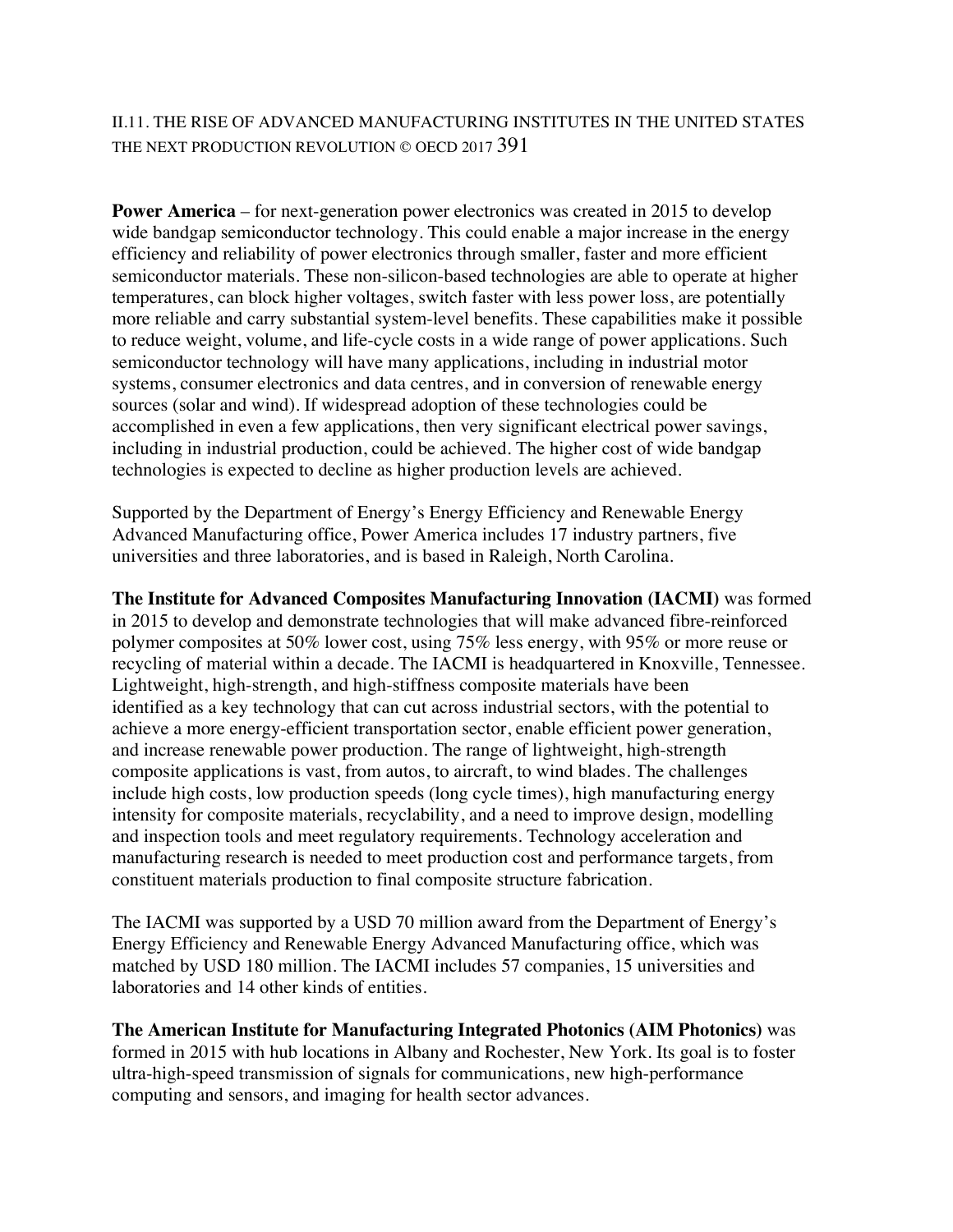Integrated photonics requires the integration of multiple photonic and electronic devices (e.g. lasers, detectors, waveguides and passive structures, modulators, electronic controls, and optical interconnects) on a single substrate with nanoscale features. The benefits of integrating these components could be very significant: simplified system design, improved system performance, reduced component space and power consumption, and improved performance and reliability, which will enable important new capabilities and functionality with lower costs. The current photonics manufacturing sector is a collection of interrelated but largely independent businesses, organisations and activities. The sector is a

#### II.11. THE RISE OF ADVANCED MANUFACTURING INSTITUTES IN THE UNITED STATES 392 THE NEXT PRODUCTION REVOLUTION © OECD 2017

potential ecosystem, but lacks the organisation and aggregated market strength needed to efficiently innovate manufacturing technologies for cost-effective design, fabrication, testing, assembly, and packaging of integrated photonic devices.

AIM Photonics is to focus on building an end-to-end photonics ecosystem, including domestic foundries, integrated design tools, and automated production packaging, assembly and testing, as well as workforce development. The federal award was matched by over USD 200 million in state and industry support.

**Flexible Hybrid Electronics (NextFlex)** was formed in 2015 with a hub in San Jose, in Silicon Valley. Its goal is to produce highly tailorable devices on flexible, stretchable substrates that combine thin complementary metal oxide semiconductor technology for constructing integrated circuits components with new components added through printing processes. These represent flexible and hybrid features for circuits, communications, sensing and power sources that are unlike current silicon processors.

Flexible hybrid electronics would preserve the full operation of traditional electronic circuits, but in novel flexible architectures that could be part of curved, irregular and stretched objects. They could expand traditional electronic packaging to new forms, enabling new commercial and defence technologies. Examples include medical devices, prosthetics and sensors, sensors to monitor structural or vehicle performance, sensors interoperating through the Internet or as sensor clusters to monitor physical positions, wearable performance or information devices, human-robotic interface devices, and lightweight human-portable electronic systems.

The US DoD Mantech award was for USD 75 million, with an industry and state and local government cost share of USD 96 million. NextFlex includes 22 member companies ranging from semiconductor firms and their suppliers, to companies in aerospace and the life sciences. Also included are 17 universities, and state and regional organisations.

**Advanced Functional Fabrics of America (AFFOA)** was launched in April 2016 and commenced its start-up period, with over 80 members, as of the end of 2016. The institute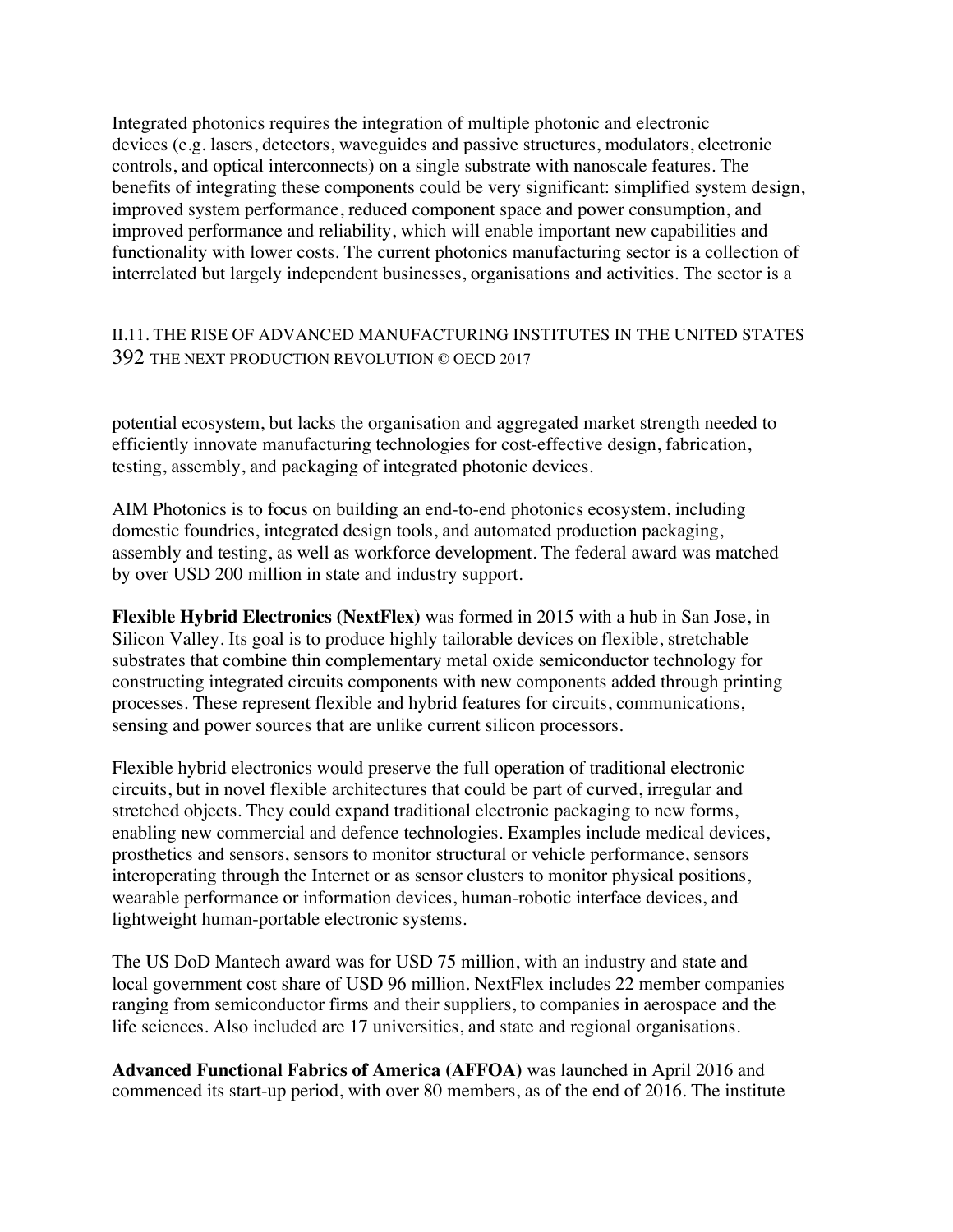is headquartered in Massachusetts, and plans a series of regional nodes. Scientific advances have enabled fibres and textiles with extraordinary properties including increased strength, flame resistance, and electrical conductivity. Such fibres could become electronic, sensor and communications components. This new range of fibres and textiles are composed of speciality fabrics, industrial fabrics, electronic textiles, and other forms of advanced textiles. They could provide communication, lighting, cooling, health monitoring, battery storage and many more new functions. These technical textiles are built on a foundation of synthetic, natural fibre blends and multi-material fibres that have a wide range of applications, in commercial and defence sectors, which go far beyond traditional wearable fabrics.

AFFOA headquarters are in Cambridge, Massachusetts, and it combines USD 75 million in US DoD Mantech funds with some USD 240 million in industry and state support. AFFOA aims to serve as a public-private partnership to support an end-to-end innovation ecosystem in the United States for revolutionary fibres and textiles manufacturing. The institute also aims to use domestic manufacturing facilities to develop and scale up manufacturing processes. It plans to provide rapid product realisation opportunities, based on design and simulation tools, pilot production facilities, a collaborative infrastructure for suppliers, and workforce development opportunities. The institute wants to effect a revolution in fibre and textiles, incorporating IT advances and integrating intelligent devices with fibres.

#### II.11. THE RISE OF ADVANCED MANUFACTURING INSTITUTES IN THE UNITED STATES THE NEXT PRODUCTION REVOLUTION © OECD 2017 393

**The Smart Manufacturing Innovation Institute** was announced in June 2016 and is now in its start-up phase and is setting membership (The White House, 2016). The institute is headquartered in Los Angeles.

Smart manufacturing can be characterised as the convergence of information and communications technologies with manufacturing processes, to allow a new level of realtime control of energy, productivity, and costs across factories and companies. Smart manufacturing was identified by the AMP2.0 report as a high-priority manufacturing technology area in need of federal investment. Being able to combine advanced sensors, controls, information technology processes and platforms, and advanced energy and production management systems, smart manufacturing has the potential to increase energy efficiency and manufacturing capability in a wide range of industrial sectors. Of the USD 140 million Smart Manufacturing Innovation Institute budget, USD 70 million over five years is already appropriated federal funding from the Energy Department's Advanced Manufacturing Office. The remainder is in matching funds. The Smart Manufacturing Innovation Institute will focus on integrating information technology in the manufacturing process through devices like smart sensors that reduce energy use. For example, the institute plans to partner with the US DoE's Institute for Advanced Composites Manufacturing Innovation to test advanced sensors in the production of carbon fibre. The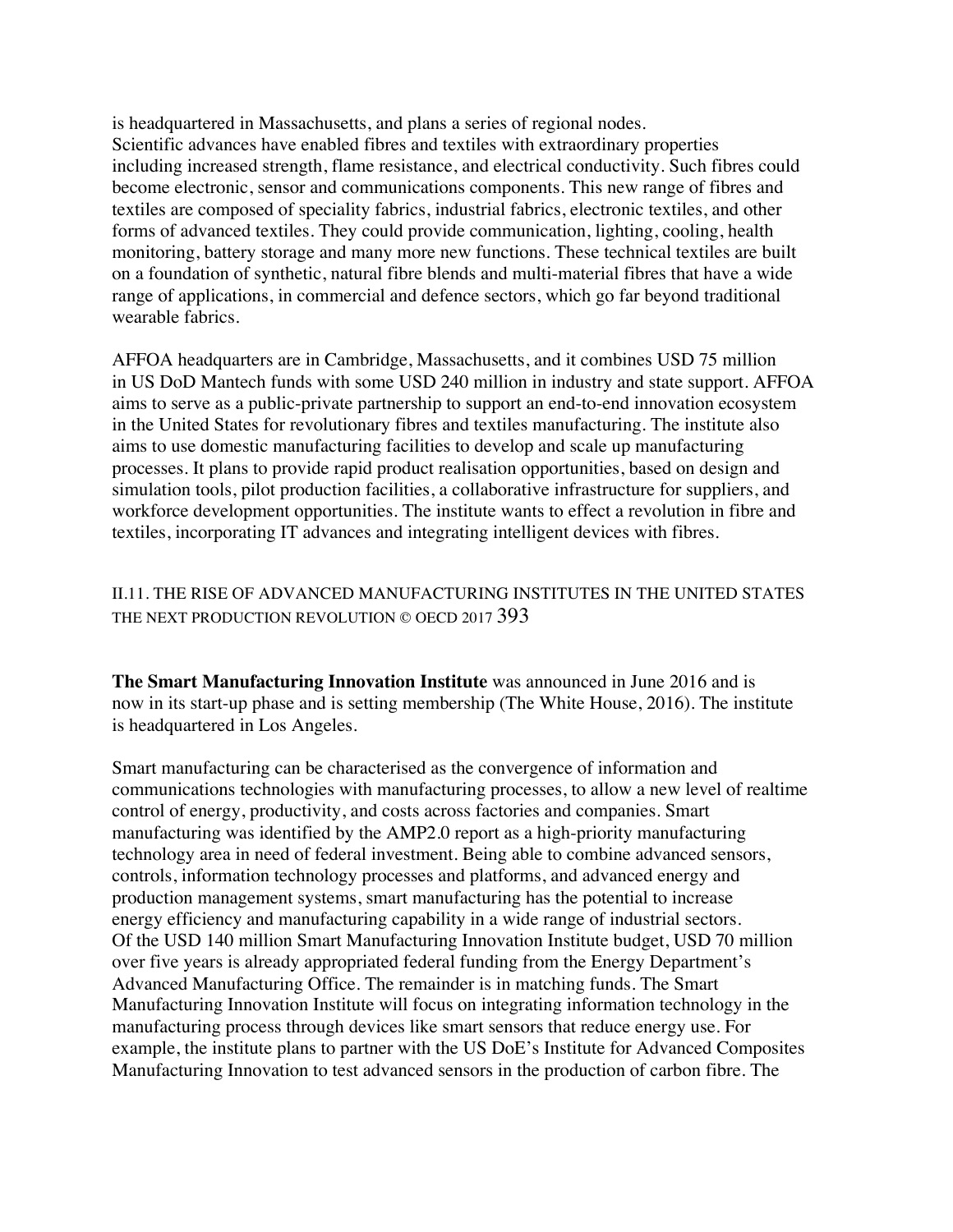Smart Manufacturing Innovation Institute expects to partner with more than 200 companies, universities, national laboratories and non-profits. Microsoft Corp., Alcoa Inc., Corning Inc., ExxonMobil, Google, the National Renewable Energy Laboratory and numerous smaller firms are among the Smart Manufacturing Innovation Institute partners. The institute plans to launch five centres, focusing on technology development and transfer and workforce training, in regions around the country, headed by universities and laboratories in California (UCLA), Texas (Texas A&M), North Carolina (NC State University), New York (Rensselaer Polytechnic Institute), and Washington (Pacific Northwest National Laboratory).

#### **The Rapid Advancement in Process Intensification Deployment Institute (RAPID)**: on

9 December 2016, the EERE office announced that a consortium led by the American Institute of Chemical Engineers would form the fourth institute sponsored by the Department of Energy, calling it a critical step in the administration's effort to double US energy productivity by 2030. Leveraging up to USD 70 million in federal funding with a higher level of private cost-share commitments from over 130 partners, RAPID will focus on developing breakthrough technologies to boost domestic energy productivity and energy efficiency by 20% in five years through manufacturing processes in industries such as oil and gas, pulp and paper and various domestic chemical manufacturers.

Traditional chemical manufacturing relies on large-scale, energy-intensive processing. The new institute will leverage approaches to modular chemical process intensification – including combining multiple, complex processes such as mixing, reaction, and separation into single steps – with the goal of improving energy productivity and efficiency, cutting operating costs and reducing waste. Process breakthroughs can dramatically shrink the footprint of equipment needed on a factory floor or eliminate waste by using the raw input materials more efficiently. For example, by simplifying and shrinking the process, this approach could enable natural gas refining directly at the wellhead, saving up to half of the energy lost in the ethanol cracking process today. In the chemical industry alone, these technologies could save more than USD 9 billion annually in US processing costs. The National Institute for Innovation in Manufacturing Biopharmaceuticals (NIIMBL): on 16 December 2016, Secretary of Commerce Penny Pritzker announced an

#### II.11. THE RISE OF ADVANCED MANUFACTURING INSTITUTES IN THE UNITED STATES 394 THE NEXT PRODUCTION REVOLUTION © OECD 2017

award of USD 70 million to the new NIIMBL institute. This is the first institute with a focus area proposed by industry and the first funded by the Department of Commerce. The agency developed an "open topic" approach, where a new institute could cover any area not currently targeted by an existing institute. NIST had launched an "industry-proposed institutes competition" as a way to allow a bottom-up topic selection process to allow industry-led consortia to propose technology areas seen as critical by regional manufacturers. NIIMBL was the result.

NIIMBL will aim to transform the production process for biopharmaceutical products.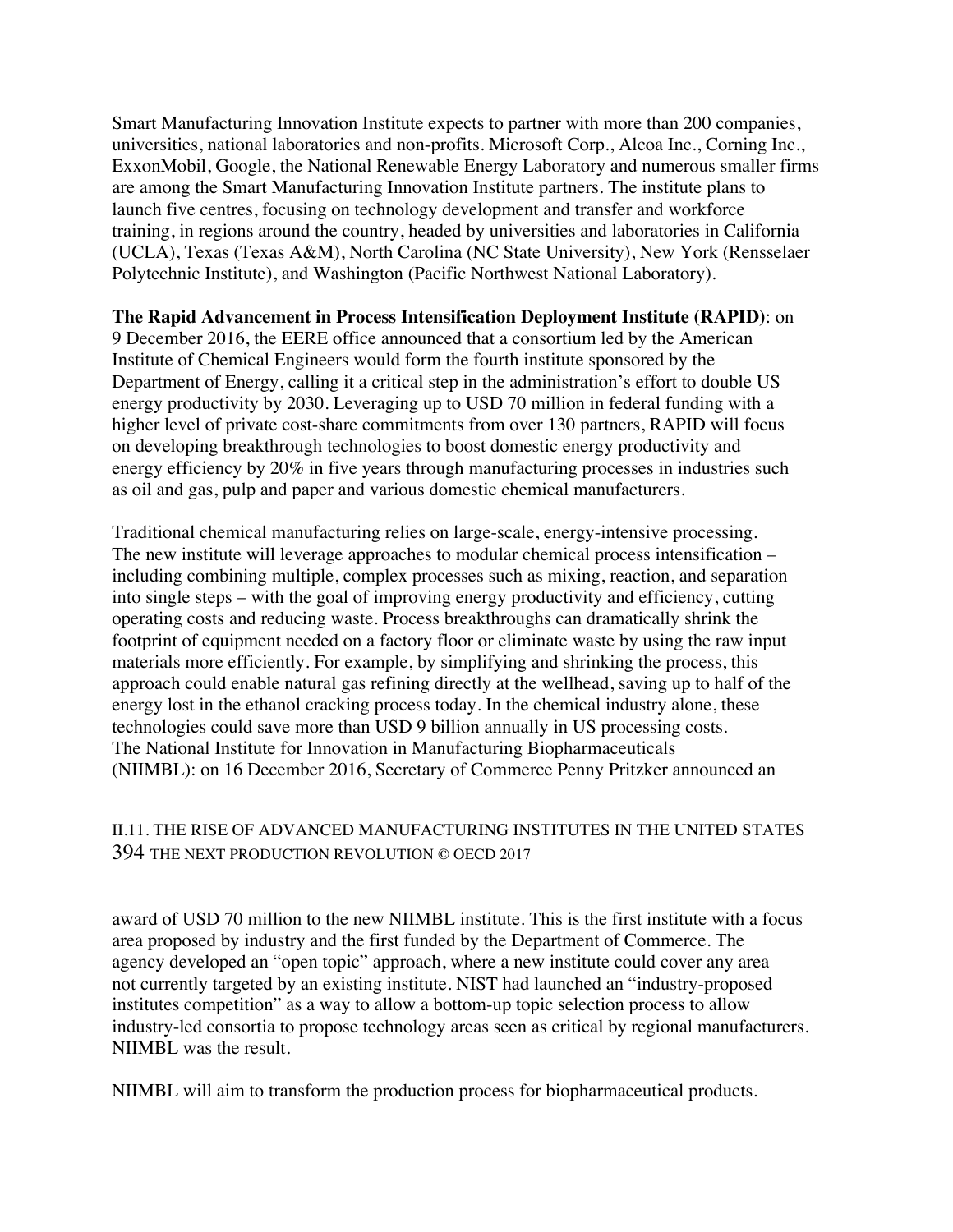Overall, it will seek to advance US leadership in the biopharmaceutical industry, improve medical treatments and ensure a qualified workforce by developing new training programmes matched to specific biopharmaceutical skill needs. The announcement was made at the University of Delaware, which will co-ordinate the institute in partnership with the Department of Commerce's NIST. In addition to the federal funding, the new institute is matched by an initial private investment of USD 129 million from a consortium of 150 companies, educational institutions, research centres, co-ordinating bodies, nonprofits and manufacturing extension partnerships across the country.

**The Advanced Regenerative Manufacturing Institute (ARMI)**: on 21 December 2016, the Department of Defense announced an award to establish ARMI at a White House event celebrating the progress the National Network for Manufacturing Innovation, now Manufacturing USA, has made. This new institute was the seventh led by the US DoD. New Hampshire's US senators and its governor joined in a parallel, in-state, bipartisan announcement of the USD 80 million, five-year award to establish the biomanufacturing consortium, which will be headquartered in the Manchester Millyard. The institute – led by a coalition that includes DEKA R&D Corporation, the University of New Hampshire and Dartmouth-Hitchcock health care system – is tasked with developing and biomanufacturing tissues and organs that can be transplanted into patients. DEKA founder Dean Kamen will direct the institute. It would pioneer next-generation manufacturing techniques for repairing and replacing cells and tissues. If successful, such technology could lead to the ability to manufacture new skin or life-saving organs for the many Americans stuck on transplant waiting lists. The institute will focus on solving the cross-cutting manufacturing challenges that stand in the way of producing new synthetic tissues and organs, such as improving the availability, reproducibility, accessibility, and standardisation of manufacturing materials, technologies and processes. Collaborations are expected across multiple disciplines, from 3D bioprinting, cell science and process design, to automated pharmaceutical screening methods, to the supply chain expertise needed to rapidly produce and transport these life-saving materials.

**Reducing Embodied Energy and Decreasing Emissions (REMADE) in Materials Manufacturing**, formed by the US DoE, was selected on 4 January 2017, to be headquartered in Rochester, New York and led by the Sustainable Manufacturing Innovation Alliance. REMADE will leverage up to USD 70 million in federal funding, subject to appropriations, and will be matched by USD 70 million in private cost-share commitments from over 100 partners. REMADE will focus on driving down the cost of technologies needed to reuse, recycle and remanufacture materials such as metals, fibres, polymers and electronic waste and aims to achieve a 50% improvement in overall energy efficiency by 2027. These efficiency measures, the US DoE indicated, could save billions in energy costs and improve US economic competitiveness through innovative new manufacturing techniques.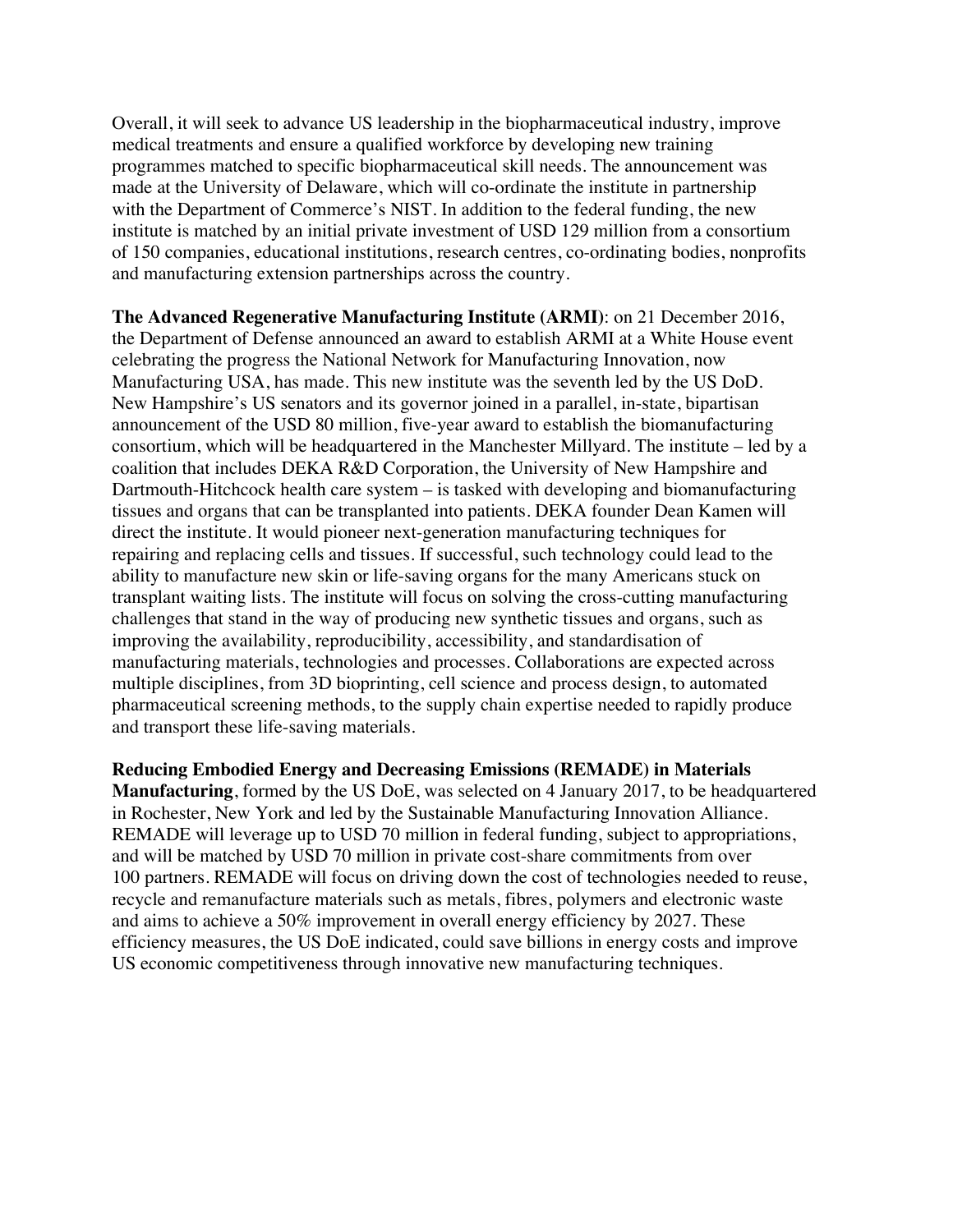#### II.11. THE RISE OF ADVANCED MANUFACTURING INSTITUTES IN THE UNITED STATES THE NEXT PRODUCTION REVOLUTION © OECD 2017 395

It would aim to reduce the total lifetime energy use of manufactured materials via reuse and recycling. The institute will focus on reducing the total lifetime use of energy in manufactured materials by developing new cradle-to-cradle technologies for the reuse, recycling, and remanufacturing of manmade materials. US manufacturing consumes nearly one-third of the nation's total energy use annually, with much of that energy embodied in the physical products made in manufacturing. New technologies to better repurpose these materials could save US manufacturers and the nation up to 1.6 quadrillion British thermal units of energy annually, equivalent to 280 million barrels of oil, or a month's worth of oil imports.

The US DoD proposed the **Advanced Robotics Manufacturing Institute (ARM)** to focus on building US leadership in smart collaborative robotics, where advanced robots work alongside humans seamlessly, safely, and intuitively to do the heavy lifting on an assembly line or handle with precision intricate or dangerous tasks. The US DoD indicated assistive robotics has the potential to change a broad swath of manufacturing sectors, from defence and space to automotive and health sectors, enabling the reliable and efficient production of high-quality, customised products.

ARM, the 14th and last Manufacturing USA Institute to be announced by the Obama administration was named on 13 January 2017. It will be headquartered in Pittsburgh, and the proposal group was convened by Carnegie Mellon University. The institute will bring together a very large team, including 84 industry partners, 35 universities and 40 other groups in 31 states. Federal funds plus industry and state cost sharing will total some USD 250 million; the federal commitment is for USD 80 million. Clemson University's Center for Workforce Development will lead the new institute's workforce training programmes.

The US DoD described in its announcement statement the need for the new institute: "The use of robotics is already present in manufacturing environments, but today's robots are typically expensive, singularly purposed, challenging to reprogram, and require isolation from humans for safety. Robotics are increasingly necessary to achieve the level of precision required for defense and other industrial manufacturing needs, but the capital cost and complexity of use often limits small to mid-size manufacturers from utilizing the technology. The ARM Institute's mission therefore is to create and then deploy robotic technology by integrating the diverse collection of industry practices and institutional knowledge across many disciplines – sensor technologies, end-effector development, software and artificial intelligence, materials science, human and machine behavior modeling, and quality assurance – to realize the promises of a robust manufacturing innovation ecosystem. Technologies ripe for significant evolution within the ARM Institute include, but are not limited to, collaborative robotics, robot control (learning, adaptation, and repurposing), dexterous manipulation, autonomous navigation and mobility, perception and sensing, and testing, verification, and validation." (US DoD, 2017).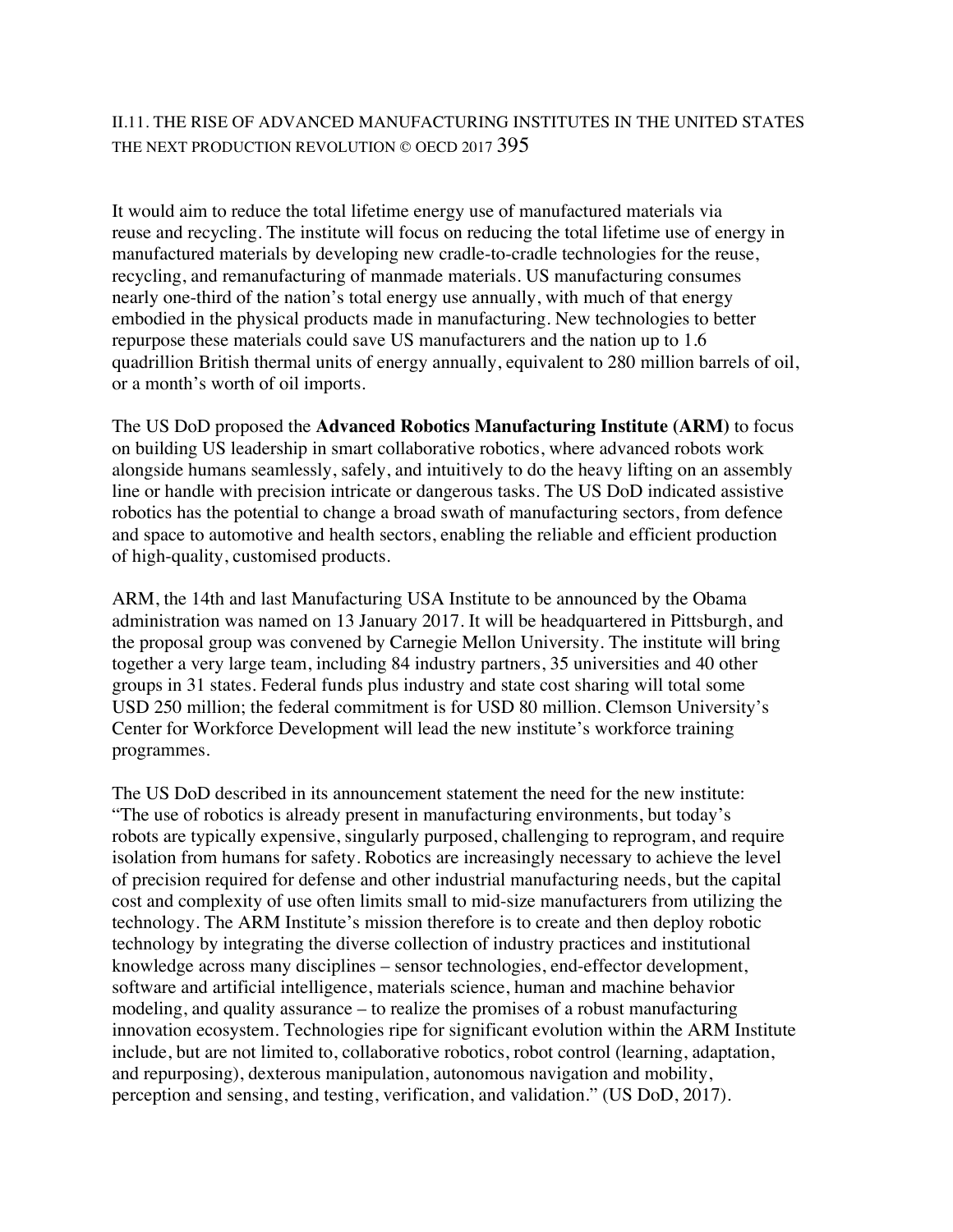The US DoD characterised the current domestic capabilities in manufacturing robotics technology as "fragmented," citing a need for better organisation and collaboration to better position the United States for the global competition in this sector.

An additional Department of Commerce institute, bringing the total to 15, could be developed since NIST's topic selection process had been completed, but the final selection process was subject to the availability of 2017 funds.

#### II.11. THE RISE OF ADVANCED MANUFACTURING INSTITUTES IN THE UNITED STATES 396 THE NEXT PRODUCTION REVOLUTION © OECD 2017

The institutes have already been hard at work. The administration has proffered a series of examples on what the institutes have been accomplishing (The White House, 2016): ! To help anchor production of new semiconductor technologies in the United States and accelerate the commercialisation of advanced power electronics, in March, the Power America Manufacturing Innovation Institute successfully partnered with X-FAB in Lubbock, TX, to upgrade a USD 100 million foundry to produce cost-competitive, nextgeneration

wide bandgap semiconductors, enabling new business opportunities to sustain hundreds of jobs.

! Using next-generation metals manufacturing techniques, Lightweight Innovations for Tomorrow (LIFT), the Detroit institute focused on lightweight metals, has successfully demonstrated how to reduce the weight of core metal parts found in cars and trucks. A reduction of 40% has been achieved, potentially improving fuel efficiency and saving on fuel costs. In addition, LIFT has introduced curriculum in 22 states to train workers on the use of lightweight metals. In the summer of 2016, 38 companies hosted students in paid manufacturing internships, in partnership with LIFT.

• America Makes has attracted hundreds of millions of dollars in new manufacturing investment to its region. This has included helping to attract General Electric's new USD 32 million global 3D printing hub and spurring Alcoa to invest USD 60 million in its New Kensington, Pa. facilities. Both of these investments will benefit from proximity to America Makes and its expertise in 3D printing with metal powders.

! In addition, America Makes, with Deloitte and other partners, has created a free online course on the fundamentals of 3D printing for businesses. Over the last year, over 14 000 business leaders have taken this course to learn what 3D printing can do for their businesses.

Deloitte, commissioned by DoD Mantech, undertook an independent assessment of the institute model in 2016. Its overall findings, released in a January 2017 report, were quite positive (Deloitte, Manufacturing USA, A Third-Party Evaluation of Program Design and Progress, Washington, DC). It found that adoption of advanced manufacturing was critical for progress in the overall domestic economy to improve productivity growth and the trade imbalance, and for job creation. In this regard, the review found that the public-private